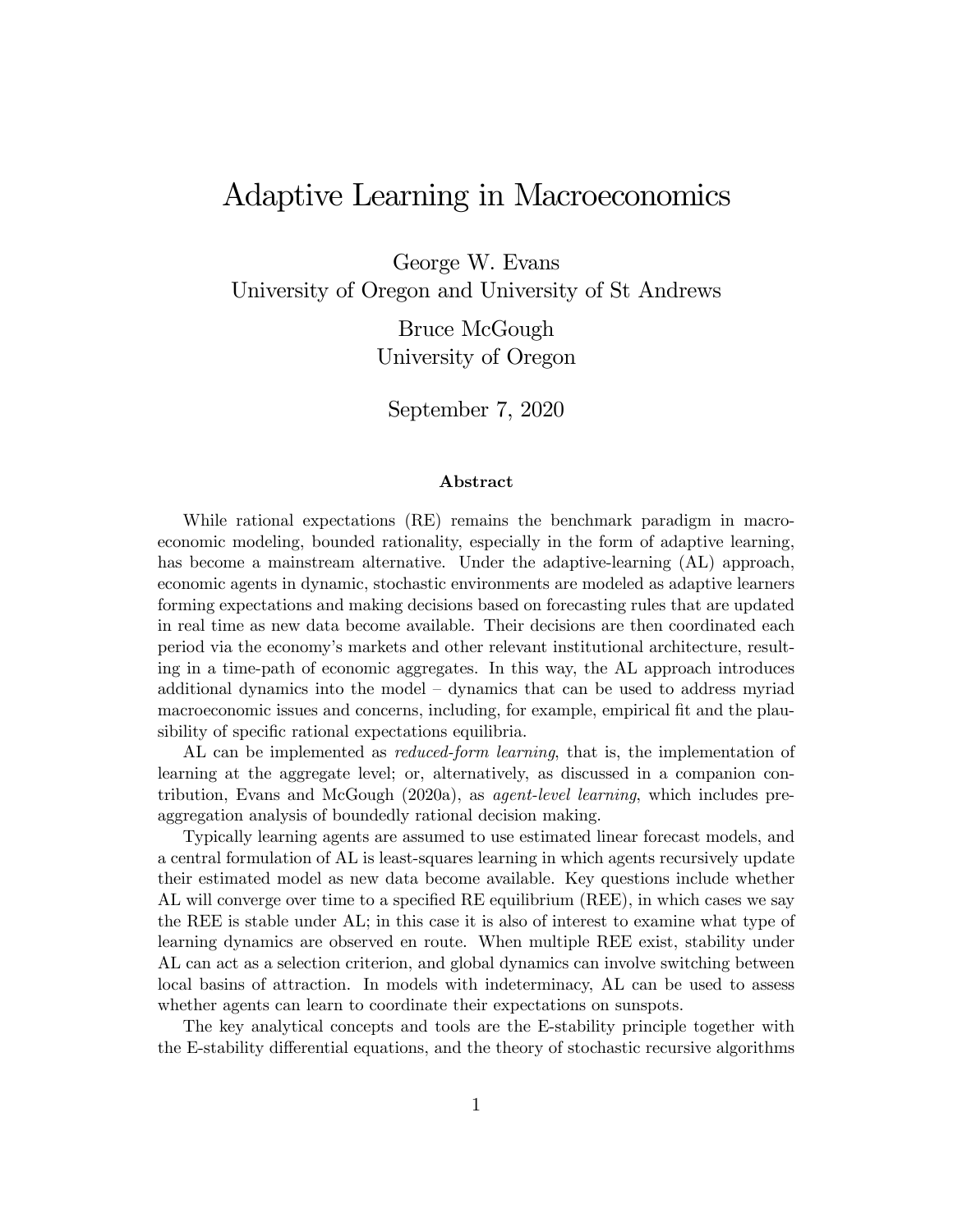(SRA). While in general analysis of SRAs is quite technical, application of the Estability principle is often straightforward.

In addition to equilibrium analysis in macroeconomic models, AL has many applications. In particular AL has strong implications for the conduct of monetary and fiscal policy, has been used to explain asset price dynamics, has been shown to improve the fit of estimated DSGE models, and has been proven useful in explaining experimental outcomes.

Keywords: Bounded rationality; E-stability; least-squares learning; temporary equilibrium; rational expectations equilibrium; multiple equilibria; macroeconomic policy with adaptive learning.

# Introduction to Adaptive Learning

Macroeconomic models are usually based in recursive, stochastic settings and can be summarized by dynamic systems that include expectational dependencies. In the simplest case of point expectations and representative agents, this could take the form

$$
y_t = Q(y_{t-1}, y_{t+1}^e, w_t),
$$

where  $y_t$  is a vector of endogenous variables at time  $t$  (unemployment, inflation, investment, etc.),  $y_{t+1}^e$  denotes the expectations formed at time t of the values these variables take at time  $t + 1$ , and  $w_t$  is an exogenous vector of random factors at  $t$ . A more general formulation

$$
E_t^* F(y_t, y_{t-1}, y_{t+1}, w_t) = 0
$$
\n(1)

allows for expectations of nonlinear interactions of future variables, where  $E_t^*$  denotes the subjective expectation of the representative agent. In many models heterogeneity across agents is also important, as discussed later.

The presence of expectations, which typically arises from the (possibly implicit) assumption that the model's forward-looking agents solve dynamic programing problems, makes macroeconomics inherently different from natural science, and thus necessitates distinct solution concepts and methods.<sup>1</sup> Solving a model of the form (1) requires taking a stand on how agents form expectations. The benchmark "rational expectations" (RE) assumption in macroeconomics is that agents' expectations are formed optimally given their information; said differently,  $E_t^*$  is taken to be the mathematical expectations operator conditional on period  $t$  information. RE, as it is commonly implemented, requires that agents form their expectations against the objective conditional distribution of the model's variables, including  $y_{t+1}$ . However, this distribution is endogenous, and in particular depends on the manner in which all agents form expectations. Thus RE, as usually implemented in macroeconomics,

<sup>&</sup>lt;sup>1</sup>Evans and Honkapohja (2009b) and Woodford (2013) provide recent surveys that emphasize expectations, learning and bounded rationality in macroeconomics.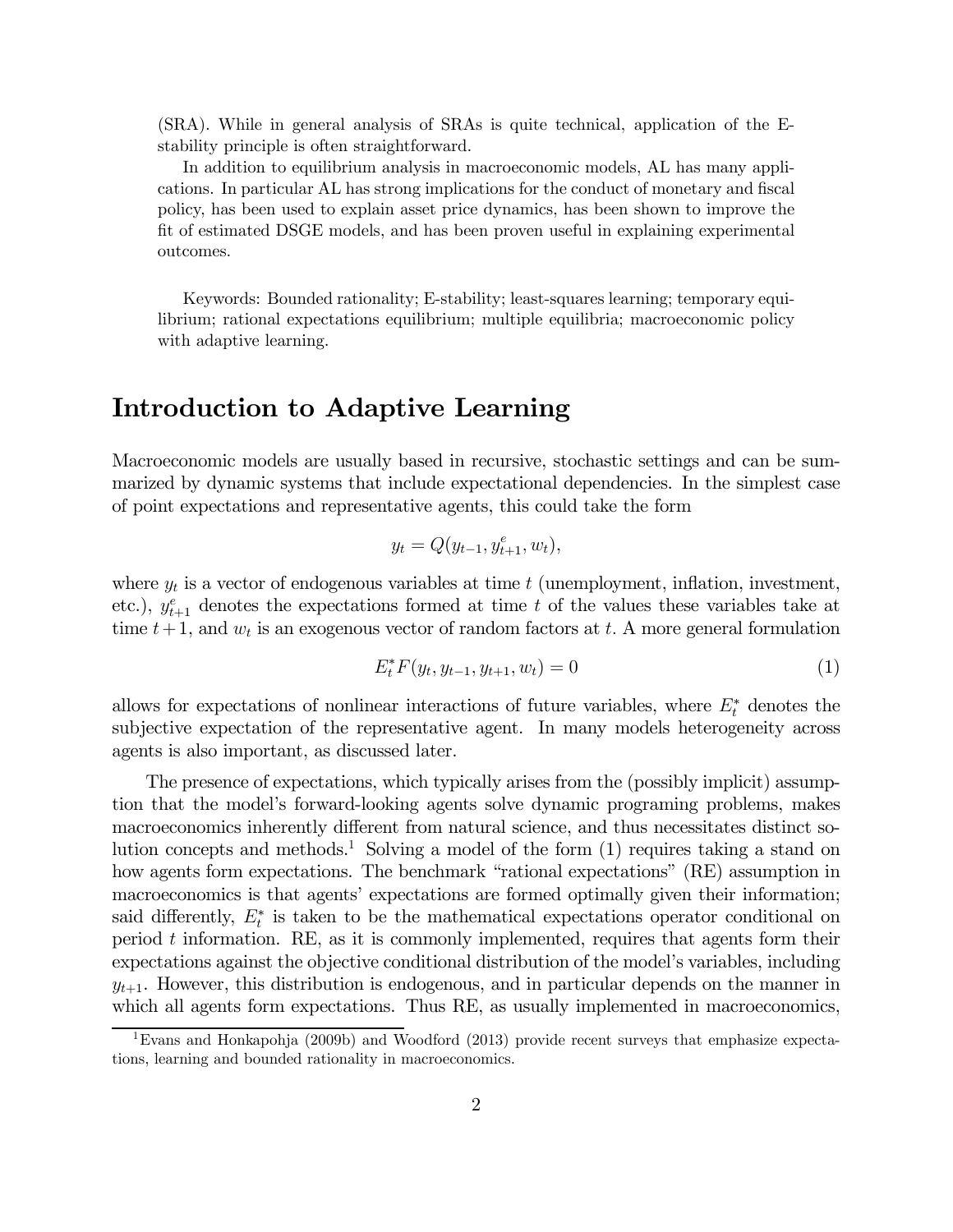is an equilibrium object: it is not (in general) rational to have rational expectations unless everyone else has rational expectations.

An alternative to RE is the adaptive learning approach, a perspective on expectation formation that views the standard assumption of RE as demanding too much knowledge of, and coordination by, economic agents: the endogenous distribution characterizing a rational expectations equilibrium (REE) is an unobserved solution to an infinite-dimensional system of equations that, in general, even the modeler can only approximate; furthermore, a mechanism would need to be specified for how agents could coordinate on the REE. Clearly a more realistic model of behavior is required. What form should this take?

One answer to this question is given by the Cognitive Consistency Principle: economic agents should be about as smart as economists. While this principle might be implemented in various ways, here the focus is on the adaptive learning (AL) approach, which takes agents as revising their forecasting models and decision rules as new data become available. Usually agents are assumed to act as time-series econometricians, updating their model parameters over time, but the adaptive learning approach also includes, for example, selection among alternative behavioral rules based on recent forecast success. Reflecting the view that RE implicitly requires agents to have an unreasonable degree of knowledge about the structure of the economy, the adaptive learning approach instead typically assumes that agents make forecasts by simply regressing the variables being forecasted on relevant observed exogenous or lagged endogenous variables, and updating the estimated coefficients over time.

There has been a wide range of applications of AL in macroeconomics. Two particularly notable areas in which AL has had major impacts are (i) the implementation of monetary policy and (ii) the empirical fit of macro and macro-finance models.

The key insight of AL for monetary policy is the failure of the RE viewpoint to recognize that expectations can have an autonomous impact on the economy. In the monetary policy context this point is implicit in Orphanides and Williams (2005) and Bullard and Mitra (2002). Orphanides and Williams (2005) showed under least-squares learning expectations could deviate substantially, for example leading to high inflation extended periods, unless the policy rule was sufficiently aggressive in counteracting deviations of inflation from the central bank target. Bullard and Mitra (2002) showed, for the standard NK model, that the specification of the Taylor rule had to be chosen to ensure that the targeted REE is locally stable under learning. In particular, uniqueness of the REE does not ensure it is attainable. Furthermore, Evans and Honkapohja (2003c) show, in the context of optimal policy, that stability under learning must be taken into account in the implementation of policy: there are policy rules consistent with the optimal REE, but which induce unstable learning dynamics, making the optimal REE unattainable  $2$  A related issue has recently become topical: the efficacy of interest-rate pegs. The neo-Fisherian view advises adopting a higher interest-rate peg in order to raise inflation to its target. Evans and McGough (2018b) and Evans and

 $2^2$ Optimal policy under adaptive learning is also studied in Evans and McGough (2007), Molnar and Santoro (2014) and Eusepi, Giannoni, and Preston (2018).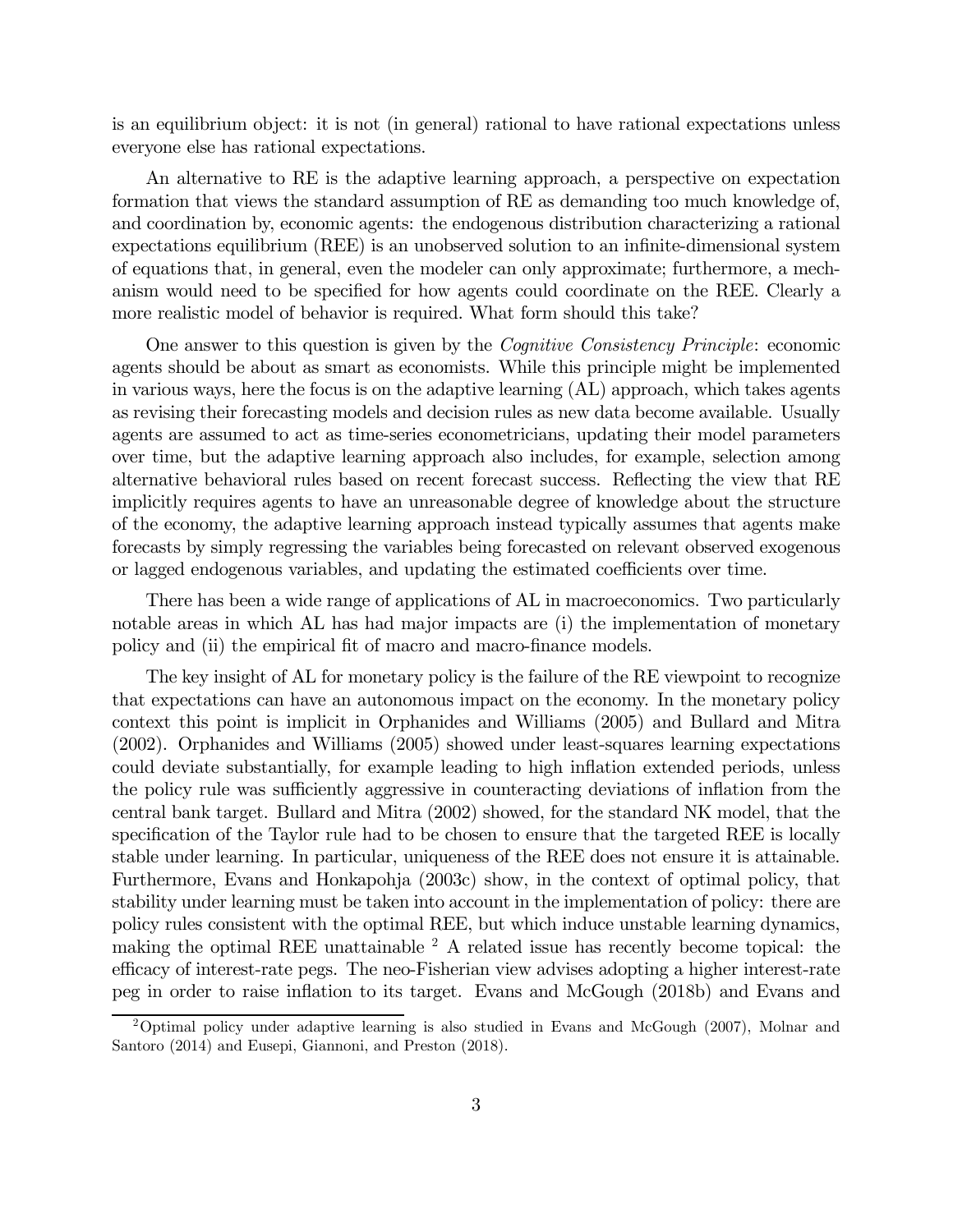McGough (2018a) demonstrate the dangers of this policy prescription by establishing that interest-rate pegs lead to economic instability because of divergent expectation dynamics.3

The potential for AL to improve empirical macro models became evident in Sargent (1999) and Ireland (2003). A prominent early example is the hyperinflation paper of Marcet and Nicolini (2003). These authors show that the standard hyperinflation model modified to include adaptive learning agents fits well the recurring episodes of hyperinflation in South America, whereas the same model with rational agents has implications that are at odds with the stylized facts from the data.<sup>4</sup> Milani (2007) uses Bayesian techniques to compare the fit of a standard New Keynesian model with adaptive vs. rational agents. In addition to showing an improved fit by AL, he finds that the AL model does not require the "mechanical sources of persistence (habits, indexation)" needed under RE to match the data.5 More recently, Eusepi and Preston (2011) show improved fit of AL over RE using a calibrated expectationsdriven model of the business cycle.<sup>6</sup> The potential for AL to explain financial data was first emphasized by Timmermann (1993), who used learning dynamics to explain asset-price volatility: see also Timmermann (1994) and Timmermann (1996). Subsequent work includes applications to the forward-premium puzzle, the yield curve and stock-price bubbles: see, respectively, Chakraborty and Evans (2008), Sinha (2016) and Branch and Evans (2011), Lansing (2010). A compelling case for the role of adaptive learning in explaining US assetpricing facts is provided by Adam, Marcet, and Nicolini (2016).

## Reduced-form learning versus the agent-level approach

The implementation of AL in ad hoc macro models, i.e. models that take as primitive the relationships between aggregates, is straightforward in concept: simply replace the conditional expectations operator with a boundedly rational counterpart. Micro-founded dynamic stochastic general equilibrium (DSGE) environments allow for this method of implementation as well, but also invite a more nuanced approach that explicitly models agent behavior. Put more succinctly, in micro-founded models the AL approach can be implemented at the aggregate (reduced-form) level or at the agent level. This chapter focuses on reduced-form learning (RFL), i.e on implementation at the aggregate level. Agent-level considerations are left to a companion chapter, Evans and McGough (2020a). However, to motivate RFL, and to draw distinction between it and agent-level implementations, it is helpful to begin with a

<sup>&</sup>lt;sup>3</sup>Eo and McClung (2020) examine determinacy and stability under learning when temporary interest-rate pegs are part of a regime-switching policy environment.

<sup>4</sup>Hyperinflations in South America were also studied by Sargent, Williams, and Zha (2009) using calibrated and estimated models. In a similar model Evans, Honkapohja, and Marimon (2001) include experimental evidence supporting the model with AL.

<sup>&</sup>lt;sup>5</sup>This paper is a component of a larger program that includes, for example, Milani (2011). Separately Slobodyan and Wouters (2012a) find that the empirical fit of the Smets and Wouters (2007) model is improved with adaptive learners, including in particular for the mean and volatility of inflation.

<sup>&</sup>lt;sup>6</sup>See also Eusepi and Preston (2018a), which emphasizes the interaction between adaptive learning and government debt in explaining inflation.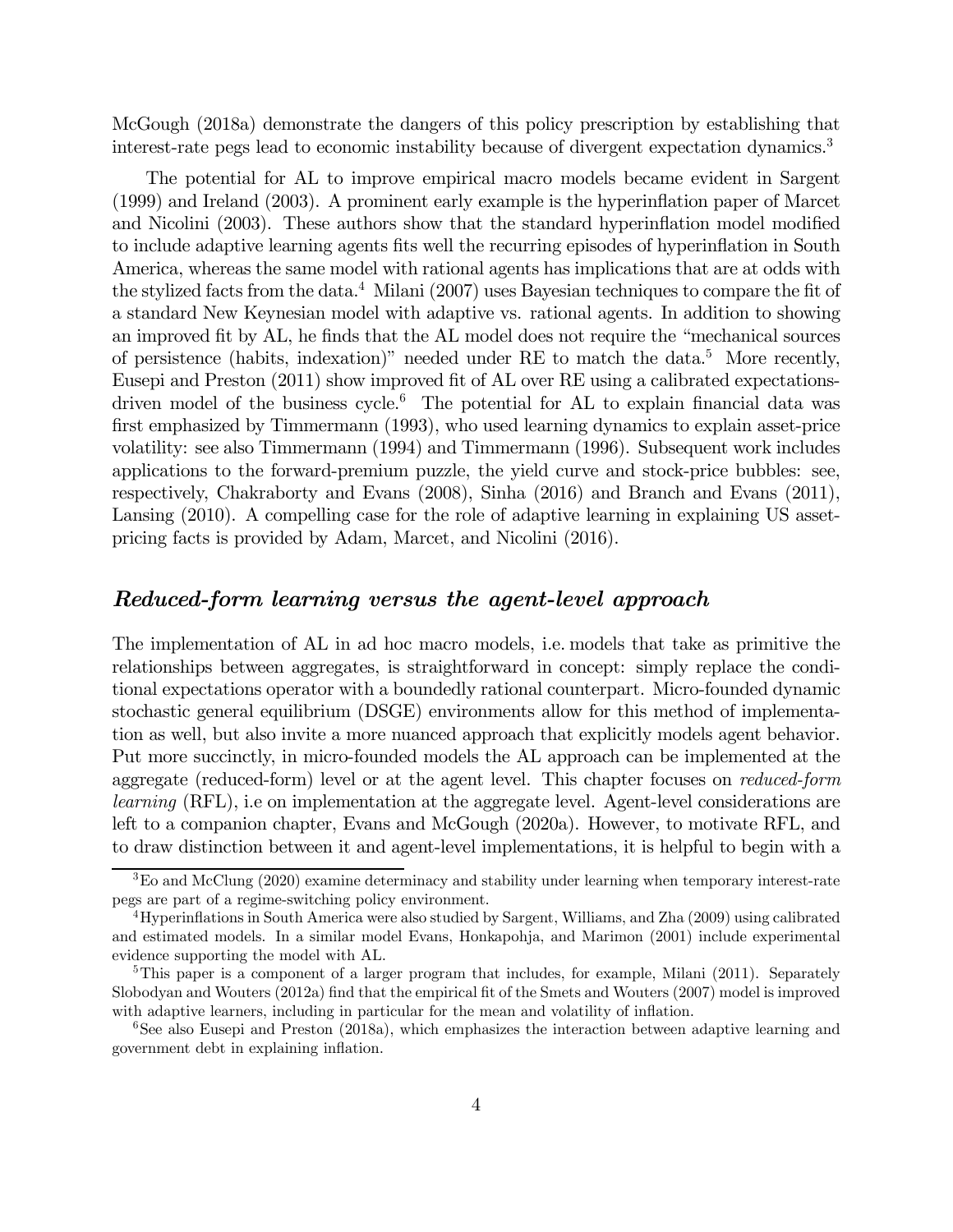broader discussion that includes boundedly optimal decision making.

The modern, micro-founded DSGE approach to macroeconomic modeling and analysis includes a common architecture comprised of many agents making decisions in dynamic, stochastic environments, with the per-period determination of aggregates coordinated by markets and possibly other institutional arrangements. This per-period determination, referred to as temporary equilibrium, results in a time-indexed collection of equations and inequalities characterizing the model's endogenous aggregates as functions of the exogenous drivers.<sup>7</sup>

The common architecture described above must include assumptions detailing how agents make decisions. The benchmark is to adopt the *rational expectations hypothesis* which stipulates that agents forecast optimally given their information and make decisions optimally given their forecasts – in effect, to make their period  $t$  decisions agents are assumed to solve a dynamic programming problem, taking into account the stochastic evolution of all the relevant state variables, including the economy's endogenous aggregates. Temporary equilibrium is then obtained by imposing market clearing and aggregating.

Because agents' behavior depends on their expectations of future aggregates, which, themselves, depend on agents' behavior, an additional equilibrium concept is needed to guarantee internal consistency. A rational expectation equilibrium (REE) is a distribution over the collections of time-paths of endogenous variables that is consistent with rational decision-making in this sense that if agents condition on the distribution then their attendant decisions will aggregate to comport with the distribution.

Explicit, closed-form computation of an REE is very challenging — indeed, it is not possible under most circumstances. In the discrete-time case, the most common approximation approach involves simplifying the temporary equilibrium restrictions to obtain a system of non-linear, expectational difference equations — the reduced-form system — and then linearizing these equations around a non-stochastic steady state, thus yielding a system of linear, expectational difference equations — the linearized reduced-form system — and then finally using well-known techniques to solve this linear RE-model.

The adaptive learning literature questions the wisdom of adopting the rational expectations hypothesis, which itself is tantamount to the assumption that the economy is always in an REE. Instead, the AL literature prefers the view that an REE is a possible outcome that might, or might not, emerge as a result of more realistically modeled agent-level decision making.

A natural implementation of adaptive learning thus begins by discarding the rational expectations hypothesis, and instead developing explicit models of boundedly rationality, including alternate specifications of forecasting models, planning horizons and decision rules. The implied decisions are then coordinated and aggregated in temporary equilibrium, thus resulting in a dynamic system that can at least be simulated if not analytically assessed. This

 $7$ The notion of temporary equilibrium was introduced by Hicks (1946).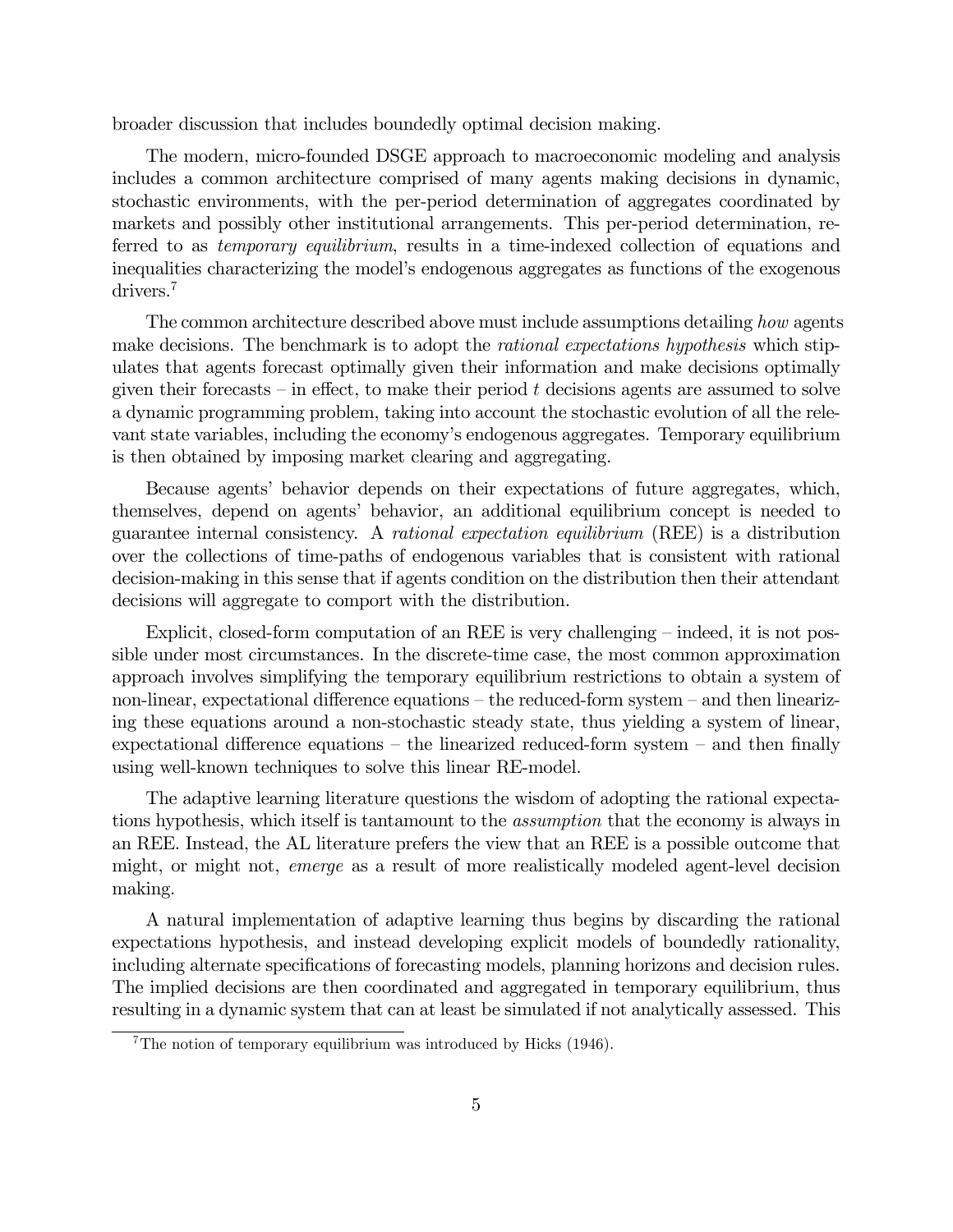is the agent-level approach to adaptive learning, and includes, for example, Euler-equation learning (Evans and Honkapohja (2006)), long-horizon learning (Preston (2005)), and the shadow-price approach developed by Evans and McGough (2018c). Details of agent-level learning are explored in Evans and McGough (2020a).

An alternative and simpler approach is reduced-form learning. Under this implementation, the reduced-form system of expectational difference equations, derived under rational expectations, is taken as given. The modeler then simply replaces the conditional expectations operators in this reduced form system with a boundedly rational counterpart, and proceeds with analysis. In fact, this replacement is often done after the reduced-form system is linearized.

RFL can be viewed as a reasonable and effective short cut that can greatly simplify the analysis of a given DSGE model; and, if needed, it can often be justified via an agent-level approach; and it is particularly convenient when conducting empirical work. The agentlevel approach is more appropriate for policy analysis, particularly in models with complex agent-level behaviors that are expected to impinge on policy outcomes.

## The appeal of adaptive learning

By anchoring to behavioral assumptions that are more plausible than those required by the rational expectations hypothesis, the AL approach has considerable intellectual appeal. Additional attractive features include:

- 1. AL provides a test of the plausibility of an REE. Because the economy is self-referential in the sense that the evolution of the economy depends on the expectations of agents and vice versa, an REE is most naturally viewed as a possible emergent outcome of this evolution. AL provides a natural mechanism through which an REE might emerge, and thereby provides a "plausibility test" of the REE.
- 2. Many macro models have multiple REE. With multiple REE it is common for one or more of the REE to be (locally) stable under AL while stability fails to hold for other REE. In these circumstances AL acts as a selection criterion.
- 3. Under AL there are learning dynamics, at least in the transition to RE. Furthermore, natural relaxations of adaptive learning rules can lead to persistence in these dynamics, which can help fit empirical regularities.
- 4. In most standard macro models, RE implies homogenous expectations about key economic aggregates. This is counterfactual: survey evidence always shows substantial heterogeneity. AL can be easily modified in simple and natural ways to allow for heterogeneous expectations.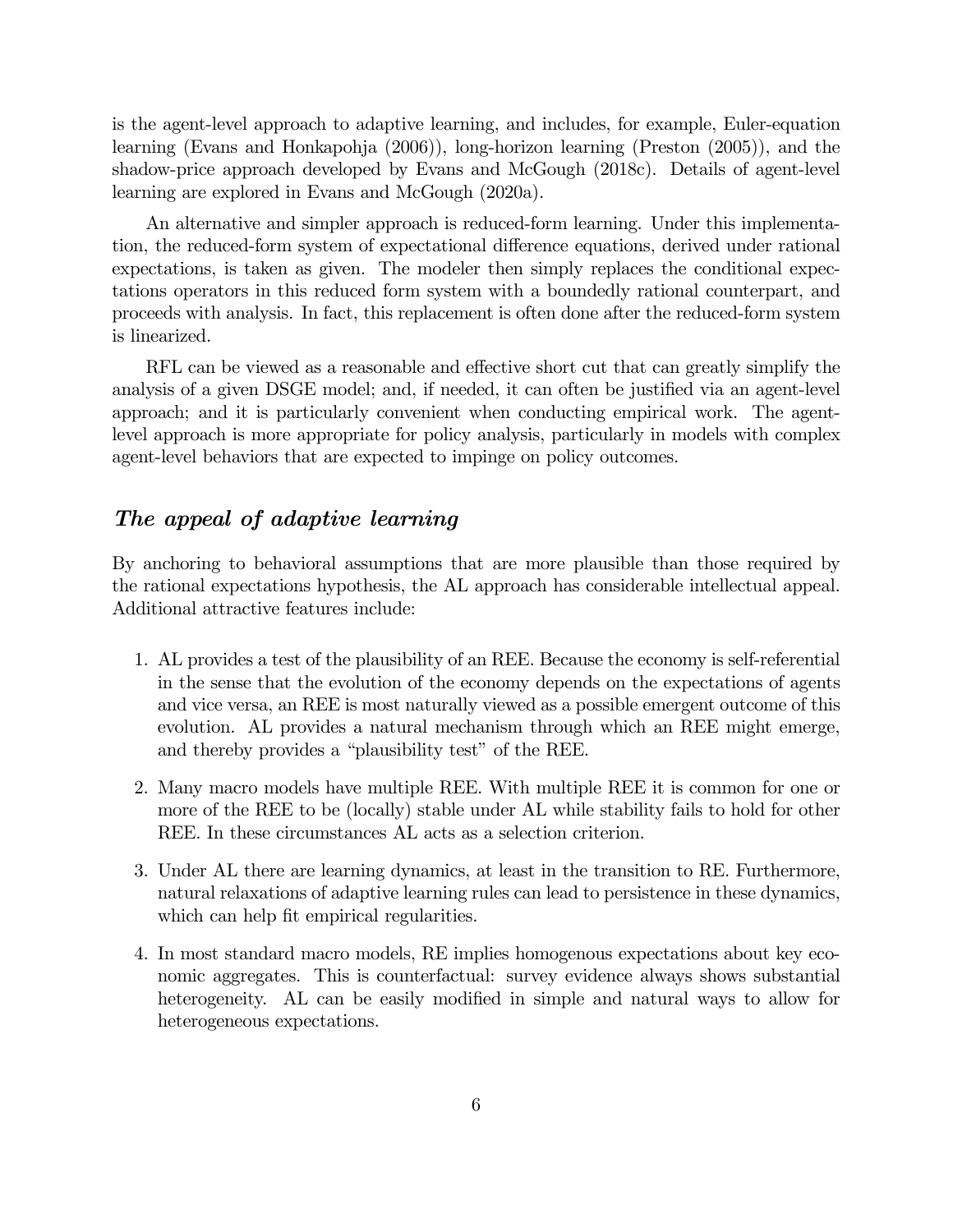5. The temporary equilibrium AL approach is readily implemented computationally, and is often more tractable than RE, especially in nonlinear environments.

### Alternatives to adaptive learning

While the focus of this chapter is on the AL approach summarized above, it is important to note that there are related approaches to expectation formation that are distinct but complementary. The eductive approach, introduced by Guesnerie (1992), considers conditions under which fully rational agents, with common knowledge both of the economic structure and of the rationality of other agents, would be able through mental reasoning to coordinate on an REE. The conditions for coordination, which can be quite strict, are related to the iterative formulation of expectational stability used by Evans (1985); see the discussion in Evans and Guesnerie (1993). Applications of the eductive stability or "strong rationality" approach can be found in Guesnerie (2005). For an exploration of the complementary insights of eductive and adaptive approaches in the context of the Real Business Cycle model, see Evans, Guesnerie, and McGough  $(2019)^8$ 

A related model of expectation formation is the "k-level" approach of Nagel (1995).<sup>9</sup> As in the eductive approach, agents need structural knowledge of the economy and engage in higher level reasoning, but different agents may choose to use different levels of reasoning. Evans, Gibbs, and McGough (2019) provides a model that combines adaptive and k-level reasoning in which agents may switch their choice of k-level based on past performance. Finally, as discussed in the Section titled Behavioral Rules, there is a range of behavioral approaches in which agents make decisions based on forecasts made using simple rules of thumb: see the recent survey Hommes (2020). To the extent that agents choose rules based on past performance, this is consistent with the spirit of the AL approach.

## Chapter organization

This overview of adaptive learning in macroeconomics begins with a description of the key equilibrium and stability tools, and related techniques, within a particularly simple framework. Next these tools are extended to a general multivariate linear setting, using the reduced-form short-cut, and then applied to the analysis of monetary policy in a New Keynesian setting. Models in which there can be multiple REE are then discussed. AL is shown to be useful as a selection criterion for assessing whether there exist stable "sunspot equilibria" in which economic fluctuations are driven by self-fulfilling expectations. Finally, the Section titled *Other Applications and Extensions* concludes with a survey of applied research

<sup>8</sup>For additional papers on these topics, see also Ellison and Pearlman (2011), Gaballo (2013), Gaballo (2014) and Bao and Duffy (2016).

 $9^9$ Closely related approaches are developed in Evans and Ramey (1992), Garcia-Schmidt and Woodford (2019) and Fahri and Werning (2019).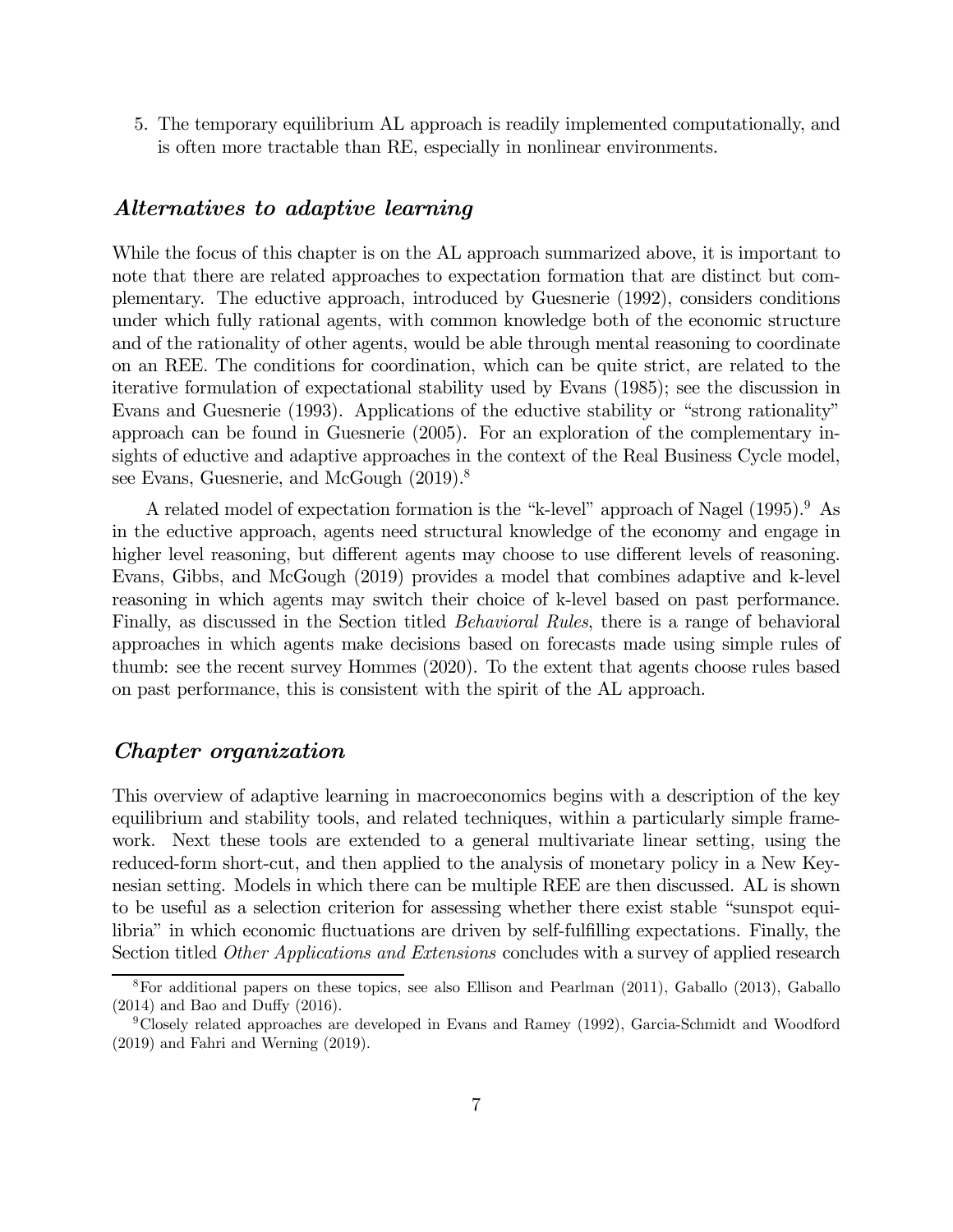that uses AL to study policy and related issues.

# Adaptive Learning in the Cobweb Model

Developing the AL approach requires some initial investment in tools. The key AL concepts can be illustrated using the linear "cobweb" model examined by Muth (1961) in his seminal formulation of RE. The cobweb model considers an isolated market for a perishable good. Demand for the good is linear, taking the form

$$
D_t = A - Bp_t + v_{1t}, \text{ where } A, B > 0,
$$

and there is a continuum of firms  $i \in [0,1]$  that supply output in a competitive market. Production is subject to a one period delay, so that the supply of firm  $i$  depends on the expected price  $p_t^e(i)$ , and the cost structure is such that supply depends linearly on expected price. Here  $v_{1t}$  is a zero mean *iid* shock and, with suitable assumptions,  $p_t$  will be such that  $D_t$  is always positive.

Suppose that the cost of producing planned quantity  $S_t^*(i)$ , for each firm i, is given by  $G_1 S_t^*(i) + \frac{1}{2} G_2 (S_t^*(i))^2 - H' w_{t-1} S_t^*(i)$ , and that there is also a zero mean *iid* shock  $v_{2t}$  that affects the actual quantity supplied, i.e.  $S_t(i) = S_t^*(i) + v_{2t}$ . Assuming firms are risk neutral and at time  $t-1$  choose  $S_t^*(i)$  to maximize expected profits, the quantity  $S_t(i)$  supplied by firm  $i$  is

$$
S_t(i) = Cp_t^e(i) + K + F'w_{t-1} + v_{2t}
$$

where  $C = G_2^{-1} > 0$ ,  $K = -G_2^{-1}G_1$  and  $F = G_2^{-1}H$ . The exogenous observable vector  $w_t$ represents factors that affect marginal costs. It is assumed to follow a stationary stochastic process and is assumed to have zero mean and finite second moments. For example,  $w_t$  could follow a stationary VAR(1) process.

Let  $p_t^e(i)$  denote the expectation of firm i of  $p_t$ , the market-clearing price at t. Assume that  $p_t^e(i)$  is formed at the end of period  $t-1$ . This expectation can be interpreted as the mean of  $p_t$ , conditional on information available at  $t-1$ , computed using the subjective probability distribution of firm *i*. It is convenient to write  $E_{t-1}^* p_t(i)$  for  $p_t^e(i)$ , or, in the homogeneous expectations case,  $E_{t-1}^* p_t = p_t^e$ . In general one can allow for heterogeneous expectations across firms, with aggregate supply is given by  $S_t = \int_0^1 S_t(i)di$ . Assuming homogenous expectations case, period t price is determined by market clearing, i.e.  $D_t = S_t$ , which gives the equation

$$
p_t = \mu + \alpha p_t^e + \delta' w_{t-1} + \eta_t,\tag{2}
$$

where  $\mu = B^{-1}(A - K)$ ,  $\alpha = -B^{-1}C$ ,  $\delta = -B^{-1}F$  and where  $\eta_t = B^{-1}(v_{1t} - v_{2t})$  is *iid* exogenous with mean zero. Note that  $\alpha < 0$  assuming demand and supply relations have the usual slopes. Equation (2) is the temporary equilibrium (TE) equation that determines market clearing price, given expectations and the exogenous shocks.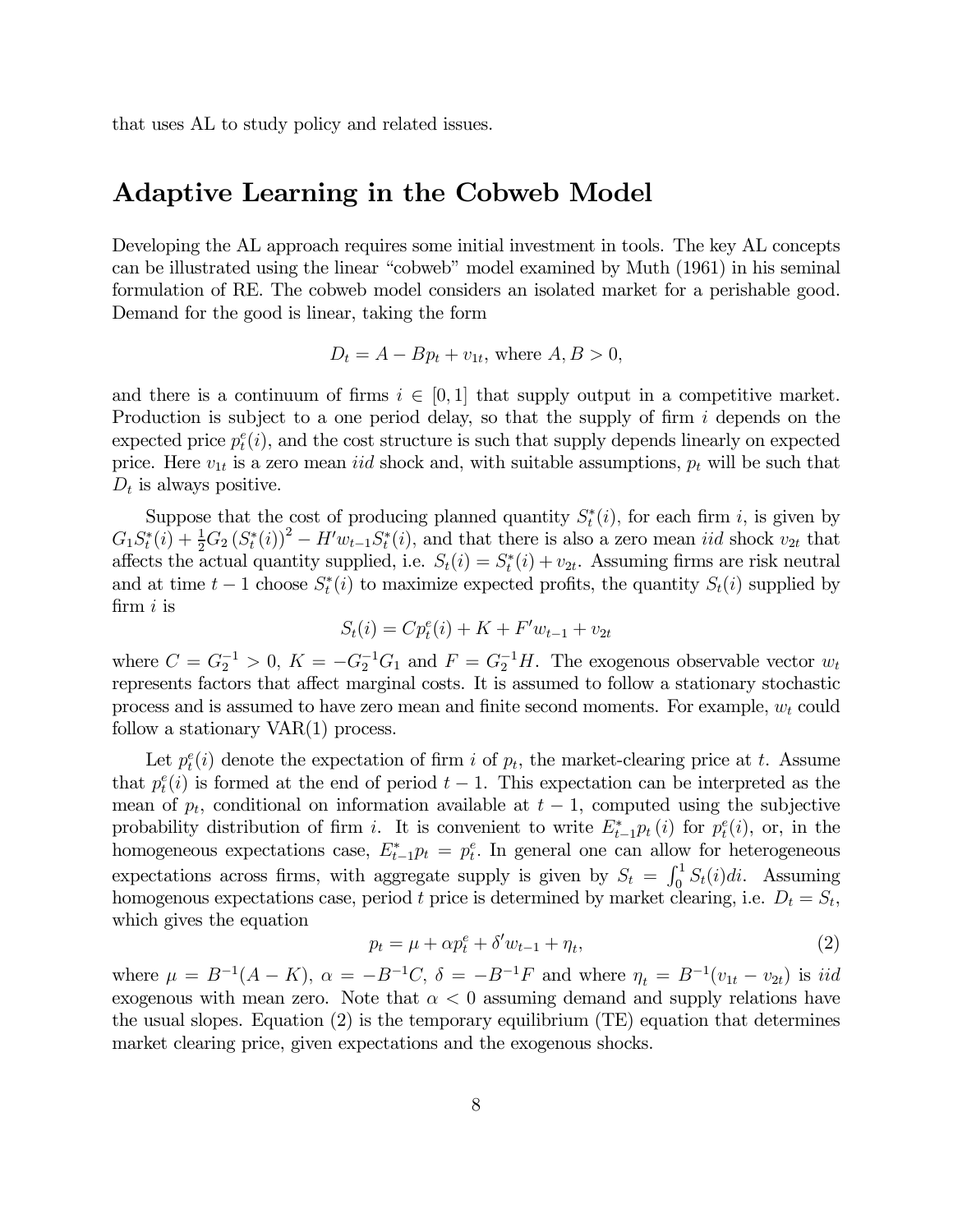Under RE, replacing  $p_t^e = E_{t-1}^* p_t$  by  $E_{t-1} p_t$ , the true conditional distribution of  $p_t$ , it is easily verified that there is a unique REE in which

$$
E_{t-1}p_t = \bar{a} + \bar{b}'w_{t-1}, \text{ where } \bar{a} = (1 - \alpha)^{-1}\mu \text{ and } \bar{b} = (1 - \alpha)^{-1}\delta, \text{ and}
$$
  
\n
$$
p_t = \bar{a} + \bar{b}'w_{t-1} + \eta_t.
$$
 (3)

It can be seen, via the TE map (2), the sense in which RE must be viewed as an equilibrium concept. Indeed, suppose all agents  $i \in [0,1]$  except for agent j had naive expectations, i.e.  $p_t^e(i) = p_{t-1}$  for all  $i \neq j$ . Then  $p_t^e = p_{t-1}$  so that

$$
p_t = \mu + \alpha p_{t-1} + \delta' w_{t-1} + \eta_t,
$$

from which it follows that the rational forecast for agent  $j$  is

$$
p_t^e(j) = \mu + \alpha p_{t-1} + \delta' w_{t-1},
$$

which is different from RE.

#### Behavioral rules

The cobweb example illustrates the flexibility of the temporary equilibrium approach, in that one can examine the implications of agents using forecasts that reflect plausible behavioral rules or rules of thumb. Economic "learning to forecast" experiments show that subjects often appear to use simple forecast rules. Examples include

$$
\begin{array}{rcl}\n\text{Naive} & : & p_t^e = p_{t-1} \\
\text{Trend-chasing} & : & p_t^e = p_{t-1} + \vartheta \left( p_{t-1} - p_{t-2} \right), \text{ where } 0 < \vartheta < 1 \\
\text{Adaptive expectations} & : & p_t^e = p_{t-1}^e + \lambda \left( p_{t-1} - p_{t-1}^e \right), \text{ where } 0 < \lambda < 1 \\
\text{Mean forecasts} & : & p_t^e = N^{-1} \sum\nolimits_{j=1}^N p_{t-j}, \text{ for integer } N > 1.\n\end{array}
$$

For the apparent prevalence of these types of rules used by subjects in experiments see Hommes (2011), Hommes (2013) and ? . In these experiments, serially correlated exogenous observables are typically not included. It should be noted that in some circumstances such behavioral rules can be fully optimal. For example, adaptive expectations (AE) is known to provide the optimal forecast, for appropriate  $\lambda$ , if  $p_t$  follows an IMA(1,1) process, i.e. if the first-difference of  $p_t$  is a first-order moving average process.

For any of the above forecast rules, one can solve for the implied TE path by inserting the expectation rule into the TE equation (2). Indeed, it is also straightforward computationally to obtain the implied TE path that arises when there are heterogeneous expectations and fixed proportions of agents that use, for example, each of the above four forecast rules.

From the AL viewpoint this falls short of the above bounded rationality guidelines since each agent is using a fixed rule without trying to choose a well-performing forecast rule.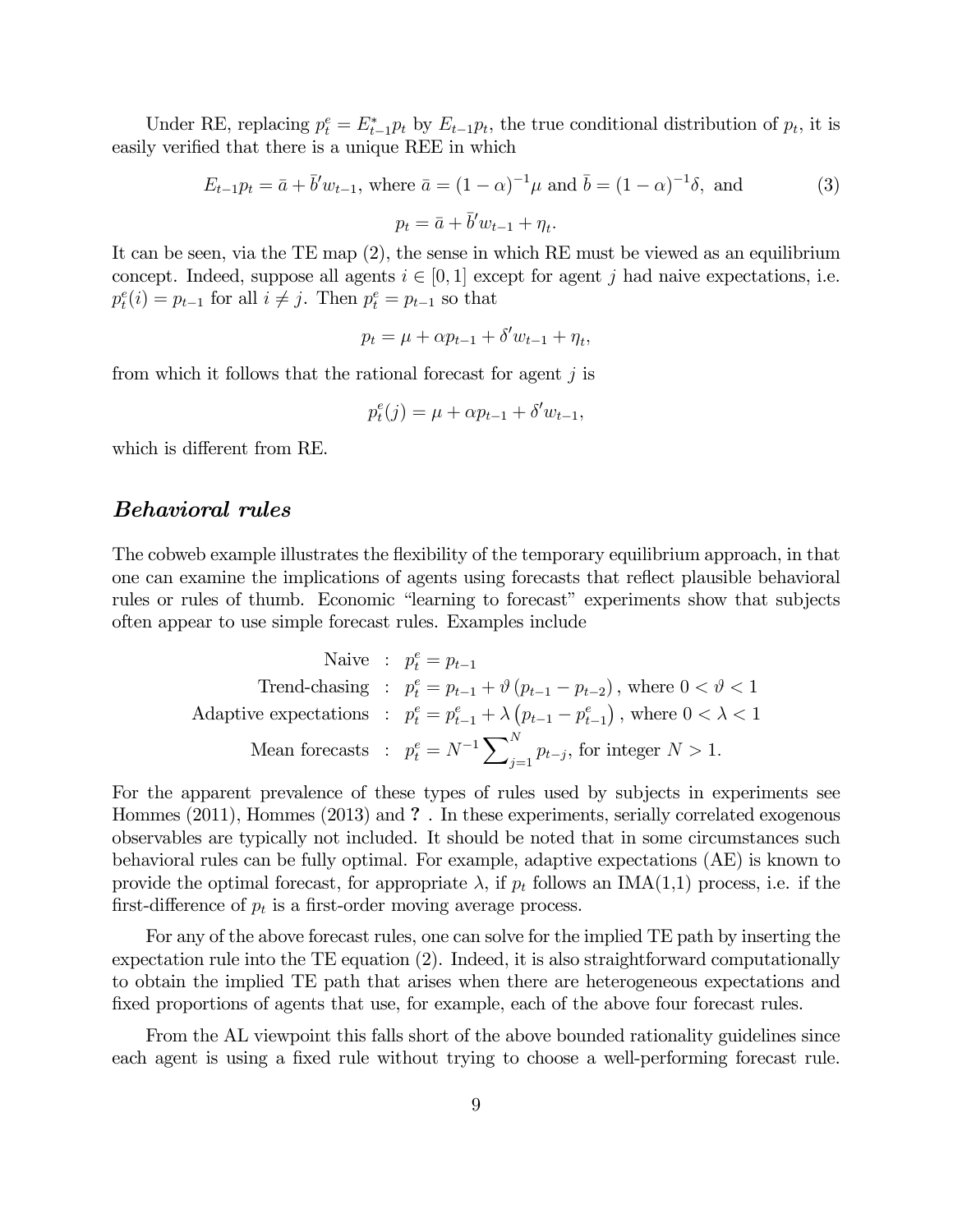However, some natural extensions of the behavioral approach clearly do satisfy the principle outlined above. If agents used AE but instead of using a fixed  $\lambda$  they attempted to use the best-performing value of  $\lambda$ , this would be an AL approach. Similarly what is called "mean forecasts" can be viewed as providing an optimal estimate of the population mean of the  $p_t$ . Finally if one allows agents to *choose* between the above four rules, and if their choices reflect relative forecast performance, then this more sophisticated version of forecasting also is in line with the the AL guiding principles. Some evidence of shifting proportions over time in the choice of rules can be found in Hommes (2013).

### Least-squares learning

The lead implementation of AL for the exposition here will be econometric learning, and more specifically least-squares (LS) learning. This implementation obeys the cognitive consistency principle: when economists need to forecast they usually proceed statistically, and the benchmark procedure is to use LS. Least-squares is a central forecasting procedure because of its optimality properties, e.g. the minimum mean-square-error linear forecast of a variable  $y$  given observed variables  $x$  is provided by the least-squares projection of  $y$  onto . This linear projection can be estimated easily using the standard ordinary least squares regression of  $y$  onto  $x$  using the available data.

For the cobweb model under consideration here, agents (here, the firms) are assumed to have a Perceived Law of Motion (PLM)

$$
p_t = a + b' w_{t-1} + \eta_t \tag{4}
$$

where  $a, b$  are unknown and  $\eta_t$  is a perceived white noise (exogenous *iid* zero mean) unobserved shock. Thus agents are assumed to understand that specified observable, exogenous variables  $w_{t-1}$  impact equilibrium price in a linear way, but that agents do not know the RE values  $\bar{a}, b$ . Under LS learning, the agents will estimate  $a, b$  using time-series data on  $p_t, w_{t-1}$ . Suppose that agents use their estimates to make forecasts and update these estimates over time as more data become available. Will their estimates converge over time to the REE values? To answer this one uses the TE framework with expectations evolving in accordance with LS learning.

Start the system at time  $t-1$  with initial data  $\{p_s, w_{s-1}\}_{s=1}^{t-1}$  and assume that in  $t-1$ agents first use these data to regress  $p$  on lagged  $w$  yielding estimates  $(a_{t-1}, b_{t-1})$  of the unknown  $(a, b)$ , according to

$$
\begin{pmatrix} a_{t-1} \\ b_{t-1} \end{pmatrix} = \left( \sum_{s=1}^{t-1} z_{s-1} z_{s-1}' \right)^{-1} \left( \sum_{s=1}^{t-1} z_{s-1} p_s \right), \text{ where } z_s' = \begin{pmatrix} 1 & w_s' \end{pmatrix}. \tag{5}
$$

The exogenous vector  $w_{t-1}$  is then realized, and time  $t-1$  expectations of  $p_t$  are formed according to

$$
p_t^e = a_{t-1} + b'_{t-1} w_{t-1}.
$$
\n<sup>(6)</sup>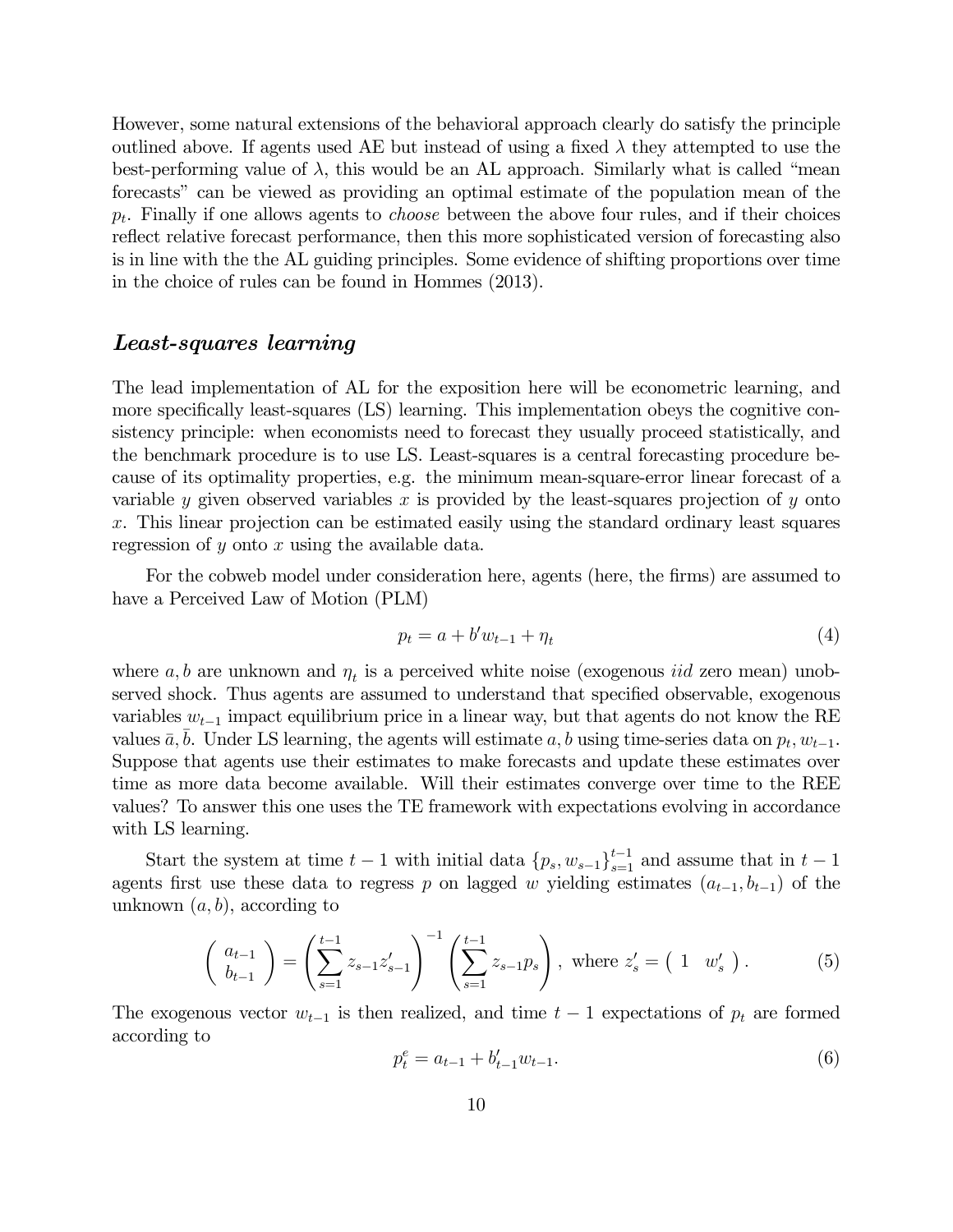Move next to period t. Given expectations (6) and the white noise shock  $\eta_t$ , the temporary equilibrium price  $p_t$  is determined by (2). The data set then incorporates  $(p_t, w_{t-1})$ , the LS coefficients estimates  $(a_{t-1}, b_{t-1})$  are updated to  $(a_t, b_t)$ , given by

$$
\begin{pmatrix} a_t \\ b_t \end{pmatrix} = \left( \sum_{s=1}^t z_{s-1} z_{s-1}' \right)^{-1} \left( \sum_{s=1}^t z_{s-1} p_s \right), \tag{7}
$$

and the process continues. This recursion fully defines a path for  $a_t, b_t, p_t$  over time. The question of interest is whether

$$
(a_t, b_t) \rightarrow (\bar{a}, \bar{b})
$$
 as  $t \rightarrow \infty$ .

If so the REE is said to be stable under LS learning. The answer is given by the following Theorem, due to Bray and Savin (1986) <sup>10</sup>and Marcet and Sargent (1989b).

**Theorem 1** Consider the dynamic system given by (2) and (6) with LS updating of  $(a_t, b_t)$ according to (5). If  $\alpha < 1$  then  $(a_t, b_t) \rightarrow (\bar{a}, \bar{b})$  as  $t \rightarrow \infty$  with probability 1. If  $\alpha > 1$  then convergence occurs with probability 0.

Note that if supply and demand have their usual slopes then  $\alpha < 0$  so that convergence to RE occurs with probability one. The case  $\alpha < 0$  is often called the *negative expectational* feedback case. Some simple macro models take the form (2) but have positive expectational *feedback.* Convergence of LS learning to the REE still obtains if  $0 < \alpha < 1$ .

As an example with positive feedback, a simple ad hoc macro model combines an expectations augmented Phillips curve with a quantity theory aggregate demand equation and a money supply feedback rule is given by:

$$
y_t = \bar{y} + \kappa (p_t - p_t^e) + \zeta_t, \ \kappa > 0
$$
  

$$
m_t + v_t = p_t + y_t
$$
  

$$
m_t = \bar{m} + u_t + \psi w_{t-1},
$$

where  $w_t$  is an exogenous observable vector and  $\zeta_t$ ,  $v_t$  are exogenous white noise. When solved for  $p_t$  this takes the form (2) with  $\alpha = (1 + \kappa)^{-1} \kappa$ , giving us the stable positive feedback case.

The positive result in Theorem 1 was proved from first principles by Bray and Savin (1986). Marcet and Sargent (1989b) provided a more general framework, based on stochastic approximation theorems, which also delivers the negative result. The latter theorems are discussed in detail in Evans and Honkapohja (2001).

 $10B$ ray and Savin point out that their implementation of least-squares learning can be interpreted as Bayesian estimation with diffuse priors. Bullard and Suda (2016) demonstrate the nuances of Bayesian learning in a forward-looking model.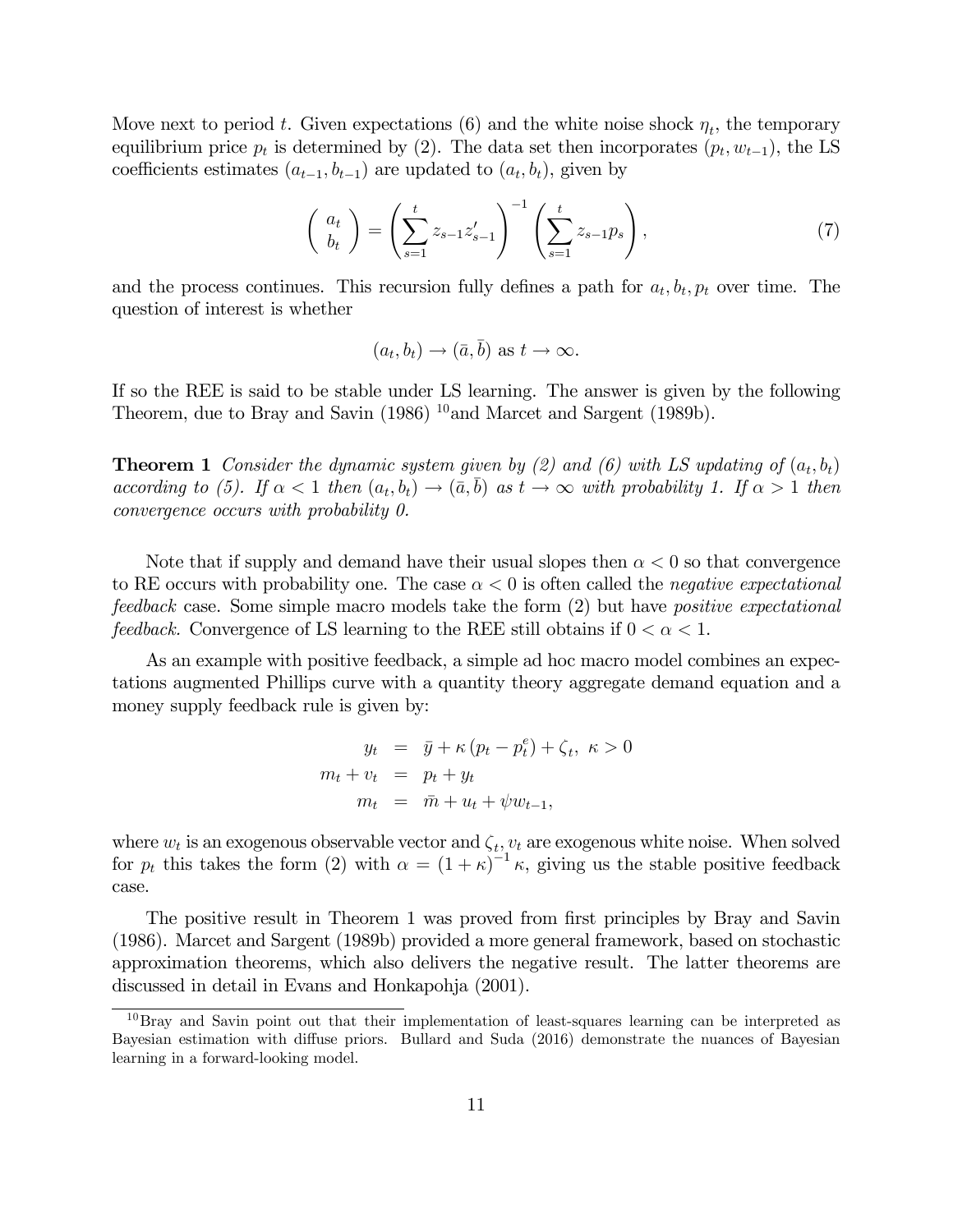### E-stability

Formal proofs of the results in the Section titled Least-squares Learning are based techniques that require some sophisticated technical machinery; however, the stability condition can generally be obtained quickly using the expectational stability or E-stability principle. The E-stability approach is described in Evans and Honkapohja (2001) and has been applied in a wide range of economic models.

For the model (2) this works as follows. Start with PLM (4) and suppose  $(a, b)$  are fixed at some (possibly non-REE) value. For this PLM the expectation is given by  $E_{t-1}^* p_t =$  $a + b'w_{t-1}$ , which, when inserted into (2), leads to the associated data-generating process, or Actual Law of Motion (ALM),

$$
p_t = \mu + \alpha(a + b'w_{t-1}) + \delta'w_{t-1} + \eta_t.
$$
\n(8)

This gives a mapping T: PLM  $\rightarrow$  ALM of the form<sup>11</sup>

$$
T(a,b) = (\mu + \alpha a, \delta + \alpha b). \tag{9}
$$

Note that the REE  $\bar{a}$ ,  $\bar{b}$  is a fixed point of T. E-stability is defined by the ordinary differential equation (ODE)

$$
\frac{d}{d\tau}(a,b) = T(a,b) - (a,b),\qquad(10)
$$

where  $\tau$  is notional time. The REE  $\bar{a}, \bar{b}$  is E-stable if it is a (Lyapunov) stable fixed point of this ODE. For the model at hand T is linear and the REE is E-stable when  $\alpha < 1$ . Note that this E-stability condition is precisely the condition given in the above theorem.

The intuition of E-stability is that under LS learning the parameters  $a_t, b_t$  are slowly adjusted, on average, in the direction of the corresponding ALM parameters. The E-stability principle is that E-stability quite generally governs stability of an REE under LS and closely related adaptive learning rules. The E-stability technique can be used in multivariate linear models, nonlinear models, and if there are multiple equilibria.

## Recursive LS and stochastic approximation

The formal link between E-stability and stability under LS learning starts with the recursive formulation of LS. Letting  $\phi'_t = (a_t, b'_t)$  denote the vector of parameter estimates and  $z'_{t-1} = (a_t, b'_t)$  $(1, w'_{t-1})$  the vector of regressors, the temporary equilibrium equation (8), using time  $t-1$ parameter estimates to make forecasts  $E_{t-1}^* p_t = a_{t-1} + b'_{t-1} w_{t-1}$ , can be written

$$
p_t = T\left(\phi_{t-1}\right)' z_{t-1} + \eta_t,\tag{11}
$$

<sup>&</sup>lt;sup>11</sup>A comment on notation is warranted: Vectors should always be viewed as columns; however, for presentational simplicity, we will often neglect the incorporation of the transpose operators needed to ensure conformability. For example, in equation (9), if b is a column vector in  $\mathbb{R}^n$  then  $T(a, b)$  is a column vector in  $\mathbb{R}^{n+1}$ .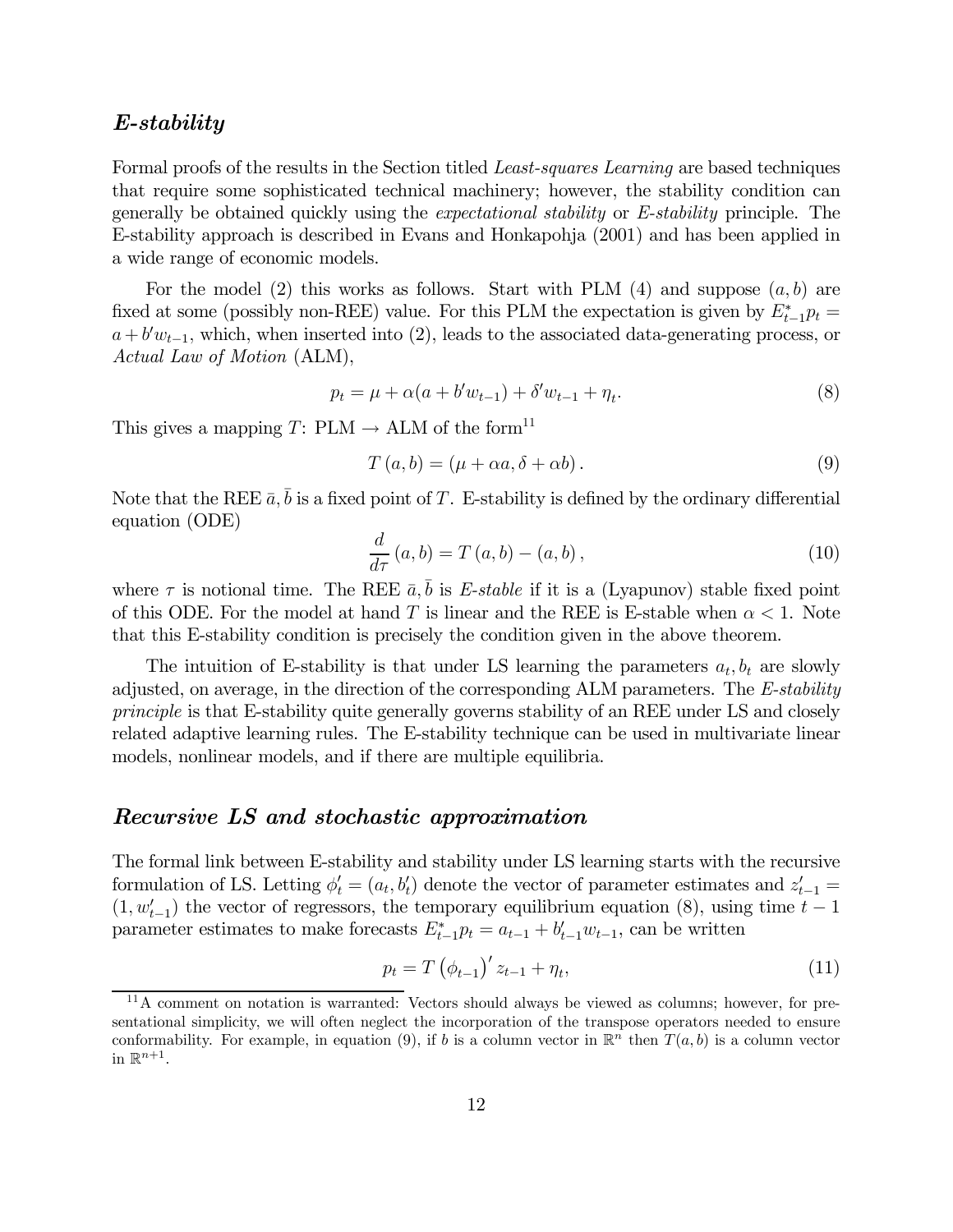where  $T$  is given by (9). Under RLS updating the LS estimates (7) can be written as

$$
\phi_t = \phi_{t-1} + t^{-1} R_t^{-1} z_{t-1} (p_t - \phi_{t-1}' z_{t-1}) \tag{12}
$$

$$
R_t = R_{t-1} + t^{-1} (z_{t-1} z_{t-1}' - R_{t-1}), \tag{13}
$$

which is known as the recursive least-squares (RLS) system. Here  $R_t$  is an estimate of the second moment matrix of the regressors. The RLS system constitutes a stochastic recursive algorithm (SRA), as shown by Marcet and Sargent (1989b).<sup>12</sup> There are general methods for analyzing the dynamics of SRAs; see Ljung (1977), Marcet and Sargent (1989b), Benveniste, Metivier, and Priouret (1990) and Evans and Honkapohja (2001). These methods, often called the stochastic approximation techniques, approximate SRAs by an associated ODE. In the context of  $(12)-(13)$  the ODE takes the form

$$
d\phi/d\tau = R^{-1}M(T(\phi) - \phi), \qquad (14)
$$

$$
dR/d\tau = M - R,\t\t(15)
$$

where M is the unconditional second-moment matrix of the exogenous regressors  $z_t$ . Here  $\tau$ is often interpreted as notional time, but as noted below,  $\tau$  can be linked to real time t. The steps for obtaining the ODE approximation  $(14)-(15)$  are given in the references just cited. For a compact summary see Evans and Honkapohja (2009b).

Inspecting the differential equation (15), it is seen that  $\lim_{\tau\to\infty} R(\tau) = M$ . Hence  $R^{-1}M \to I$  and local stability under (14)-(15) of the fixed point  $\phi' = (\bar{a}, \bar{b})$  is determined by local stability under the "small" ODE

$$
d\phi/d\tau = T(\phi) - \phi,\tag{16}
$$

which is identical to the E-stability equation  $(10)$ . Note that the unique REE for model  $(2)$ is the unique fixed point  $\bar{\phi} = T(\bar{\phi})$  of the system (10). Stochastic approximation results can be used to show that local convergence with probability one obtains if  $\alpha < 1$  whereas there is convergence with probability zero if  $\alpha > 1$ .<sup>13</sup> This confirms for the REE in the cobweb model that E-stability governs stability under LS learning.

A variation of LS learning that can be sometimes be both useful and simpler, is generalized stochastic gradient learning.<sup>14</sup> In this case  $R_t$  is replaced in (14) by some fixed matrix and thus there is no additional updating equation (15). If the regressors are exogenous, then it would be natural to replace  $R_t$  by M, the second-moment matrix of the regressors, if it is known. In that case the RLS updating equation is just  $\phi_t = \phi_{t-1} + t^{-1}M^{-1}z_{t-1}(p_t - \phi'_{t-1}z_{t-1})$ and the associated ODE reduces to (16), i.e. the E-stability equation itself.

<sup>&</sup>lt;sup>12</sup>SRAs take the general form  $\theta_t = \theta_{t-1} + \gamma_t Q(t, \theta_{t-1}, X_t)$ , where  $\theta_t$  is a vector of parameter estimates,  $X_t$  is the state vector, and  $\gamma_t$  is a deterministic sequence of "gains." To put (12)-(13) in this form one substitutes  $R_t \equiv \tilde{R}_{t-1}$  and sets  $\theta_t = \text{vec}(\phi_t, \left(\tilde{R}_t\right))$ . Here vec stacks the columns of a matrix into vector

form. Substituting for  $p_t$  from (11) the SRA form is obtained for suitable  $X_t$  and  $\gamma_t = t^{-1}$ .<br><sup>13</sup>In general, various technical assumptions need to be satisfied for application of the stochastic approximation theorems, and these are satisfied for the cobweb model.

 $14$ See Evans, Honkapohja, and Williams (2010) for an analysis of generalised stochastic gradient learning.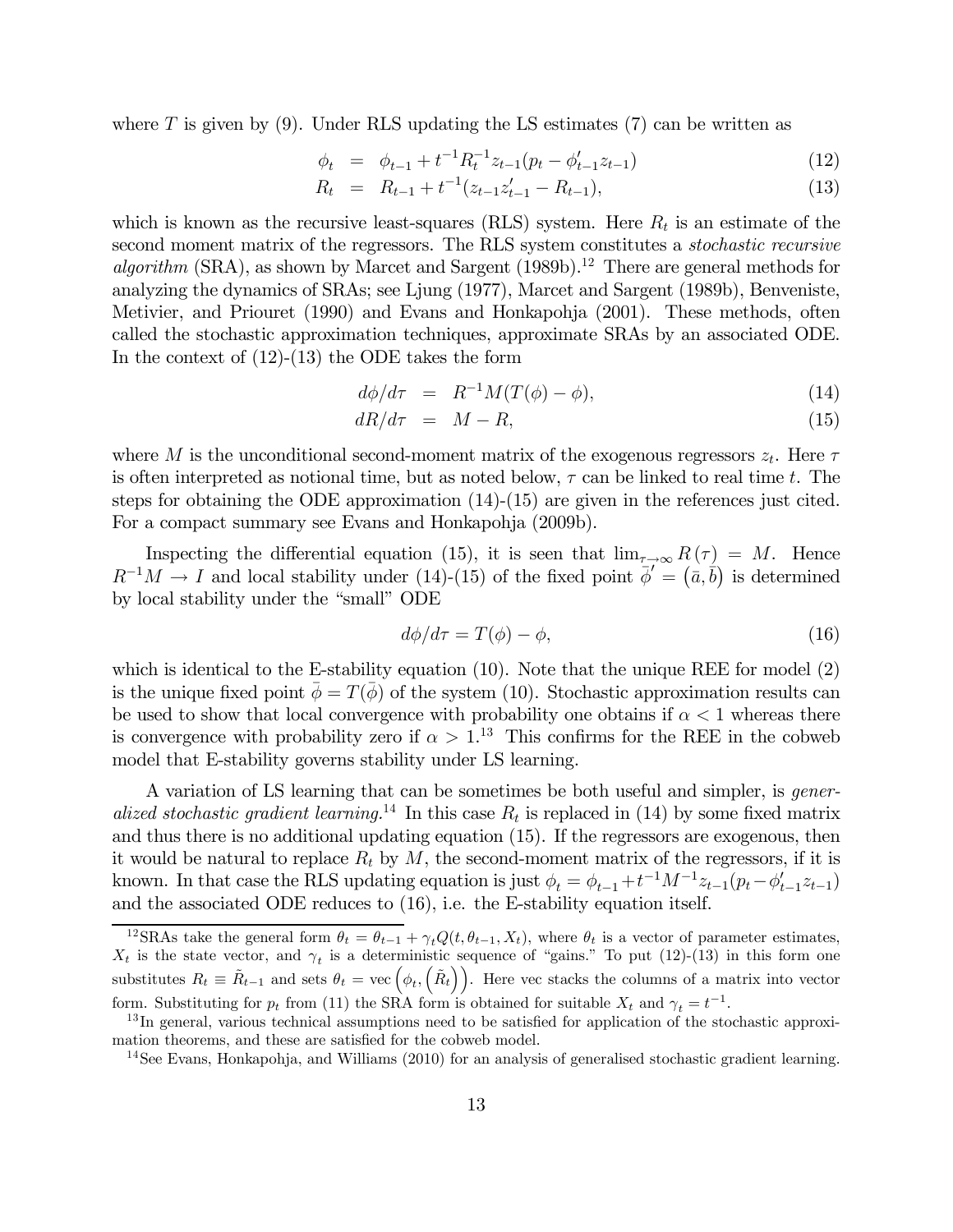### The E-stability principle

The general definition of E-stability in economic models follows the same steps used in the cobweb model. Given an economic model, consider first an REE, identified as a stochastic process with parameter vector  $\phi$ . Under adaptive learning (typically implemented by LS or a close variant),  $\phi$  is estimated by economic agents and the estimates  $\phi_t$ , which are updated over time, are used to form expectations and make decisions. An REE  $\overline{\phi}$  is said to be Estable if it is locally asymptotically stable under the differential equation  $(16)$ .<sup>15</sup> To assess E-stability one simply determines the mapping from the PLM parameters  $\phi$  to the ALM parameters  $T(\phi)$  that describes the actual stochastic process when agents form expectations using  $\phi$ . E-stability is then determined by checking whether the eigenvalues of  $DT(\phi) - I$ have negative real parts (or equivalently that eigenvalues of  $DT(\phi)$  have real parts less than one). This, of course, provides the conditions for local stability of  $\phi$  under the E-stability ODE, and corresponds to local stability under LS learning. In some cases stability of  $\bar{\phi}$  under the E-stability ODE is global, in which case one says that  $\phi$  is globally E-stable for the PLM being considered.

E-stability, which in many cases is a straightforward calculation, quite generally provides the correct condition for stability under LS learning. In many cases stochastic approximation results can be used to demonstrate that stability of an REE under LS learning is governed by E-stability. Even in cases in which for technical reasons the stochastic approximation results cannot be applied, numerical simulations indicate its validity.

A technical detail that can be important in practice arises especially when there are multiple REE associated with a given PLM so that E-stability of an REE is local but not global. In this case the claim that under LS learning E-stability implies convergence with probability one usually requires that the updating rule be augmented by a "projection facility" that prevents estimates from leaving a suitably defined compact set. Weaker convergence results (convergence probabilities near one or positive probability of convergence) can dispense with the projection facility.

It is important to note that E-stability depends on the PLM, i.e. on the specification of the forecasting model used by agents. If there is more than one natural representation of the REE, i.e. more than one PLM consistent with the REE, then in principle the E-stability conditions can depend on the PLM used by agents. In addition, if agents overparameterize the dynamics of an REE this can lead to stricter E-stability conditions.16

Importantly, the E-stability Principle extends to cases in which agents estimate misspecified models, arising from PLMs that do not nest an REE because they omit a relevant variable, underparameterize the dynamics or misspecify the functional form. Because in practice econometric forecasters recognize that the forecast models they use are, at least to

<sup>&</sup>lt;sup>15</sup>This definition of E-stability was introduced in Evans (1989) and Evans and Honkapohja (1992). Marcet and Sargent (1989b) emphasized the importance of SRAs to study LS learning.

 $16$ For these casess one can distinguish between weak and strong E-stability conditions, where the latter refers to E-stability with repsect to the overparameterized specification. See Evans and Honkapohja (2001).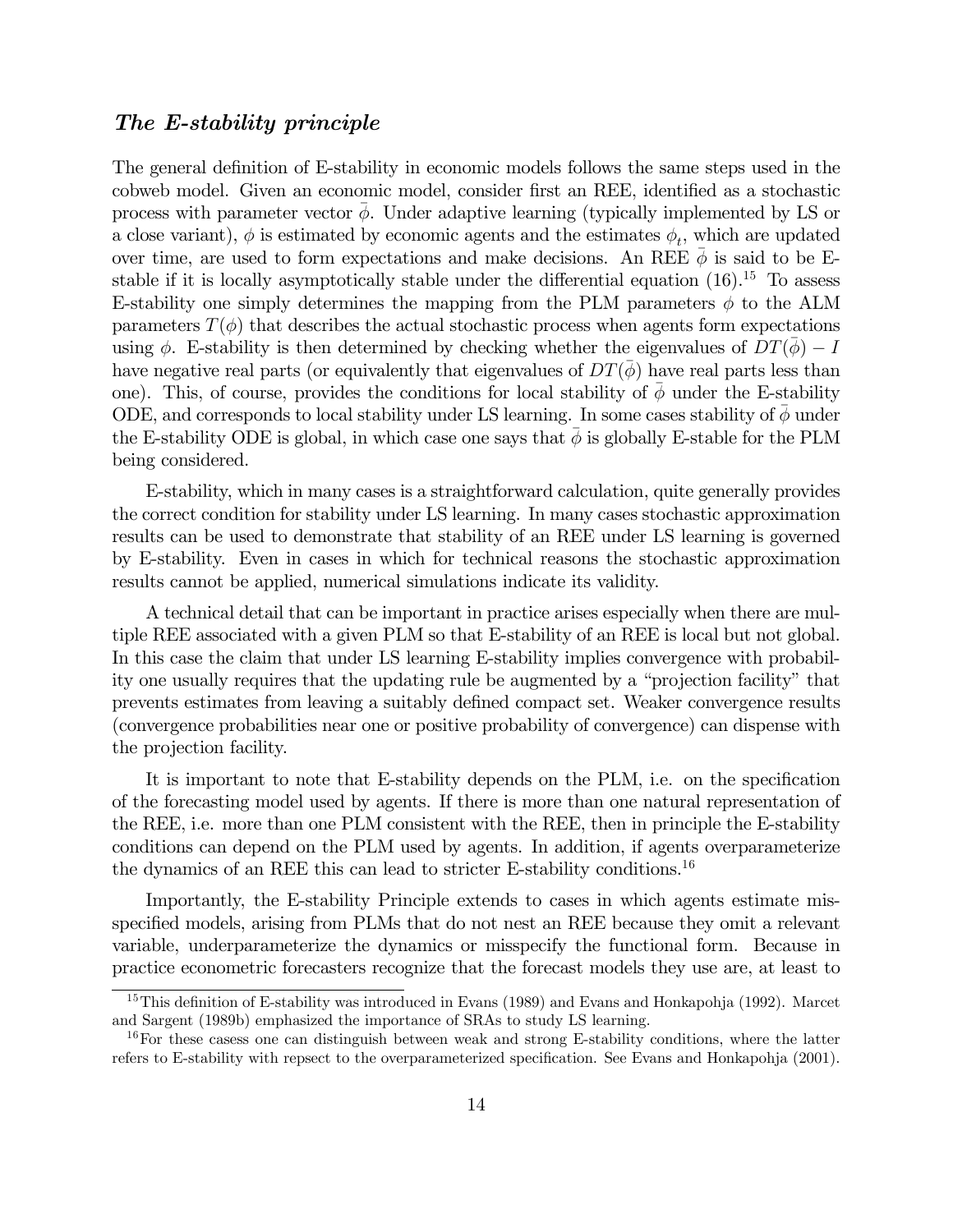some degree, misspecified, in which the relevant solution concept is a restricted perceptions equilibrium (RPE).<sup>17</sup>

#### Restricted perceptions equilibria

If the PLM of the agents is linear but misspecified, the E-stability principle extends in a natural way to assess the stability under LS learning of an RPE. The RPE itself can be calculated using a set of orthogonality conditions.

Continuing with the cobweb model (2), suppose  $w_t$  is a 2 × 1 covariance stationary exogenous vector  $w'_t = (w_{1t}, w_{2t})$ , where for convenience  $Ew_t = 0$ , so that

$$
p_t = \mu + \alpha E_{t-1}^* p_t + \gamma_1 w_{1,t-1} + \gamma_2 w_{2,t-1} + \eta_t.
$$
\n
$$
(17)
$$

To capture misspecification, assume agents condition their forecasts only on  $w_1$ , so that their PLM is given by

PLM: 
$$
p_t = a + cw_{1,t-1} + \varepsilon_t,
$$
\n
$$
(18)
$$

where the perceived disturbance  $\varepsilon_t$  is treated by agents as unpredictable white noise. Then  $E_{t-1}^* p_t = a + cw_{1,t-1}$  and the corresponding ALM is

ALM: 
$$
p_t = \mu + \alpha a + (\gamma_1 + \alpha c) w_{1,t-1} + \gamma_2 w_{2,t-1} + \eta_t.
$$
 (19)

Because the PLM is misspecified the ALM law of motion does not lie in the space of PLMs considered. The RPE coefficients  $(a, c)$  that minimize the mean square error (MSE), and the associated E-stability conditions, are obtained from a T-map based on the projected ALM,

$$
Projected ALM: p_t = T_a + T_c w_{1,t-1} + \varepsilon_t,
$$

which projects the ALM process for  $p_t$  (19) onto the variables  $(1, w_{1,t-1})$ .

The coefficients  $(T_a, T_c)$  are given by the least-squares *orthogonality conditions* that the forecast error  $p_t - T_a - T_c w_{1,t-1}$  must be uncorrelated with both regressors  $(1, w_{1,t-1})$ . This leads to the conditions

$$
E (p_t - T^a - T^c w_{1,t-1}) = 0
$$
  

$$
E ((p_t - T^a - T^c w_{1,t-1}) w_{1,t-1}) = 0,
$$

where  $p_t$  is given by (19). Using  $E w_{1,t} = E w_{2,t} = E \eta_t = 0$  the two conditions are given by the projected T-map

$$
T^{a} = \mu + \alpha a \text{ and } T^{c} = \gamma_{1} + \frac{\omega_{12}}{\omega_{11}}\gamma_{2} + \alpha c,
$$

where  $\omega_{11} = \text{var}(w_{1t})$  and  $\omega_{12} = \text{cov}(w_{1t}, w_{2t}).$ 

 $17$  For a general discussion of RPEs see Branch (2006).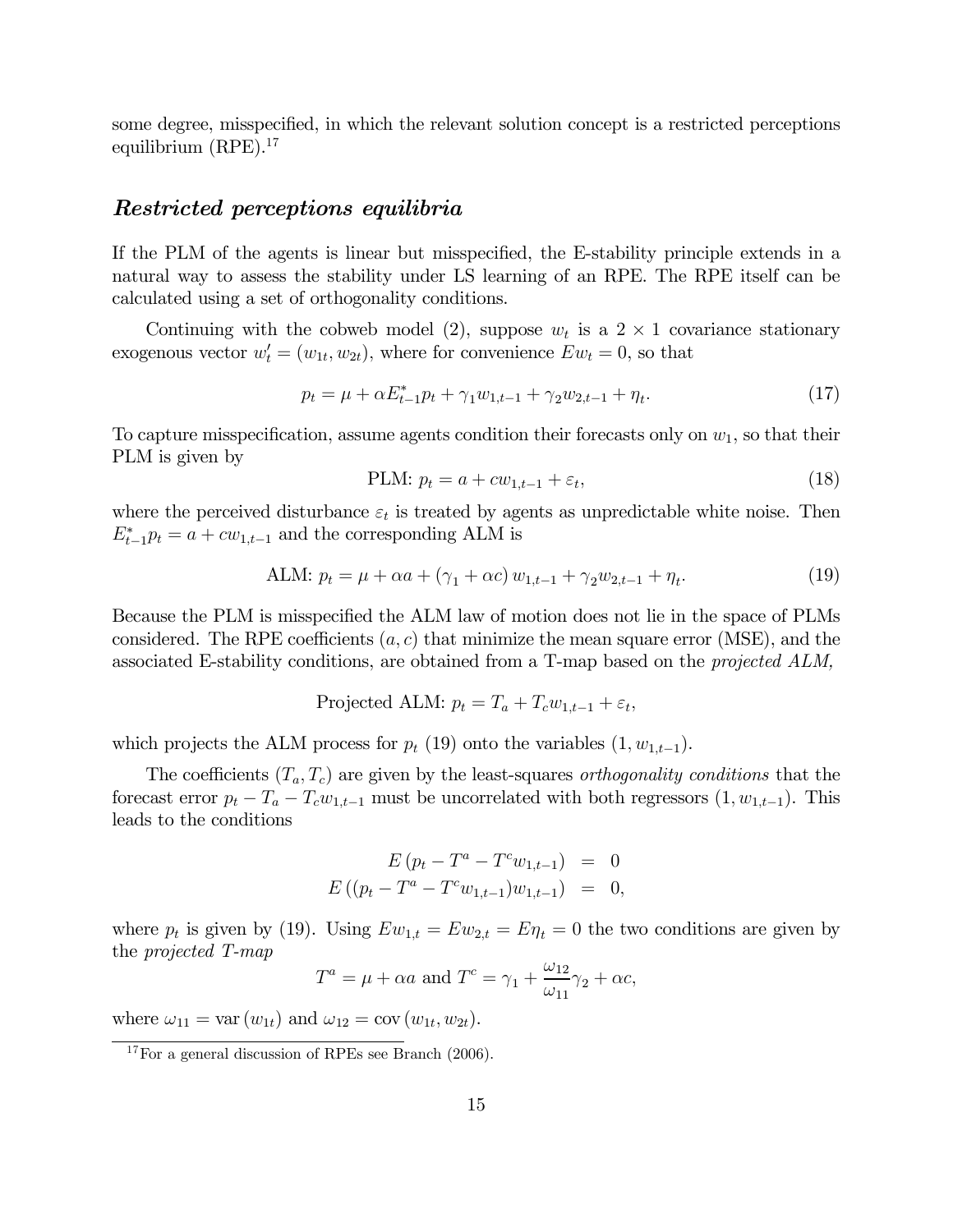The fixed point of the map  $T (a, c) = (T_a, T_c)$  is given by

$$
\bar{a} = (1 - \alpha)^{-1} \mu
$$
 and  $\bar{c} = (1 - \alpha)^{-1} (\gamma_1 + \omega_{11}^{-1} \omega_{12} \gamma_2).$ 

The corresponding E-stability ODE is

$$
\frac{d}{d\tau}\left(\begin{array}{c}a\\c\end{array}\right)=\left(\begin{array}{c}\mu+\alpha a\\\gamma_1+\frac{\omega_{12}}{\omega_{11}}\gamma_2+\alpha c\end{array}\right)-\left(\begin{array}{c}a\\c\end{array}\right),
$$

and it is easily verified that the E-stability condition is once again just  $\alpha < 1$ . The forecasts  $E_{t-1}^* p_t = \bar{a} + \bar{c} w_{1,t-1}$  define the RPE expectations, and substituting this expression into (17) gives the RPE solution

$$
p_t = \bar{a} + \bar{c}w_{1,t-1} + \gamma_2 w_{2,t-1} + \eta_t.
$$

As a second example of an RPE suppose that the cobweb model is nonlinear. More specifically, suppose that demand is given by  $D(p_t, v_t)$  where  $D_p < 0$ , i.e. the demand curve slopes downward, and  $v_t$  is an *iid* shock independent of all supply shocks; and assume that supply for each firm is given by  $S(E_{t-1}^* p_t, w_{t-1})$ , where the supply curve depend positively on  $E_{t-1}^* p_t$  and  $w_{t-1}$  is a vector of covariance stationary VAR(1) cost shocks. Assume homogeneous expectations across firms. The market equilibrium condition that demand equals total firm supply implies

$$
p_t = F\left(E_{t-1}^* p_t, w_{t-1}, v_t\right)
$$

for a suitable nonlinear  $F$ . In this example assume that when making forecasts firms do make use of the entire vector  $w_{t-1}$ , and also that they do so using an estimated linear PLM  $p_t = a + b' w_{t-1}$ . Under AL their estimates are updated over time using (recursive) LS. For this PLM, the corresponding ALM is given by

$$
p_t = F(a + b'w_{t-1}, w_{t-1}, v_t) \equiv \hat{F}(a, b, w_{t-1}, v_t).
$$

Again, the RPE and its stability properties under learning are obtained using the projected PLM and the E-stability principle. The projected T-map is given by  $T(a, b)$  =  $(T^a, T^b)$   $(a, b)$ , where

$$
T^{a}(a,b) = E_{w,v}\hat{F}(a,b,w,v) \text{ and } T^{b}(a,b) = \sum_{w=0}^{-1} E_{w,v}\left(w\hat{F}(a,b,w,v)\right)
$$

where  $\Sigma_w$  is the covariance matrix of the supply shocks w and  $E_{w,v}$  is the expectation taken over the stationary distributions of w, v. The fixed point  $(\bar{a}, \bar{b})$  of T identifies the RPE associated with the linear forecast model, and it is E-stable if it is locally asymptotically stable under the ODE (10). Evans and McGough (2020b) show that for normally sloped supply and demand curves then, at least for supply shocks with sufficiently small bounded support, there is a unique RPE and it is stable under adaptive learning.

There are many examples and applications of RPE in the literature, e.g. see Marcet and Sargent (1989a), Evans and Honkapohja (2001), Ch. 3 and 11, Evans and Ramey (2006),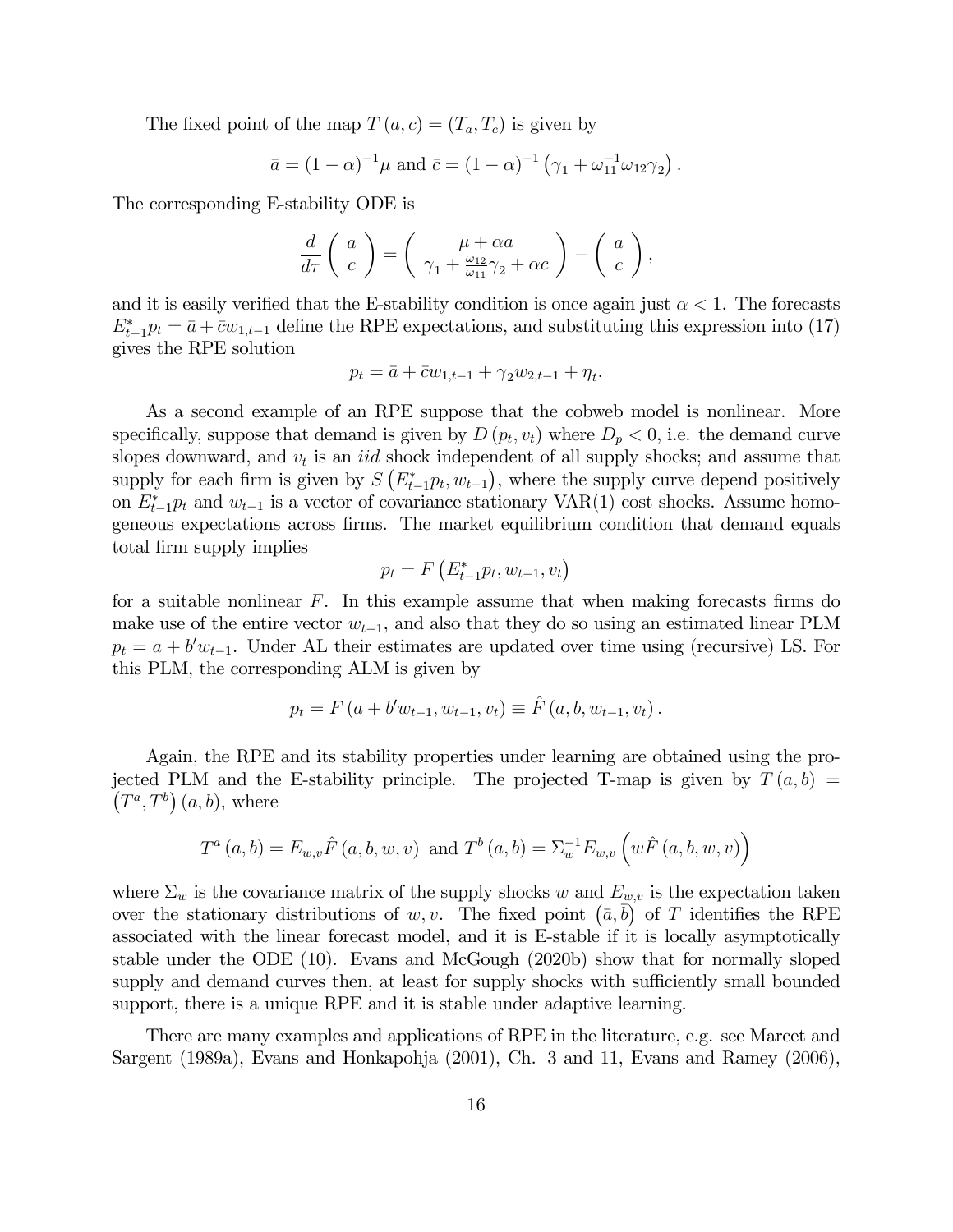Branch and Evans (2006a), Adam (2007), Guse (2008), Slobodyan and Wouters (2012a) and Hommes and Zhu (2014). In specific settings RPE are often given specific names, e.g. Evans and McGough (2020c) show existence of "near-rational sunspot equilibria" in nonlinear models when agents have forecasts that depend linearly on continuously-measured extraneous "sunspot" variables.

## Constant-gain learning

Under least-squares learning, all past data points count equally, and so when forecasts are updated each period the most recent data point has weight  $t^{-1}$ . This is reflected in the  $t^{-1}$  term in the RLS equations (12)-(13). An alternative that is natural if there is concern that structural change may be occurring over time, in some unmodelled way, is to weight recent data points more heavily than past data points, e.g. to downweight past data points geometrically. This is accomplished by replacing  $t^{-1}$  by  $\gamma$  for fixed  $0 < \gamma < 1$ , where  $\gamma$ represents the weight on the most recent data point; this in effect gives past data points from time  $t - i$  weight  $(1 - \gamma)^i$ . More generally the term  $t^{-1}$  can be replaced by a sequence  $\gamma_t > 0$ , called the gain sequence, with the main cases being the standard decreasing gain sequence  $\gamma_t = t^{-1}$  and the constant gain sequence  $\gamma_t = \gamma$ .

Typical constant gains for quarterly data in macro models with one-period ahead forecasts are  $\gamma \in [0.01, 0.05]$ , while for models in which agents make long-horizon forecasts the gains used are smaller. See, for example, Branch and Evans (2006b) and Eusepi and Preston (2011). From the agents' point of view the optimal gain to use depends on the extent of the actual or perceived structural change: a large  $\gamma$  will more quickly track resulting changes in optimal forecast parameters, while a small gain is more effective at filtering out noise.

In practice, quantitative and estimated empirical models with adaptive learning typically assume a constant gain. This appears to fit the data well and provides a continuing role for adaptive learning. An advantage of this approach is that one can view the economy as a stationary stochastic process, rather than one exhibiting transitional dynamics. Under constant gain learning, agents estimates are always being revised and hence there is "perpetual learning." Even if the PLM nests the REE, instead of convergence to the RE parameters, estimates will converge to a stochastic process. For small constant gains  $\gamma$ , the estimates will typically converge to a stochastic process centered at the RE parameters when the RE is E-stable.

Analytical results are available for the case of small constant gain. These results are most easily stated using a modified version of the SRA given by<sup>18</sup>

$$
\theta_t = \theta_{t-1} + \gamma Q(t, \theta_{t-1}, X_t).
$$

 $18$ See also the footnote in the Section titled *Recursive LS and stochastic approximation*.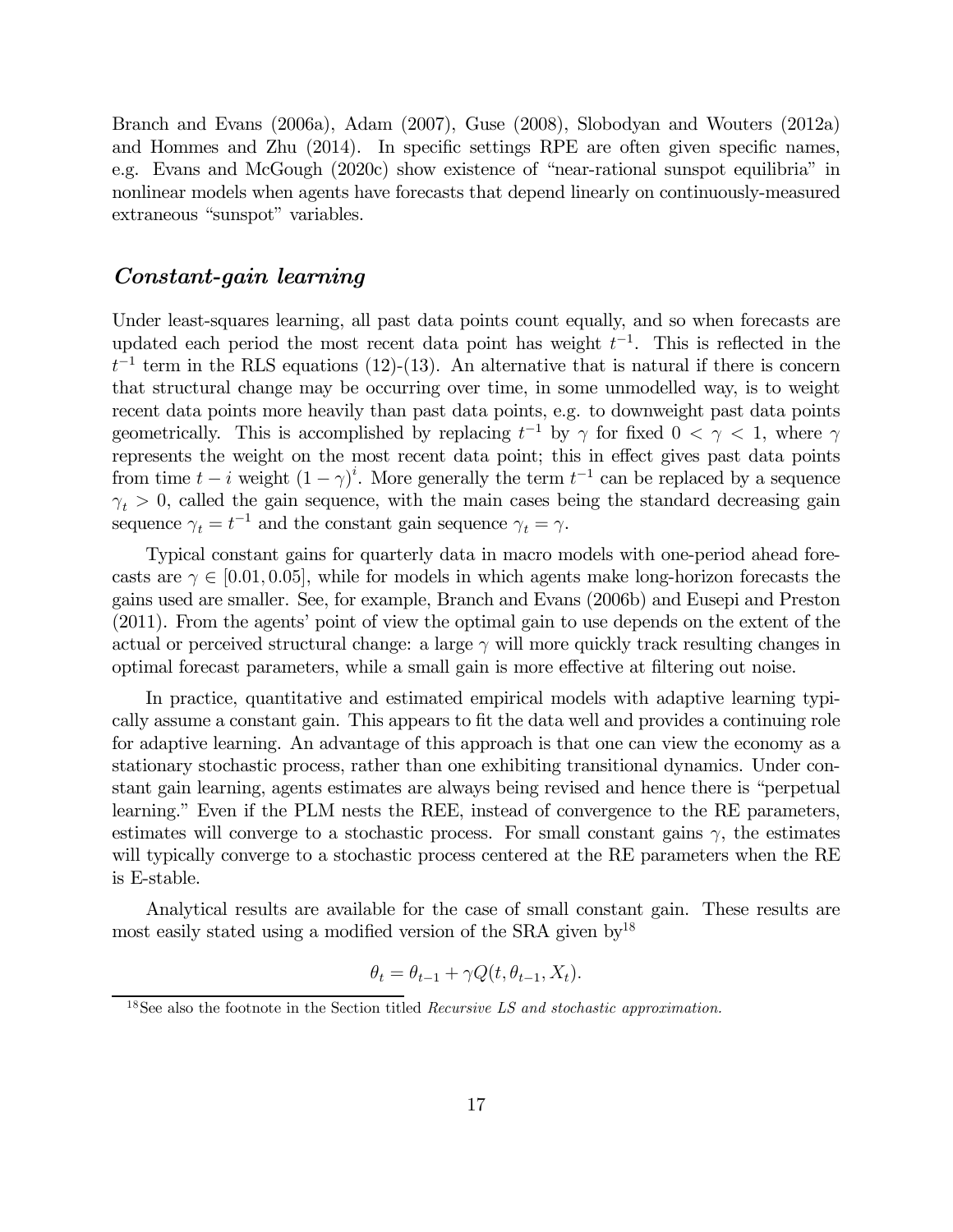Here for  $\theta_t = \text{vec}(\phi_t, \tilde{R}_t)$ , where  $\tilde{R}_{t-1} \equiv R_t$ , the associated ODE takes the form

$$
d\theta/d\tau = h(\theta(\tau)) = \text{vec}\left(\frac{\tilde{R}^{-1}M(T(\phi) - \phi)}{M - \tilde{R}}\right). \tag{20}
$$

The ODE  $d\theta/d\tau = h(\theta(\tau))$  gives the *mean dynamics* of the discrete-time SRA.

Informally, making the identification  $\tau = \gamma t$ , it can be shown that, starting from given initial parameter estimates  $\theta_0$  near the RE value  $\theta$ , for constant gains  $\gamma$  sufficiently small the unconditional expected value of  $\theta_t$  can be approximated, over a given time range  $0 \leq \tau \leq \mathcal{L}$ , by

$$
E\theta_t \approx \tilde{\theta} \left(\gamma t, \theta_0\right),
$$

where  $\hat{\theta}(\tau,\theta_0)$  is the solution to  $d\theta/d\tau = h(\theta(\tau))$  over the same time range.<sup>19</sup> Furthermore, under additional technical assumptions that ensure that a well-defined stationary distribution is reached for large t, it can be shown that for  $\gamma$  sufficiently small and  $\gamma t$  sufficiently large  $\theta_t$  is approximately distributed as  $N(\bar{\theta}, \gamma C)$  for a suitable matrix C. See Evans and Honkapohja  $(2001)$  for the method for computing C.

The mean dynamics given by (20) can be useful for showing the global dynamics of the PLM coefficient estimates, from a variety of initial expectations, as well as for verifying local stability under AL. However, as emphasized in Sargent (1999), even when starting near the REE, particular sequences of random shocks can lead the economy to follow "escape" paths leading to big deviations from the REE steady state for extended periods of time. This possibility of recurrent large deviations, known as "escape dynamics," was documented and studied in Cho, Williams, and Sargent (2002). Using the theory of large deviations, Williams (2019) provides tools for characterizing the frequency and direction of escape dynamics. Applications in which escape dynamics play a prominent role include Kasa (2004), McGough (2006), Cho and Kasa (2008), Branch and Evans (2011) and Branch and Evans (2017).

A motivation for the use of constant-gain learning is the presence of structural change: in non-stationary environments agents have incentive to view apparent outlier data as possibly indicating a shift in the economic environment. By placing more weight on more recent data, constant-gain learning (CGL) provides a natural model of this potential alertness.

To illustrate constant-gain learning in the presence of structural change, the cobweb model is modified to include a proportional sales tax  $\tau$ : whence if  $p_t^e$  is the expected market price then expected marginal (net) revenue is  $(1 - \tau)p_t^e$ , yielding the TE equation

$$
p_t = \mu + \alpha (1 - \tau) p_t^e + \delta' w_{t-1} + \eta_t.
$$

Figure 1 illustrates learning dynamics for an unanticipated, permanent (and admittedly large) tax increase of 50% in period 500. The upper panels provide the dynamics of beliefs

 $19$ This holds also for the decreasing gain case for appropriate assumptions on the gain sequence, including  $\gamma_t = t^{-1}$ , where instead  $\tau = \sum_{i=1}^t \gamma_i$ .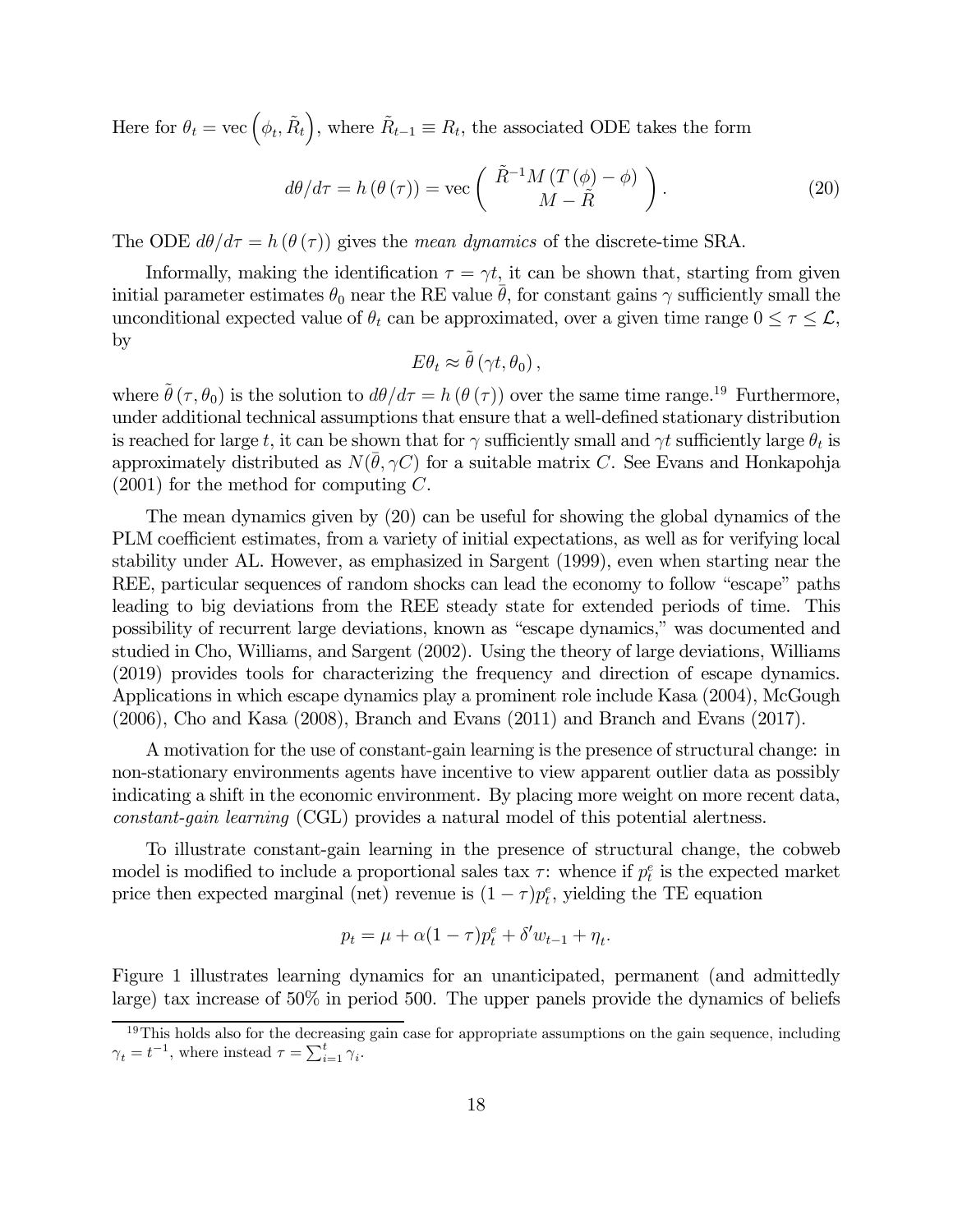$(a_t, b_t)$ , which were initialized in REE. The lower-left panel shows the price dynamics over the whole simulation and the lower-right panel shows the price dynamics (black) in a 100-period window centered at the time of the tax hike; also included in this panel, for comparison purposes, are the price dynamics under REE (red). All horizontal, dashed lines correspond to REE means.



Figure 1: Cobweb model with tax increase.

Note that, prior to the shock, beliefs stay near the REE values, and, as indicted in the lower-right panel, the learning and REE price paths are very nearly identical. The tax hike in period 500 causes a sharp decrease in supply, resulting in a price spike under both learning and RE. The REE price path simply stays aligned with the new REE price process; the learning path, however, is more complex. The CGL algorithm initially attributes the price spike to an increased responsiveness of prices to  $w$ , as seen in the upper right-panel. This misperception causes further curtailment of supply, resulting in an over-shooting of the price path. Newly generated data quickly disabuse agents of their erroneous beliefs, as the constant term rises to its new steady-state level — see upper-left panel — and the learning price path returns to match its REE analog.

Even in stationary environments CGL can provide interesting dynamics over-and-above those observed under rational expectations. For example, the heavier weight placed on newly observed data can induce excess volatility, particular when the model's expectational feedback is strong. This can again be illustrated using the cobweb model. When  $\delta = 0$  and the PLM is simply given by a constant, the excess volatility, defined as the unconditional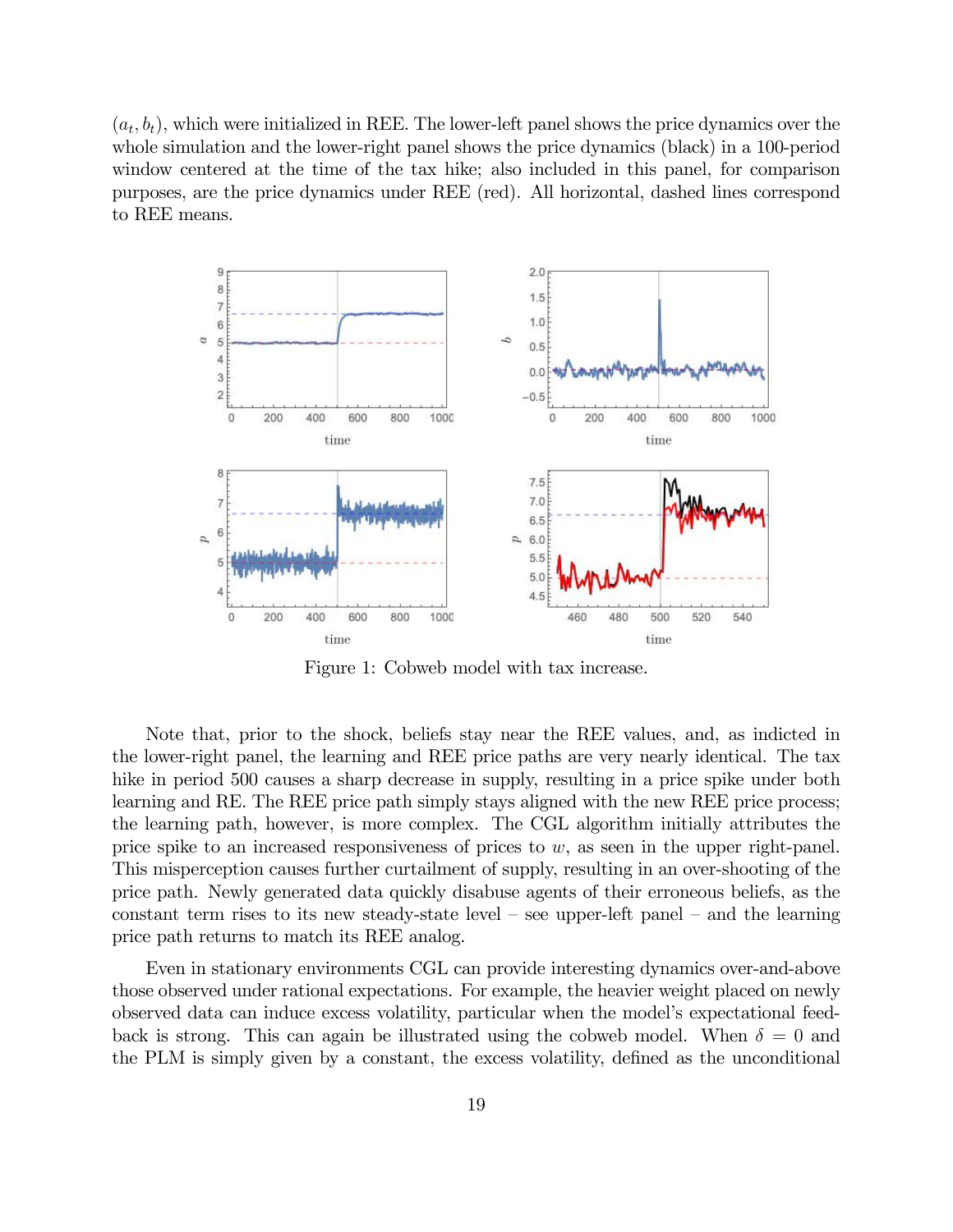variance of price under learning relative to its variance under REE, can be derived analytically, and in doing so it can be shown that the learning dynamics are stationary provided  $\alpha \in (1-2/\gamma, 1).$ 



Figure 2: Excess volatility under constant gain learning

Figure 2 provides the relevant plot, allowing the expectational feedback parameter  $\alpha$  to vary: the left panel provides the full range of  $\alpha$  and the right panel provides a closer look for  $\alpha \in (0.5, 1).^{20}$  Notice that for values of  $\alpha$  near  $1 - 2/\gamma$  or one the excess volatility can be arbitrarily large. Simulations show that the same pattern emerges for examined calibrations with  $\delta > 0$  and in which agents' PLM includes the shock w as a regressor.

In simple asset-pricing models, with strong positive expectational feedback, constant gain learning can lead to substantial excess volatility of asset prices, in line with the above theoretical results and the well-known empirical results of Shiller (1981). See, for example, Bullard, Evans, and Honkapohja (2009). Constant gain learning also may be able to explain some well-known empirical puzzles in other areas of asset-pricing, including foreign exchange rates and the yield curve: see Chakraborty and Evans (2008) and Sinha (2016).

### Heterogeneous expectations and multiple forecasting models

Although the focus of this chapter has been on representative-agent models in which agents have homogeneous expectations, the AL approach can be extended to incorporate heterogeneous expectations in a variety of ways. Evans, Honkapohja, and Marimon (2001) show how it is possible to allow for random inertia and heterogeneous gains across agents in updating expectations.

Some authors have allowed for heterogeneous expectations by assigning a fixed proportion of agents to different forecasting models, see Branch and McGough (2004), Adam (2005) and Berardi (2007). Another way to incorporate heterogeneous expectations is to

<sup>&</sup>lt;sup>20</sup>Here the gain is chosen as  $\gamma = 0.1$ .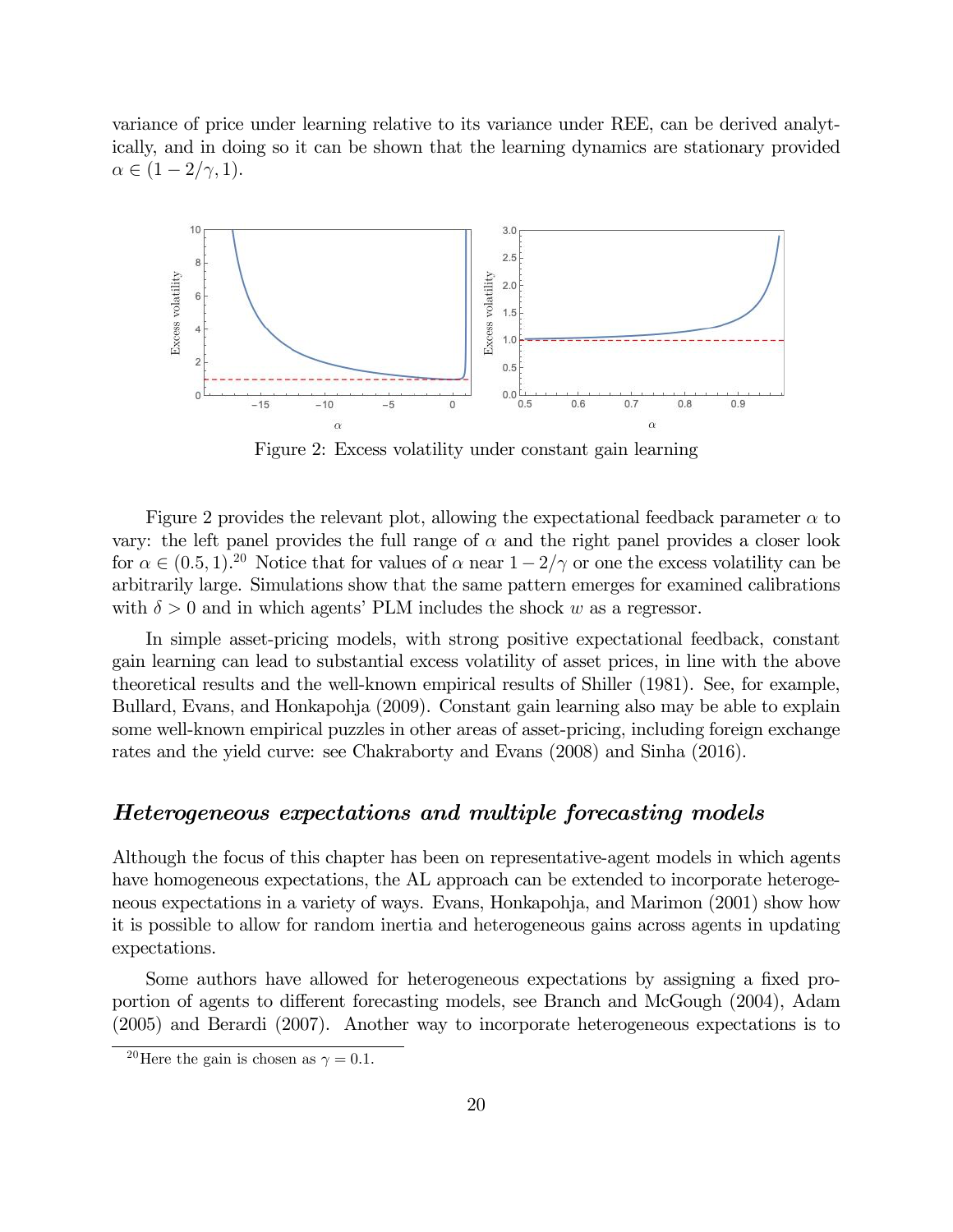assume that several distinct forecasting models are available and to use discrete-choice (or "dynamic predictor selection") models to determine the proportion of agents using each type of model based on a measure of fitness (e.g. estimated mean-square error) and an intensity of choice parameter. This approach was developed in Brock and Hommes (1997) and is a major focus of Hommes (2013), in which the set of forecast rules available are usually taken to be of the type described in the Section titled Behavioral Rules. For an application of the discrete-choice approach to survey data see Branch (2004). See also Pfajfar and Zakelj (2014).

A distinct but related approach uses replicator dynamics to model the evolution of the proportions of a set of forecast rules over time. For examples see Guse (2010) and Branch and McGough (2008). Another AL approach is to allow for two types of agents, in which one group of agents draws on the forecasts of other agents. See Granato, Guse, and Wong (2008).

Genetic-algorithm learning (or "social learning"), first applied in economics by Arifovic (1994), allows by design for considerable heterogeneity of expectations and decisions. Applications include Arifovic (1996), who studies foreign exchange-rate dynamics, and the Arifovic, Bullard, and Duffy (1997) examination of economic growth and development. For recent applications to monetary economics see Arifovic, Bullard, and Kostyshyna (2013), Arifovic, Schmitt-Grohe, and Uribe (2018) and Arifovic, Grimaud, Salle, and Vermandel (2020).

Branch and Evans (2006a) extend the dynamic predictor selection methodology of Brock and Hommes (1997) with the LS-learning AL approach. Agents are assumed to choose between two or more forecasting models that are underparameterized, e.g. in their excluding different relevant variables. Coefficient parameters of each model are updated over time in accordance with LS-learning, and the proportions of agents using each model are based on dynamic predictor selection and a model of fitness. Branch and Evans (2006a) show existence of a "misspecification equilibrium," in which agents forecast optimally given their choices, with forecast model parameters and predictor proportions determined endogenously. When there is negative expectational feedback there can be intrinsic heterogeneity, in which multiple forecast rules across agents are employed. When there is positive feedback, as in Branch and Evans (2007), there can exist multiple stable misspecification equilibria, and pooling and regime-switching may occur endogenously under learning.

When multiple forecasting models are on the table, another approach is to assume that agents use econometric methods to choose between them. In the context of foreign exchange rates, Markiewicz (2012) develops a model learning approach, based on the BIC model selection criterion, and shows that it can explain a change in the GBP/USD exchange rate volatility. A general analysis of the model validation approach is given in Cho and Kasa (2015).

When a discrete number of alternative forecasting rules are under consideration, an alternative approach is that individual agents may combine them, e.g. using Bayesian model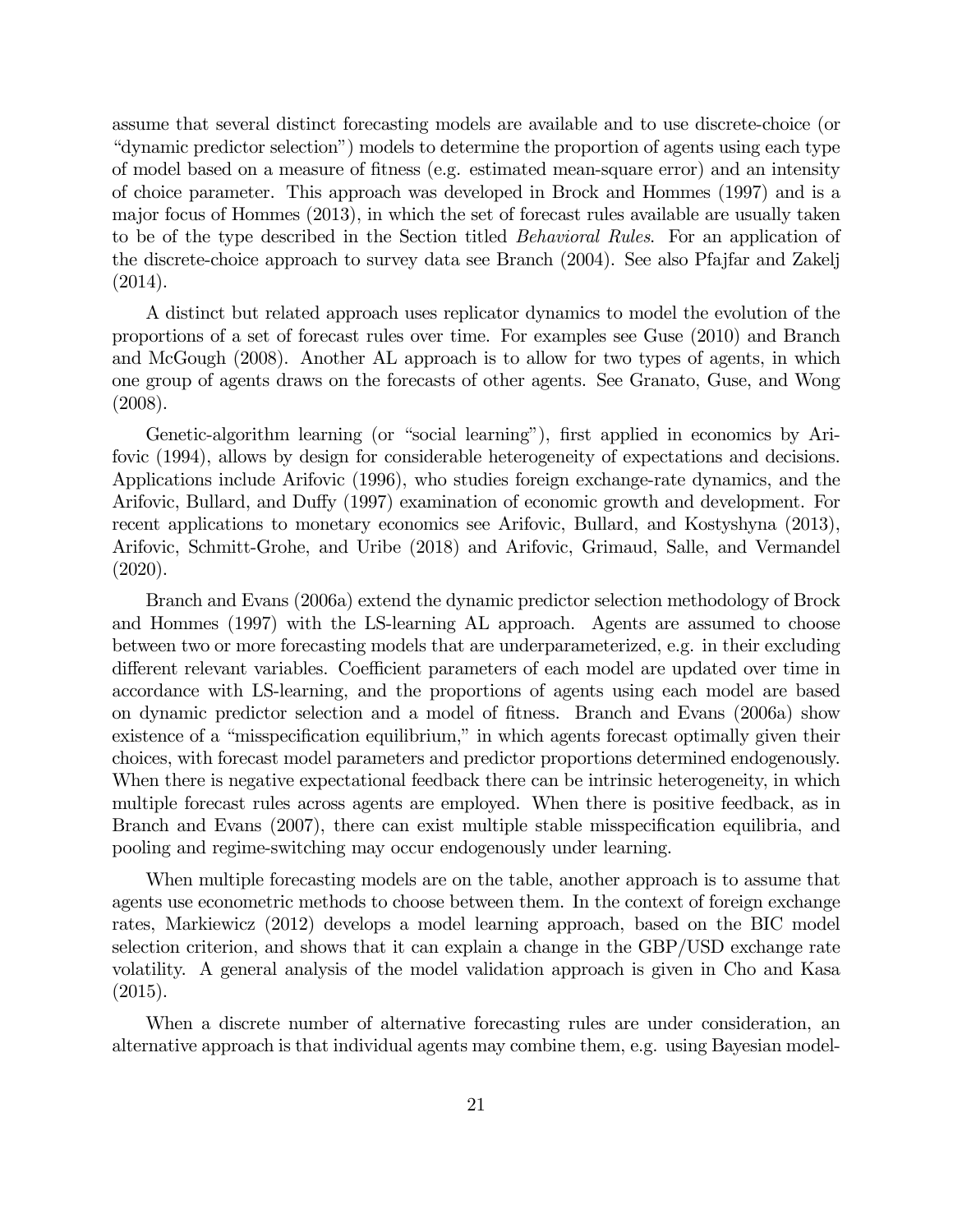averaging. This approach is explored in Gibbs (2017), where among other results it is shown that multiple equilibria can arise. Bayesian model averaging is used in Evans, Honkapohja, Sargent, and Williams (2013) in the context of the cobweb model. Two models are under consideration by agents: one nests the REE, whereas the other model incorrectly assumes that a key parameter is subject to random-walk drift. They show that in the positive feedback case it is possible for Bayesian model averaging to lead agents to select the misspecified model. Using large-deviation tools Cho and Kasa (2017) develop this possibility further in the context of a simple asset-pricing model.

## Multivariate Linear Models

While the cobweb model (2) was convenient for introducing adaptive learning concepts and tools, macroeconomic models usually have more complex dynamic structures. Typically these include both forward-looking and backward-looking endogenous variables. For example, the risk-neutral asset-pricing model takes the form

$$
p_t = \beta E_t^* p_{t+1} + d_t,
$$

where  $p_t$  is the price of an equity and  $d_t$  is the dividend, assumed following an exogenous stochastic process. The same equation form arises for simple PPP models of the foreign exchange rate and for special cases of the overlapping generations model of money. In many models costs of adjustment are also important. For example, Sargent's linear-quadratic version of the Lucas-Prescott model of investment takes the form

$$
k_t = \alpha + \beta E_t^* k_{t+1} + \delta k_{t-1} + \gamma u_t,
$$

where  $k_t$  is the industry capital stock and  $u_t$  is exogenous. In this case, as is typically true of serious multivariate macroeconomic models, the key endogenous variables are both forward and backward looking.

An important new feature that can arise in the context of forward-looking linear models is the possibility of indeterminacy, i.e. the existence of multiple stationary REE. A linear model is said to be *determinate* if there is a unique nonexplosive RE solution.

Most dynamic stochastic general equilibrium (DSGE) macro models are, in addition, nonlinear, but they are frequently analyzed under RE using a linearization around a steady state, and typically take the standard form

$$
y_t = ME_t y_{t+1} + N y_{t-1} + P v_t, \tag{21}
$$

$$
v_t = F v_{t-1} + \varepsilon_t, \tag{22}
$$

where  $y_t$  is a vector of endogenous variables, in deviation from mean form, and  $v_t$  is an exogenous, observable, stationary VAR(1) process driven by the white noise shock  $\varepsilon_t$ . The usual minimal state variable (MSV) RE solution takes the form

$$
y_t = \bar{a} + \bar{b}y_{t-1} + \bar{c}v_t,\tag{23}
$$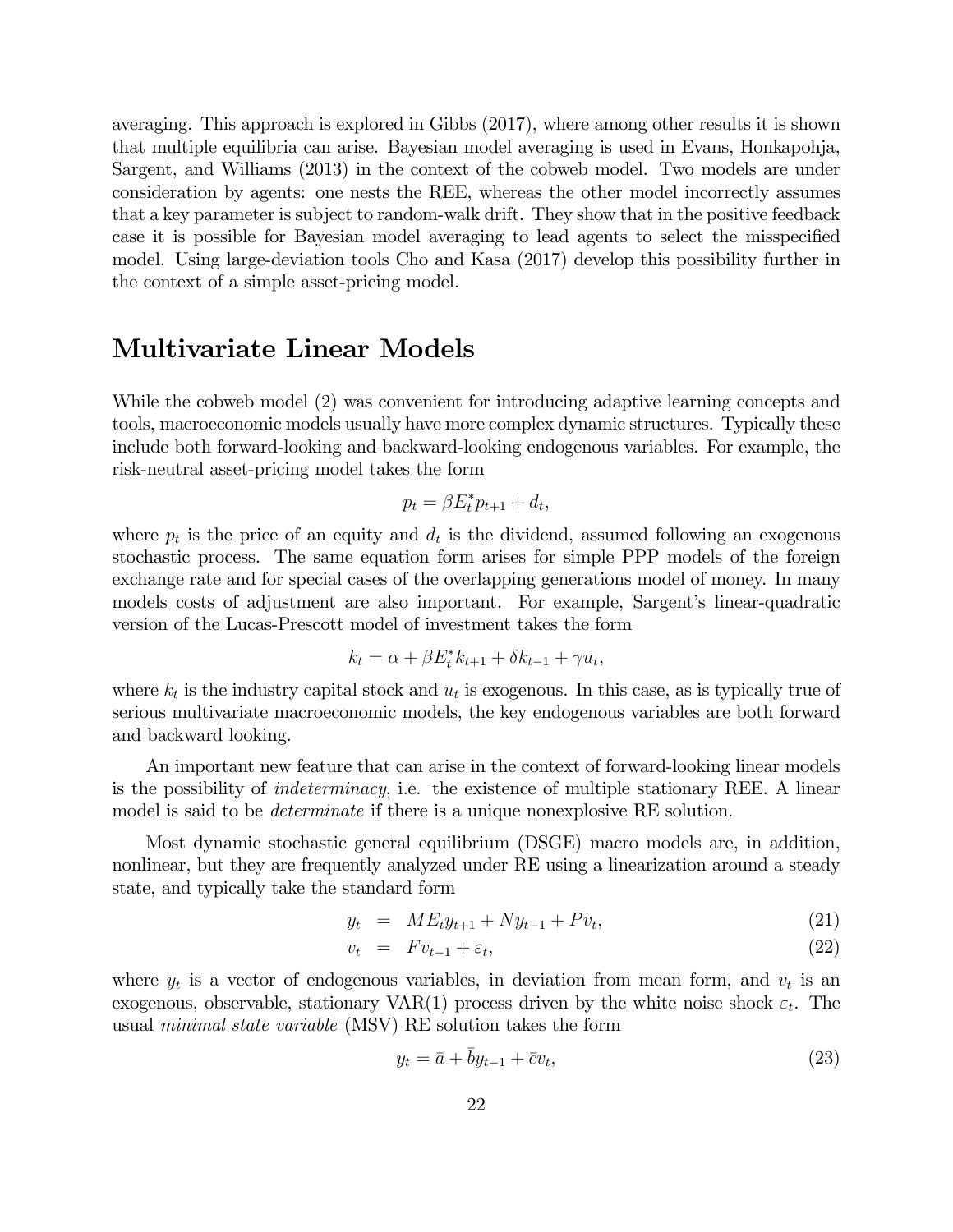with here  $\bar{a} = 0$ .

#### E-stability in multivariate linear models

From the adaptive learning perspective, the ideal would be to build up every economic model from the agent level, with explicit assumptions about how agents formulate their decisions rules and make forecasts in nonlinear infinite or long-horizon settings. A convenient shortcut that can often be very informative, is to simply start from the linearized RE model and replace  $E_t y_{t+1}$  by one-step ahead forecasts  $E_t^* y_{t+1}$ . This is the reduced-form learning approach. Under adaptive learning agents believe that  $y_t = a + by_{t-1} + cv_t$  and use LS learning to update over time their estimates  $(a_t, b_t, c_t)$  of the parameters.

The E-stability principle can be used to evaluate stability of the RE solutions to (21)-(22) under learning. The analysis for an MSV solution proceeds as follows. For the PLM

$$
y_t = a + by_{t-1} + cv_t
$$

the corresponding forecasts are  $E_t^* y_{t+1} = (I + b)a + b^2 y_{t-1} + (bc + cF)v_t$ . As noted above,  $v_t$  is assumed observable,<sup>21</sup> and here, for convenience and without loss of generality, F is assumed known. Inserting the forecasts into the model yields the ALM

$$
y_t = M(I+b)a + (Mb^2 + N)y_{t-1} + (Mbc + NcF + P)v_t,
$$

which gives the mapping from PLM to ALM:

$$
T(a, b, c) = (M(I + b)a, Mb^2 + N, Mbc + NcF + P).
$$

The REE  $(\bar{a}, \bar{b}, \bar{c})$  is a fixed point of  $T(a, b, c)$ . If the E-stability ODE

$$
d/d\tau(a,b,c) = T(a,b,c) - (a,b,c)
$$

is (locally asymptotically) stable at the REE it is said to be E-stable. Evans and Honkapohja (2001), Chapter 10, show that the corresponding E-stability conditions can be stated in terms of the derivatives

$$
DT_a = M(I + \bar{b}), \ DT_b = \bar{b}' \otimes M + I \otimes M\bar{b}, \ DT_c = F' \otimes M + I \otimes M\bar{b}, \tag{24}
$$

where ⊗ denotes the Kronecker product. If all eigenvalues of these matrices have real parts less than one then the REE is E-stable.

For given numerical values of  $M, N, P, F$  it is straightforward to compute the MSV solutions, to determine whether the model is determinate or indeterminate, and to use (24) to assess each MSV solution for local stability under learning. In an indeterminate model with multiple stationary MSV solutions, E-stability can be used as a selection criterion. For some applications general analytical results can be obtained for determinacy and E-stability. The ease with which E-stability conditions can be assessed numerically is an advantage of the reduced-form short-cut to assessing stability under adaptive learning in linearized models.

<sup>&</sup>lt;sup>21</sup>Bullard and Singh (2012) consider the case of an unobserved exogenous regime-switching process for technology with agents using Bayesian techniques to learn the latent state.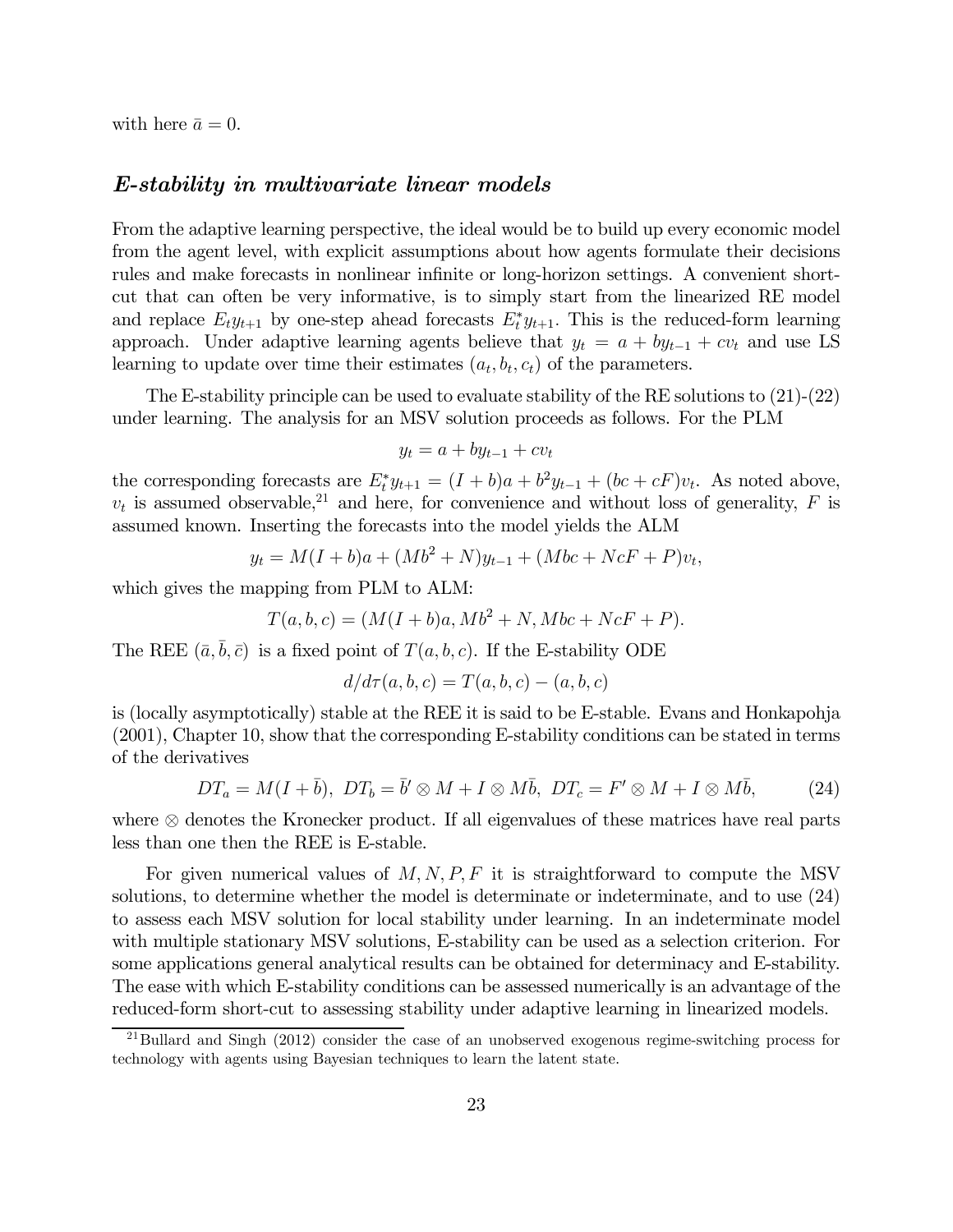#### Example: monetary policy

An early application of E-stability to New Keynesian (NK) models, using the reduced-form adaptive learning approach, was the assessment by Bullard and Mitra (2002) of alternative interest-rate rules by monetary policymakers. The basic linearized NK model (see e.g. Clarida, Gali, and Gertler (1999)) takes the form

$$
x_t = -\varphi \left( i_t - E_t^* \pi_{t+1} \right) + E_t^* x_{t+1} + v_{xt} \tag{25}
$$

$$
\pi_t = \beta E_t^* \pi_{t+1} + \lambda x_t + v_{\pi t}, \qquad (26)
$$

where  $0 < \beta < 1$  is the discount factor and  $\varphi, \lambda > 0$ . Here  $x_t$  is the output gap,  $\pi_t$  is inflation and  $i_t$  is the nominal interest rate, all of which are expressed in deviation from their steady-state values.<sup>22</sup> These equations are often called the NK IS and NK PC equations. The exogenous IS and inflation shocks  $v_{xt}$ ,  $v_{\pi t}$  are typically assumed to be independent, stationary AR(1) processes. These model equations must be supplemented by a monetary policy rule. Typically this takes the form of a "Taylor" rule, which sets the interest rate in response to either contemporaneous, lagged or expected inflation and output. Since monetary policy is often treated as forward-looking a simple such rule takes the form

$$
i_t = \alpha_\pi E_t^* \pi_{t+1} + \alpha_x E_t^* x_{t+1}, \tag{27}
$$

where  $\alpha_{\pi}, \alpha_{x} > 0$ . Sometimes an exogenous shock is also included in the interest-rate setting equation. Alternative rules are current-data rules

$$
i_t = \alpha_\pi \pi_t + \alpha_x x_t,\tag{28}
$$

and backward-looking rules,

$$
i_t = \alpha_\pi \pi_{t-1} + \alpha_x x_{t-1}.\tag{29}
$$

The current-data rule (28) has been criticized on the grounds that, first, policymakers in fact respond mainly to the expected state of the economy in the near future, and, second, accurate information on current output and inflation is only available with a lag.

Bullard and Mitra (2002) assess the NK model for determinacy, i.e. whether there is a unique non-explosive RE solution, and for stability under learning, which is examined using E-stability for the three alternative policy rules and for different choices of  $\alpha_{\pi}, \alpha_{x}$ . Determinacy can be assessed by putting the system in standard first-order matrix form and comparing the number of eigenvalues outside the unit circle to the number of "free" (current endogenous) variables.<sup>23</sup> The E-stability conditions can be used to assess stability

 $22$ For this to be a suitable approximation the (steady state) target inflation rate for the monetary authorities needs to be close to zero.

 $^{23}$ If these are equal the model is determinate. If there are fewer eigenvalues outside the unit circle, the model is indeterminate: there are multiple stationary REE. For details see, e.g., Blanchard and Kahn (1980) and Sims (2001).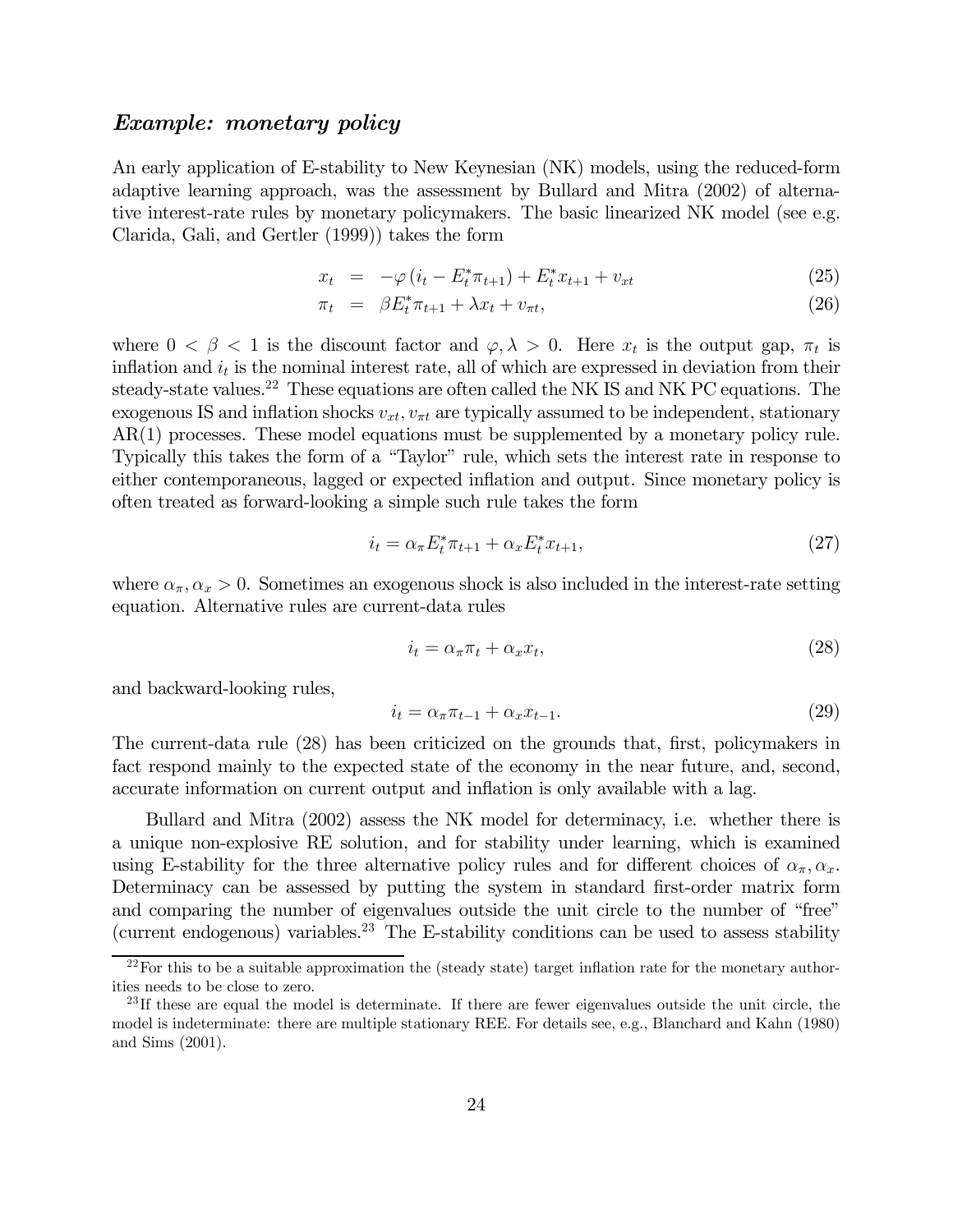of an REE under adaptive learning. These are distinct conditions. For the NK model (25)- (26), with either policy rule (27) or (28), inserting the policy equation leads to a bivariate forward-looking model<sup>24</sup> of the form

$$
y_t = ME_t y_{t+1} + P v_t, \t\t(30)
$$

where  $y_t' = (x_t, \pi_t)$  and  $v_t' = (v_{xt}, v_{\pi t})$ , and where M and P are functions of the structural parameters. In this case the model is determinate if both roots of  $M$  lie inside the unit circle, while if one or both roots lie outside the unit circle the model is indeterminate. When the model is determinate the unique stationary solution takes the form

$$
y_t = \bar{c}v_t
$$

for suitable  $2 \times 2$  matrix  $\bar{c}$ . When the model is indeterminate there continues to be an MSV solution of this form, but there are also other stationary solutions.

E-stability of the MSV solution to (30) is also straightforward to compute. Because  $\bar{b} = 0$  in the MSV solution in the current cases, the PLM estimated by agents takes the form

$$
y_t = a + cv_t.
$$

Note that intercepts are included in the PLM because agents will generally need to estimate the means of the  $x_t$  and  $\pi_t$  as well as the impact of  $v_t$ . The E-stability conditions reduce to checking that all eigenvalues of

$$
DT_a = M \text{ and } DT_c = F' \otimes M
$$

have real parts less than one.

Bullard and Mitra show that for the rule (28), both determinacy and E-stability hold provided  $\lambda (\alpha_{\pi} - 1) + (1 - \beta) \alpha_x > 0$ . In particular, if the "Taylor principle"  $\alpha_{\pi} > 1$  is satisfied then the model is determinate and the MSV solution is stable under learning. However, matters are more subtle in the case of forward-looking and backward-looking rules, and Bullard and Mitra (2002) computed the results for standard calibrations of  $\varphi$ ,  $\beta$ ,  $\lambda$ .

For the policy rule (27), if  $\alpha_{\pi} > 1$ , but not too large, and with  $\alpha_x > 0$  small, then both determinacy and E-stability hold. However, given  $\alpha_{\pi} > 1$  they showed that for all sufficiently large  $\alpha_x > 0$  the model is indeterminate and the MSV solution is stable under learning. Of course in the indeterminate case other stationary REE exist as solutions. Subsequent research by Honkapohja and Mitra (2004) and Evans and McGough (2005b) established that in this case there exist "sunspot solutions," i.e. solutions that in addition depend on extraneous variables, which are stable also stable under learning. The Section titled Multiple Equilibria: Sunspots discusses sunspot equilibria more generally.

 $24$ These findings assume the model is complete. A debt-dynamics equation would need to be included if there is "active" fiscal policy.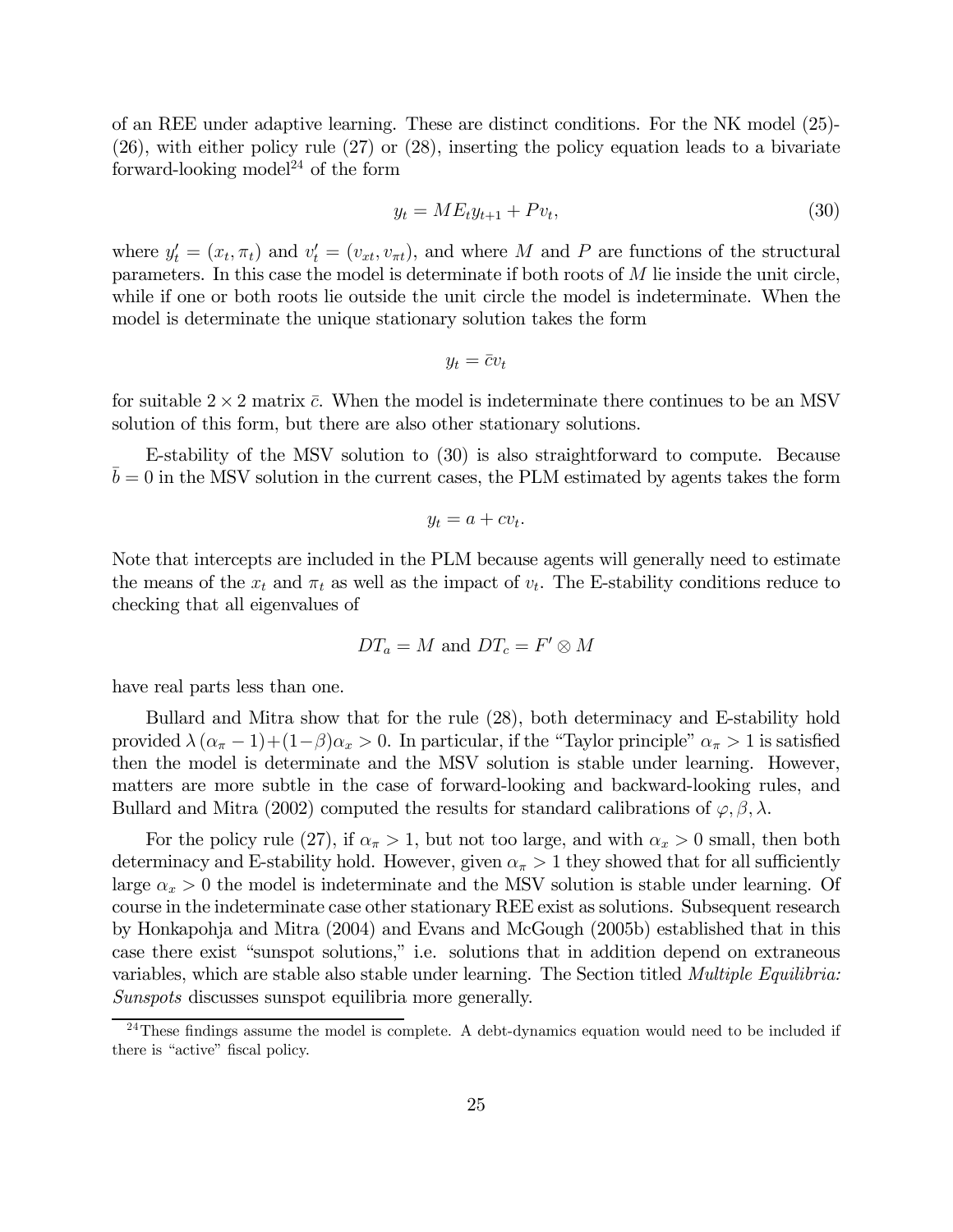Finally, for the policy rule (29) the MSV solution instead takes the form (23). Bullard and Mitra found that for  $\alpha_{\pi} > 1$  and  $\alpha_{x} > 0$  small the MSV solution is determinate and E-stable. However for  $\alpha_{\pi} > 1$  and  $\alpha_{x} > 0$  large the REE solutions are explosive and for  $\alpha_{\pi}$  < 1 and  $\alpha_{x}$  > 0 for an intermediate range of values, the model is determinate, but the stationary MSV solution is not E-stable. This last result is an illustration of the fact that, while in a wide range of models determinacy implies stability under learning, this is not a fully general result.<sup>25</sup>

There is an extensive literature on monetary policy and adaptive learning within the linear framework (25)-(26) and in hybrid versions that allow for habit formation and indexation that bring in lagged endogenous variables. This literature includes alternative implementations of optimal policy, simultaneous estimation of structural parameters by monetary policymakers, policymaker uncertainty about structural parameters, implications of constant-gain learning and/or misspecified PLMs, policy allowing for expectational heterogeneity, and the relative desirability of price level vs. inflation targeting.<sup>26</sup> See the survey papers Evans and Honkapohja (2003a), Evans and Honkapohja (2009a) and Evans and Honkapohja (2013). For a recent and comprehensive survey of monetary policy under learning that emphasizes the long-horizon "anticipated utility" approach, see Eusepi and Preston (2018b).

In the aftermath of the Great Recession, a major policy issue in the US, beginning around 2014, was normalization of monetary policy: how quickly should interest rates be returned to normal levels from the near-zero rates that extended from January 2009 through December 2015? A neo-Fisherian view, advanced for example by Cochrane (2015), argued for immediately increasing the policy rate to the level consistent with the targeted steady-state inflation rate and fixing the policy rate at that level. Rational expectations, and uniqueness of the steady state under an interest-rate peg, would appear to guarantee that inflation would then return to its targeted level. Evans and McGough (2018b) and Evans and McGough (2018a) argued that under AL such a policy would lead to unstable paths and which could, in particular, lead to renewed recession. Complementary arguments are provided by Garcia-Schmidt and Woodford (2019). The argument that fixed interest-rate pegs have undesirable properties under learning can be traced back to Howitt (1992).

# Multiple Equilibria: Sunspots

A series of papers including Shell (1977), Azariadis (1981), Cass and Shell (1983), Grandmont (1985) and Azariadis and Guesnerie (1986) established that in simple nonstochastic nonlinear

<sup>&</sup>lt;sup>25</sup>For further discussion of this issue see McCallum (2007) and Bullard and Eusepi (2014).

<sup>&</sup>lt;sup>26</sup>The possibility that some implementations of optimal policy may not be stable under AL was emphasized by Evans and Honkapohja (2003c) and Evans and Honkapohja (2006). For optimial policy rules that are stable under AL and allow for structural parameter uncertainty see Evans and McGough (2007). McGough, Rudebusch, and Williams (2005) examine monetary policy conducted using long rates. Honkapohja and Mitra (2019) study price-level targeting when when agents update their assessment over time of the credibility of the policy.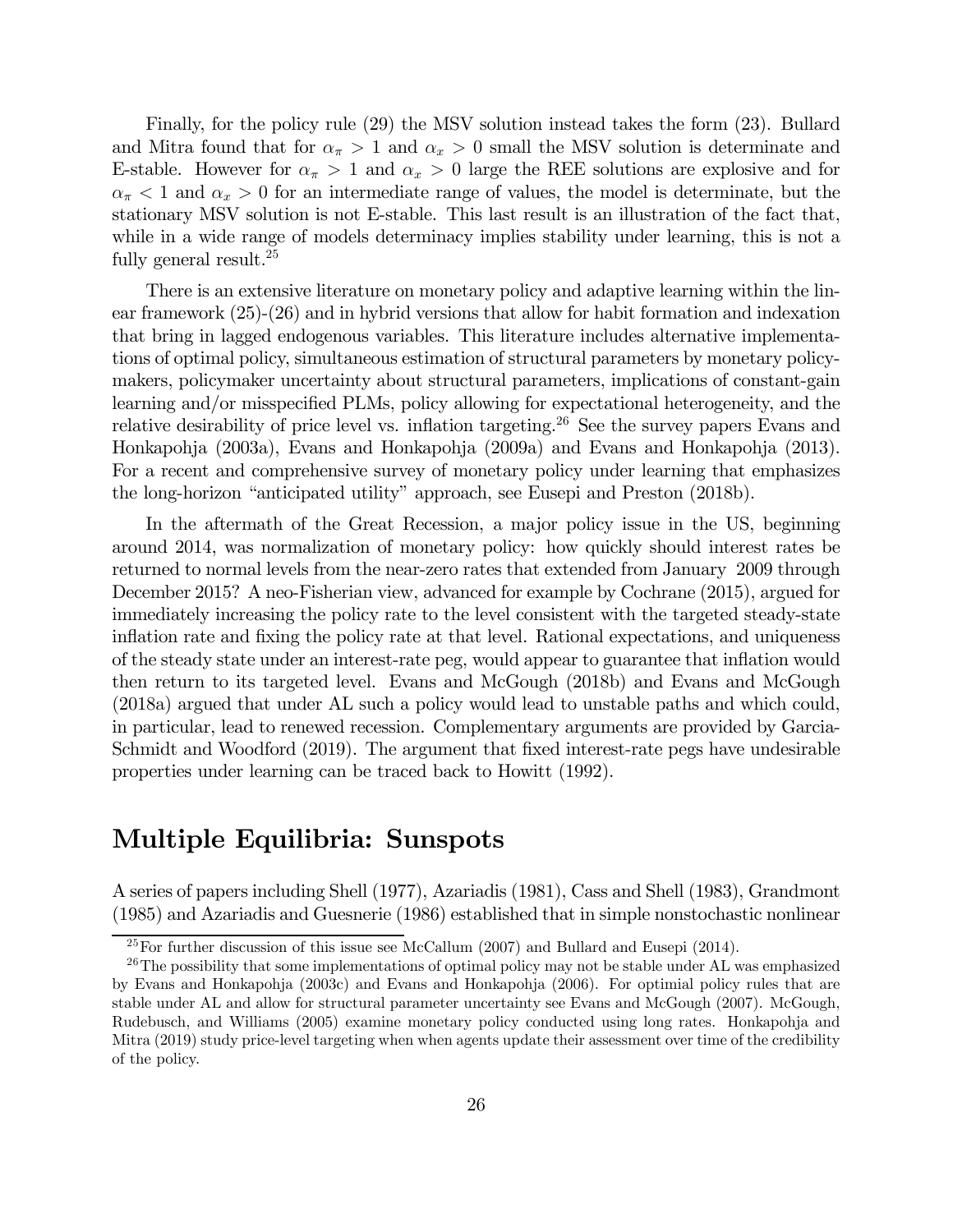overlapping generations models of money there can exist multiple REE taking the form of stationary sunspot equilibria (SSEs) or regular periodic cycles. Here the term "sunspot" refers to an exogenous stochastic process that is "extrinsic" in the sense that it is unconnected to fundamental shocks (the latter, also called "intrinsic" shocks, include taste, productivity, and other relevant random shocks). The SSEs shown to exist typically took the form of 2-state Markov processes.

Nonstochastic nonlinear models can also exhibit multiple steady states, and these can have SSEs taking values near different steady states. More recently RBC-type models with nonconvexities arising from externalities, increasing returns and monopolistic competition, distortionary taxes, etc., have been developed that possess an indeterminate steady state, in which there exist SSEs local to the indeterminate steady state. As already noted the indeterminate case can arise in New Keynesian (NK) models for certain specification of the interest-rate rule, which implies the existence of SSEs. Finally, a recent strand of the assetprice bubbles literature emphasizes cases in which there are nonexplosive asset-bubbles, and these may be viewed as SSEs.

An advantage of the AL approach is that it provides a way of assessing the plausibility of SSEs: if agents have PLMs that condition on an observed sunspot process, will the SSE be (at least locally) stable under leaning? The seminal paper by Woodford (1990) showed that SSEs in an overlapping-generations model could indeed be stable under AL. The work of Evans (1989), Evans and Honkapohja (1994), Evans and Honkapohja (2003b) and others showed that SSEs in general may or may not be stable under learning, and that stability can be readily assessed using the E-stability principle.

While much of the early work focused on simple nonlinear models, the existence of indeterminate multivariate RBC-type models and NK models has shown how the E-stability tools can be extended to examine SSEs in linearized models. The discussion is developed in this context, focusing on two special cases: (i) a purely forward-looking univariate or multivariate model, and (ii) a forward and backward-looking univariate model.

## SSEs in a forward-looking model

Start with the simplest possible case of a univariate purely forward-looking linear model

$$
y_t = \beta E_t^* y_{t+1},\tag{31}
$$

where  $\beta \neq 0$ , where for simplicity the intercept is normalized to zero and exogenous shocks are omitted. Since the underlying economic model has not been specified the reduced-form learning viewpoint is adopted. Provided  $|\beta|$  < 1 there is a unique nonexplosive REE given by the MSV solution

$$
y_t \equiv 0,\tag{32}
$$

all t. For the PLM  $y_t = a$  the corresponding ALM is  $y_t = \beta a$  and it follows that the REE (32) is E-stable and hence stable under AL if  $\beta$  < 1.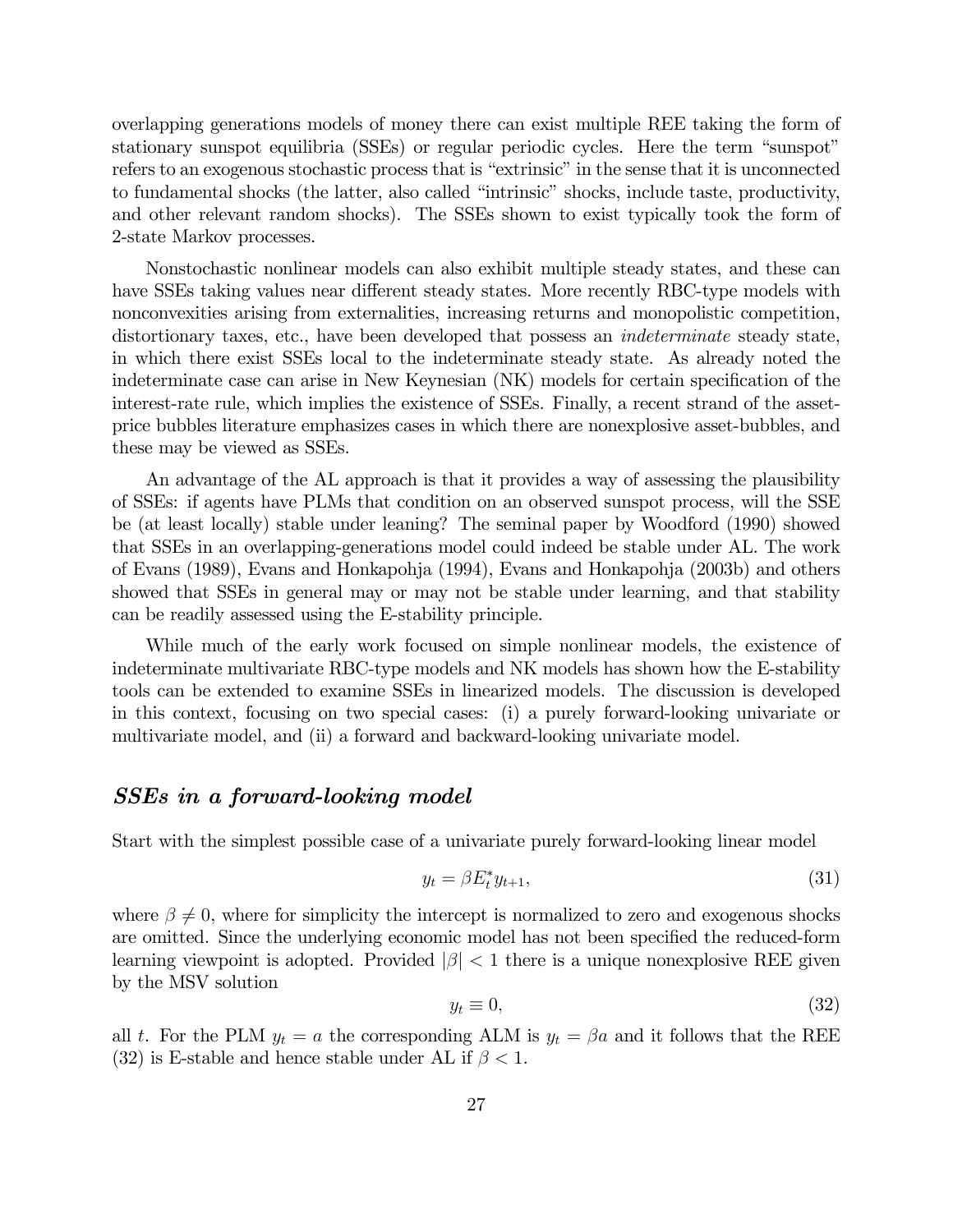If instead  $|\beta| > 1$  then (32) remains a solution, and for  $\beta < -1$  it remains stable under AL for the PLM  $y_t = a$ . However, in this case there are other stationary solutions. In particular there are solutions of the form

$$
y_t = \beta^{-1} y_{t-1} + \varepsilon_t,\tag{33}
$$

where  $\varepsilon_t$  is, for example, an *iid* exogenous observable white-noise shock. Here  $\varepsilon_t$  is an extraneous variable, often called a sunspot, and the solutions (33) are called sunspot solutions. It turns out these sunspot solutions are not stable under AL for PLMs of the form  $y_t = a + by_{t-1} + \varepsilon_t$ <sup>27</sup>

However, there is another representation of SSEs that can be stable under AL. For the case  $|\beta| > 1$  consider the SSE solutions

$$
y_t = \eta_t \text{ where}
$$
  

$$
\eta_t = \beta^{-1} \eta_{t-1} + \varepsilon_t.
$$

Here the sunspot  $\eta_t$  is a stationary AR(1) process, assumed observable.<sup>28</sup> Consider now PLMs of the form

$$
y_t = a + b\eta_t. \tag{34}
$$

The T-map is  $T(a, b) = (\beta a, b)$  and the eigenvalues of DT are 1 and  $\beta$ . The eigenvalue of 1 is a reflection of the fact that in the linear set-up there is actually a continuum of SSE depending on  $\eta_t$ , i.e.  $y_t = \eta'_t$  is also an SSE if  $\eta'_t$  is a scalar multiple of  $\eta_t$ .<sup>29</sup> It follows that if  $\beta$  < -1 the set of sunspots of the form (34) is E-stable<sup>30</sup> and hence stable under AL, whereas for  $\beta > 1$  SSEs are not stable under AL.

This approach extends to multivariate frameworks including those with intrinsic shocks, i.e. to models of the form

$$
y_t = ME_t^* y_{t+1} + Pv_t,
$$
  

$$
v_t = F v_{t-1} + \tilde{v}_t.
$$

A special case is the standard bivariate NK model with forward-looking interest-rate rule. Here  $v_t$  is a vector of observable stationary exogenous shocks and the roots of  $F$  are assumed inside the unit circle. If the roots of  $M$  are inside the unit circle the model is determinate and there is as unique stationary solution, taking the MSV form  $y_t = \overline{c}v_t$ . In the indeterminate

 $27$ The sunspot representations (33) are sometimes called "general-form" representations, and (34) are then called "common-factor" represeentations.

 $^{28}\epsilon_t$  is in general a martingale difference sequence, which of course includes *iid* continuously measured white noise processes. However also allowable are finite-state processes that generate finite-state Markov processes for  $\eta_t$ .<br><sup>29</sup>This is an artifact of the linear set-up. Also the AR(1) coefficient  $\beta^{-1}$  in (34) is sometimes called the

<sup>&</sup>quot;resonance-frequency." This too is an artifact of the linear specification. In nonlinear models an interval of suitable coefficients is consistent with sunspot equilbria.

<sup>&</sup>lt;sup>30</sup> Informally, a set is stable if trajectories initialized near the set converge to some point inside the set.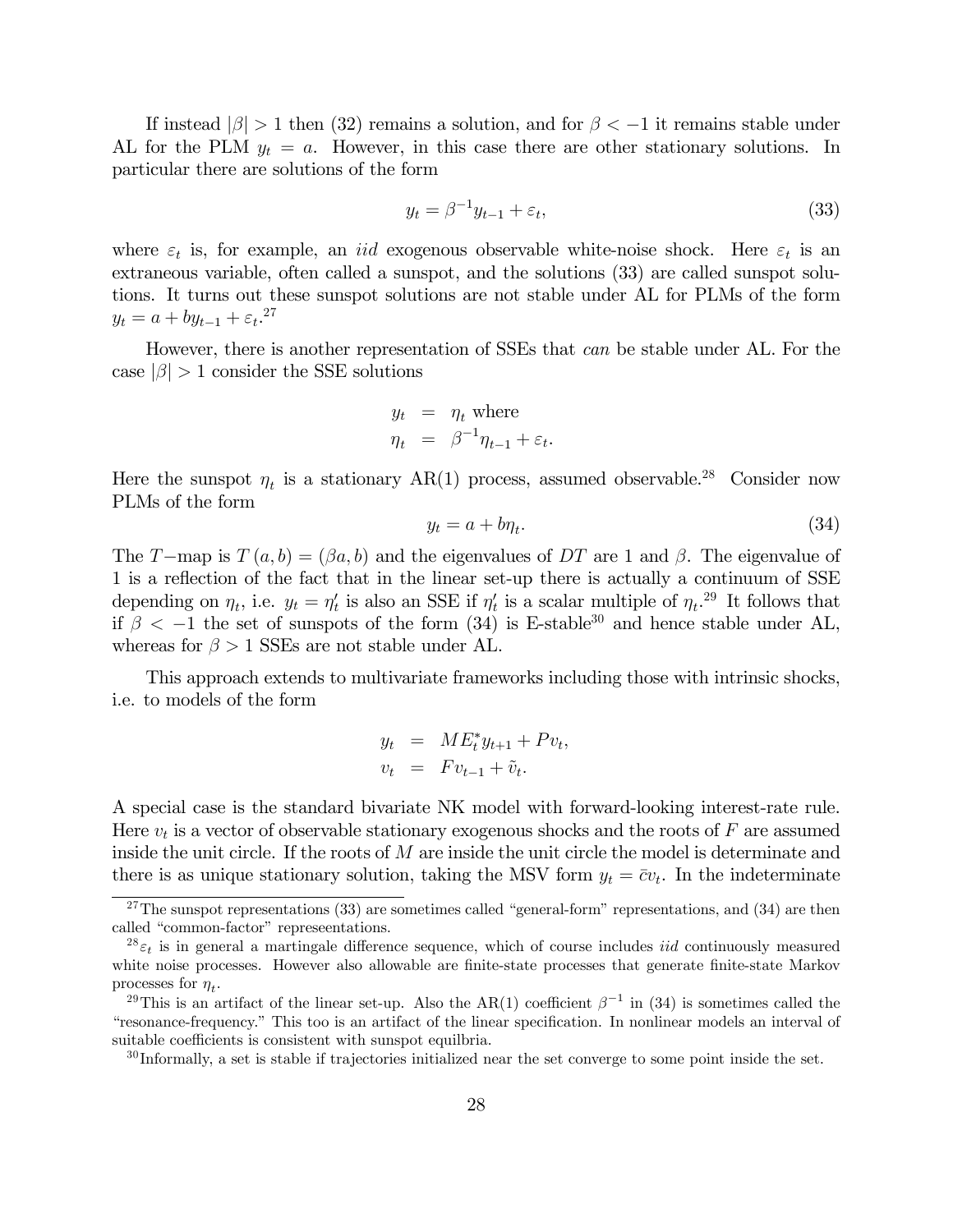case, in which one or more roots of  $M$  are outside the unit circle there are SSEs taking the form

$$
y_t = \bar{c}v_t + \bar{d}\zeta_t
$$

for suitable exogenous sunspot processes  $\zeta_t$ . For example if M has one eigenvalue  $\phi$  with magnitude greater than one, then  $\zeta_t$  could be a sunspot represented as an AR(1) process with damping coefficient  $\phi^{-1}$ .

As noted in the Section titled *Example: monetary policy*, the NK model with forwardlooking interest-rate rules can lead to SSEs that are stable under AL. See Honkapohja and Mitra (2004) and Evans and McGough (2005b) for further discussion.

## SSEs with predetermined variables

Consider now a univariate model taking the form

$$
y_t = \beta E_t^* y_{t+1} + \delta y_{t-1} + v_t, \tag{35}
$$

where for simplicity an intercept is omitted and  $v_t$  is taken to be a white noise exogenous process. To keep the analysis simple and generic we continue to take a reduced-form approach to AL in this set-up. Assume  $\beta \neq 0, \delta \neq 1$  and  $\beta + \delta \neq 1$ .

Associated with this model is the quadratic  $\beta b^2 - b + \delta = 0$  and attention is restricted to the case in which the roots  $b_1, b_2$  are real. The model is determinate if exactly one of the roots is smaller than one in magnitude and one is larger than one in magnitude. In this case the unique stationary solution takes the MSV form

$$
y_t = b_1 y_{t-1} + (1 - \beta b_1)^{-1} v_t
$$

where  $|b_1| < 1 < |b_2|^{31}$  For PLMs of the form  $y_t = a + by_{t-1} + kv_t$  it is straightforward to work out the E-stability conditions and it can be shown that in the determinate case the MSV solution above is E-stable.<sup>32</sup>

In the indeterminate case there are *common-factor* sunspot solutions, depending on a stationary sunspot  $\zeta_t$ , that take the form

$$
y_t = b_1 y_{t-1} + d\zeta_t + (1 - \beta b_1)^{-1} v_t, \text{ where}
$$
  

$$
\zeta_t = b_2 \zeta_{t-1} + \varepsilon_t
$$

for a martingale difference sequence  $\varepsilon_t$ . Furthermore, it can be shown that there are regions of the parameter space for which these sunspot solutions are E-stable and stable under AL. For a systematic treatment of the stability of SSEs in this model (35) see Evans and McGough (2005c). For additional applications see Evans and McGough (2005b) and Ellison and Pearlman (2011).

<sup>&</sup>lt;sup>31</sup>Here  $b_1 = (2\beta)^{-1} (1 - \sqrt{1 - 4\beta\delta})$  and  $b_2 = (2\beta)^{-1} (1 + \sqrt{1 - 4\beta\delta})$ .

<sup>&</sup>lt;sup>32</sup>The precise information set needs to be specified. A common assumption is that  $y_{t-1}$  and  $v_t$  are in the time t information set, but that  $y_t$  itself is not observed when  $E_t^* y_{t+1}$  is formed. Including  $y_t$  in the time t information set can in some cases alter the E-stability conditions.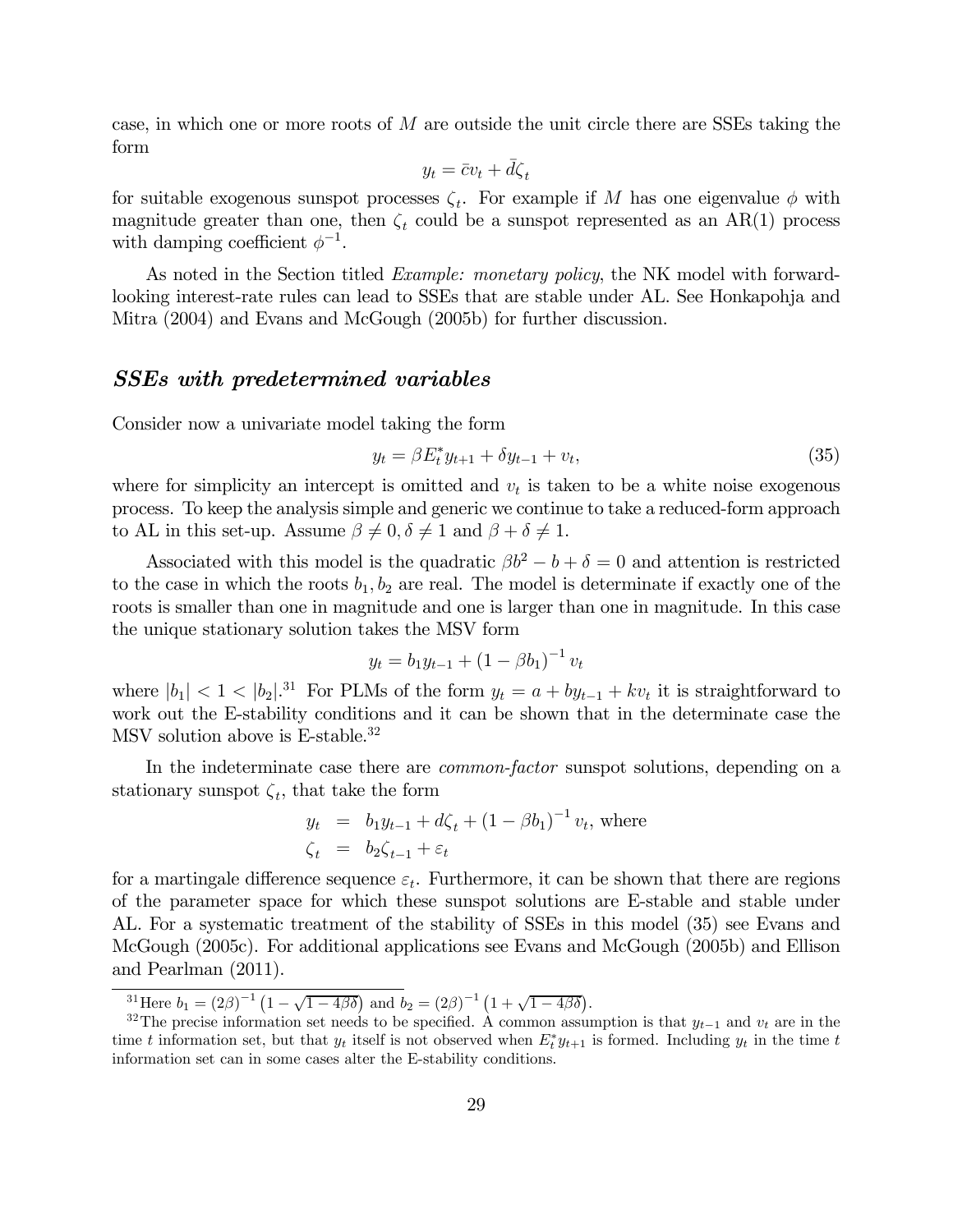## Discussion

In his IMF Blog of Dec. 11, 2011, Olivier Blanchard stated that "... the world economy is pregnant with multiple equilibria  $-$  self-fulfilling outcomes of pessimism or optimism, with major macroeconomic implications." This view makes imperative understanding when and how sunspot equilibria, which represent and characterize the class of stationary multiple equilibria, are consistent with the modern DSGE paradigm. Using AL to study the attainability of SSEs is a natural approach for assessing the importance of Blanchard's perspective.

Indeed, considerable work has been done exploring SSEs and their stability under AL in a variety of modern settings, including linearized RBC-type models with nonconvexities, NK models under alternative policy rules, endogenous growth frameworks, and asset-pricing models. Assessments of SSEs in indeterminate RBC-type models are given in Evans and McGough (2005a), Duffy and Xiao (2007) and McGough, Meng, and Xue (2013). Evans, Honkapohja, and Romer (1998) provide an example of stable SSEs in an endogenous growth model. Evans, Honkapohja, and Marimon (2007) show existence of stable SSEs in a cash-inadvance monetary model with seigniorage- and tax-financed government spending. Zanna (2009) shows existence of stable SSEs in a class of small open economy models. Existence and stability under learning of SSEs in regime-switching models has been examined by Branch, Davig, and McGough (2013). Shea (2013) finds stable SSEs in a model of learning by doing with short-sighted managers. For an example of the new generation of bubble models, with stochastically stationary bubbles, Miao, Shen, and Wang (2019) provide an assessment of stability under learning of the alternative solutions and a corresponding reassessment of the policy implications. Branch, McGough, and Zhu (2019) show that stable "statistical sunspot" equilibria can exist in models with a unique REE if agents use misspecified forecasting models.

There are also several experimental papers that look at the attainability of SSEs in laboratory settings. See, in particular, Marimon, Spear, and Sunder (1993), Duffy and Fisher (2005) and Arifovic, Evans, and Kostyshyna (2020).<sup>33</sup> Finally, recent theoretical research show that existence and assessment of near-rational SSEs can proceed in a systematic way in nonlinear general equilibrium settings using standard tools. In particular Evans and Mc-Gough (2020c) show that indeterminacy and stability of the MSV solution in the linearized model imply the existence of stable sunspot equilibria in the linearized model, and stable near-rational sunspot equilibria in the nonlinear model. These findings are collectively referred to as the MSV Principle.

<sup>&</sup>lt;sup>33</sup>Arifovic, Hommes, and Salle (2019) study the stability of perfect-foresight cycles in an experimental setting.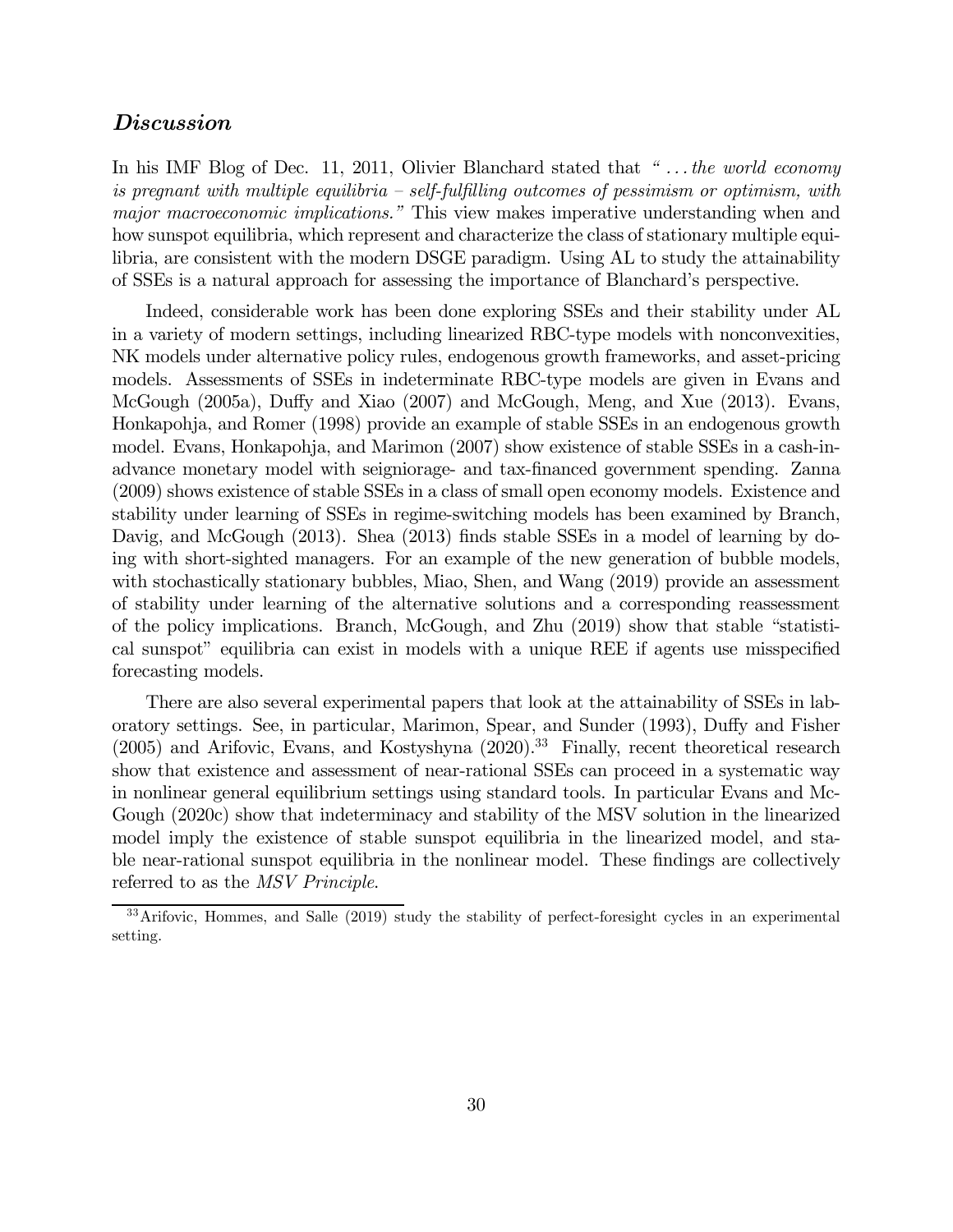# Other Applications and Extensions

The implications of the adaptive learning approach for macroeconomics are potentially major and wide-ranging. A large body of work has aimed to implement AL in calibrated or estimated models, as well as to experimental and survey data. In addition to the applications discussed in the Introduction, other important contributions includes the following.

Orphanides and Williams (2007) show that efficient monetary policies that take account of AL by private agents, and misperceptions of natural rates by policymakers, indicate the need for greater policy inertia, a larger response to inflation, and a smaller response to the perceived unemployment gap than would be optimal under RE. Furthermore policies that would be optimal under RE can perform poorly under AL. The implications of incorporating AL in applied medium-scale DSGE models has been explored in Slobodyan and Wouters (2012b) and Slobodyan and Wouters (2012a). The latter paper models agents as using small forecasting models. The estimated model is used to explain a decline in the mean and volatility of inflation, and the results are linked to survey evidence on inflation expectations. See also Elias (2020). Aguilar and Vazquez (2019) explore the role of the term structure in estimated DSGE models with learning. Using survey data on expectations as well as aggregate macro data, Milani (2011) estimates both the structural parameters of a macro model and expectations shocks, and concludes that expectation shocks can account for about half of business cycle fluctuations. Eusepi, Moench, Preston, and de Carvalho (2020) show how to use AL in a Rotemberg-pricing model to match low-frequency movements in inflation expectations.

As mentioned in the Introduction, using a long-horizon AL real business cycle model calibrated to US data, 1948:I to 2007:IV, Eusepi and Preston (2011) show that the AL model dynamics have several important differences from RE. For example, a smaller productivity innovation variance is needed to fit output volatility, and under AL the IRFs show humpshaped patterns corresponding to initial overoptimism about future returns to investment and overpessimism concerning future wages. In addition the expectation forecast errors exhibit some features found also in the Survey of Professional Forecasters. Additional work includes Kuang and Mitra (2016), who stress the business cycle implications of expectations and imperfect knowledge of long-run growth rates.<sup>34</sup> Fiscal policy under AL in RBC-type models has been studied in Giannitsarou (2006), Evans, Honkapohja, and Mitra (2009), Mitra, Evans, and Honkapohja (2013) and Mitra, Evans, and Honkapohja (2019).

A number of papers have used AL to address various aspects related to macroeconomic policymaking. Cogley and Sargent (2005), Bullard and Eusepi (2005), Primiceri (2006) and Sargent, Williams, and Zha (2006) address the rise and fall of inflation in the US over the 1960-1990 period. For a cross-country study of disinflations see Gibbs and Kulish (2017). Income distribution dynamics in an incomplete markets model with AL is studied in Giusto (2014). Several papers have examined whether or not Ricardian Equivalence holds

<sup>34</sup>Dombeck (2020) studies stability under AL in a news-shock model.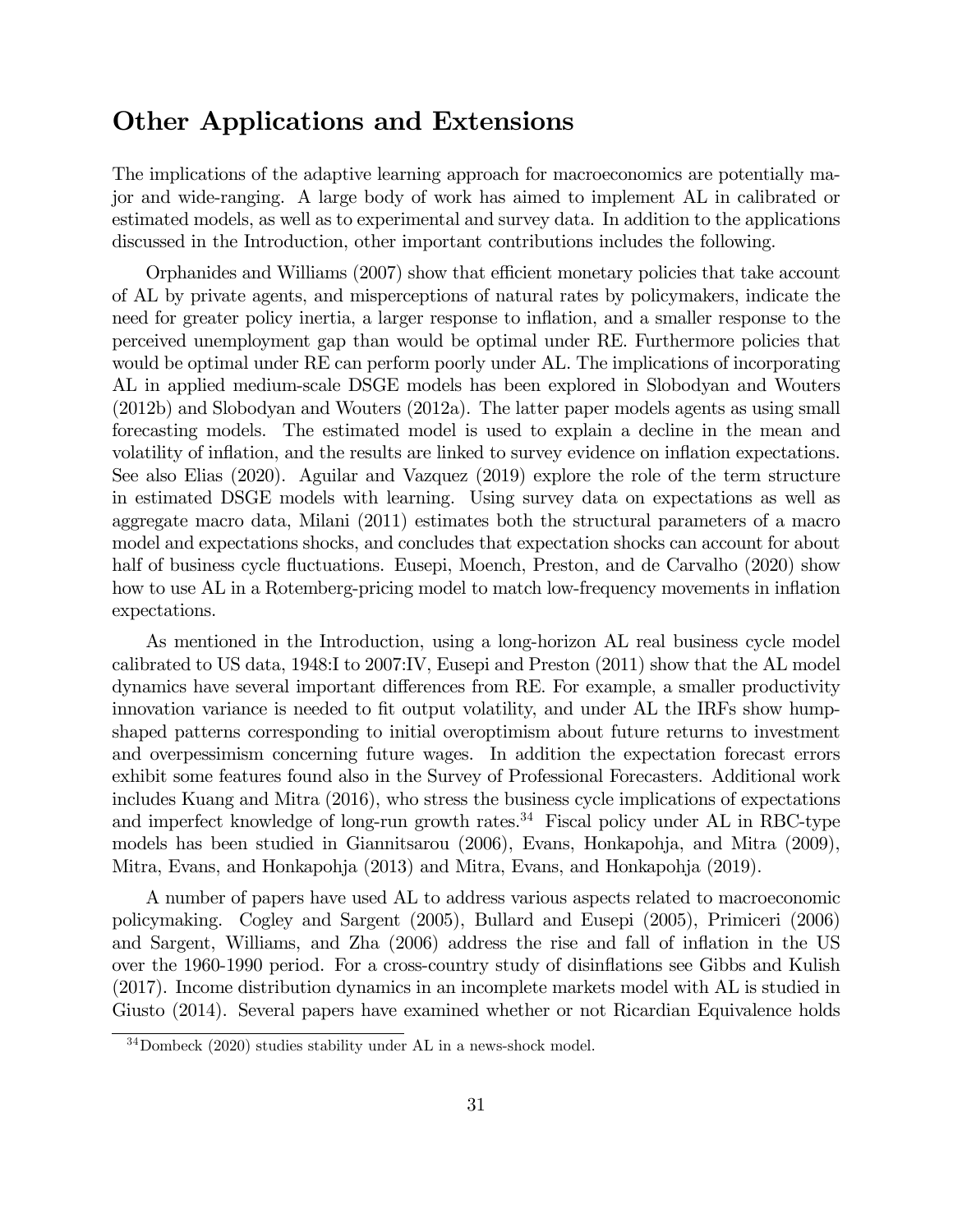under AL. Agents may or may not be assumed to impose the government's intertemporal budget constraint in their consumption function, and results also depend on how agents make forecasts of key aggregates. Papers that examine these issues include Eusepi and Preston (2010), Evans, Honkapohja, and Mitra (2012), Woodford (2013), Benhabib, Evans, and Honkapohja (2014) and Branch and Gasteiger (2019).

Other applications to financial markets besides those mentioned in the Introduction include Branch and Evans (2010) who show how AL can extend the range of asset-price dynamics, and Adam, Marcet, and Beutel (2017), who adopt the "internal rationality" approach. Benhabib and Dave (2014) and Elias (2016) address the impact of learning and expectations shocks on asset price dynamics. Nagel and Xu (2019) stress the fading memory interpretation of non-decreasing gain learning in empirical asset-pricing models. Kuang (2014) and Gelain and Lansing (2014) focus, respectively, on housing and credit cycles and the house-price to rent ratio. Branch, Petrosky-Nadeau, and Rocheteau (2016) and Pintus and Suda (2019) consider business-cycle models with collateral constraints. Evans, Hommes, McGough, and Salle (2019) provide laboratory experimental results showing the impact on asset price dynamics of the forecast and decision-horizons of subjects.

Another major policy issue, particularly since the Great Recession, has been the role of the zero lower bound (ZLB). Benhabib, Schmitt-Grohe, and Uribe (2001) showed that under RE a global Taylor-type interest-rate rule that is active at the targeted steady state implies the existence of a second (indeterminate) steady state at a lower rate of inflation (or deflation). Using Euler-equation learning in a nonlinear model, Evans, Guse, and Honkapohja (2008) showed that while the targeted steady state is locally stable under AL, the unintended low-inflation steady state is unstable under learning. However, they argue that the global dynamics reveal the potential for major recessions if there is a sufficiently large pessimistic shock to output and inflations expectations. If the negative expectations shock is large enough the economy enters a deflationary trap region in which output and inflation fall over time with interest rates at the ZLB. However, fiscal policy can be effective in this situation. These results are extended in Benhabib, Evans, and Honkapohja (2014), using a long-horizon model, which shows that aggressive fiscal policy can be effective in escaping the deflation trap even if agents take full account of the tax consequences of fiscal policy. Evans, Honkapohja, and Mitra (2020) develop a global nonlinear stochastic New Keynesian model, with three steady states and a stagnation regime underpinned by the low-level steady state. A large fiscal stimulus may be needed to avoid stagnation and the impacts of forward guidance, policy delay, credit frictions and central bank credibility are examined.

Models in which agents are engaged in adaptive learning also raise new econometric issues concerning identification and the asymptotic distribution for the "external" estimation problem of economists making inferences from the data concerning structural parameters of the model. These issues are discussed in Chevillon, Massmann, and Mavroeidis (2010) and Chritopeit and Massmann (2018).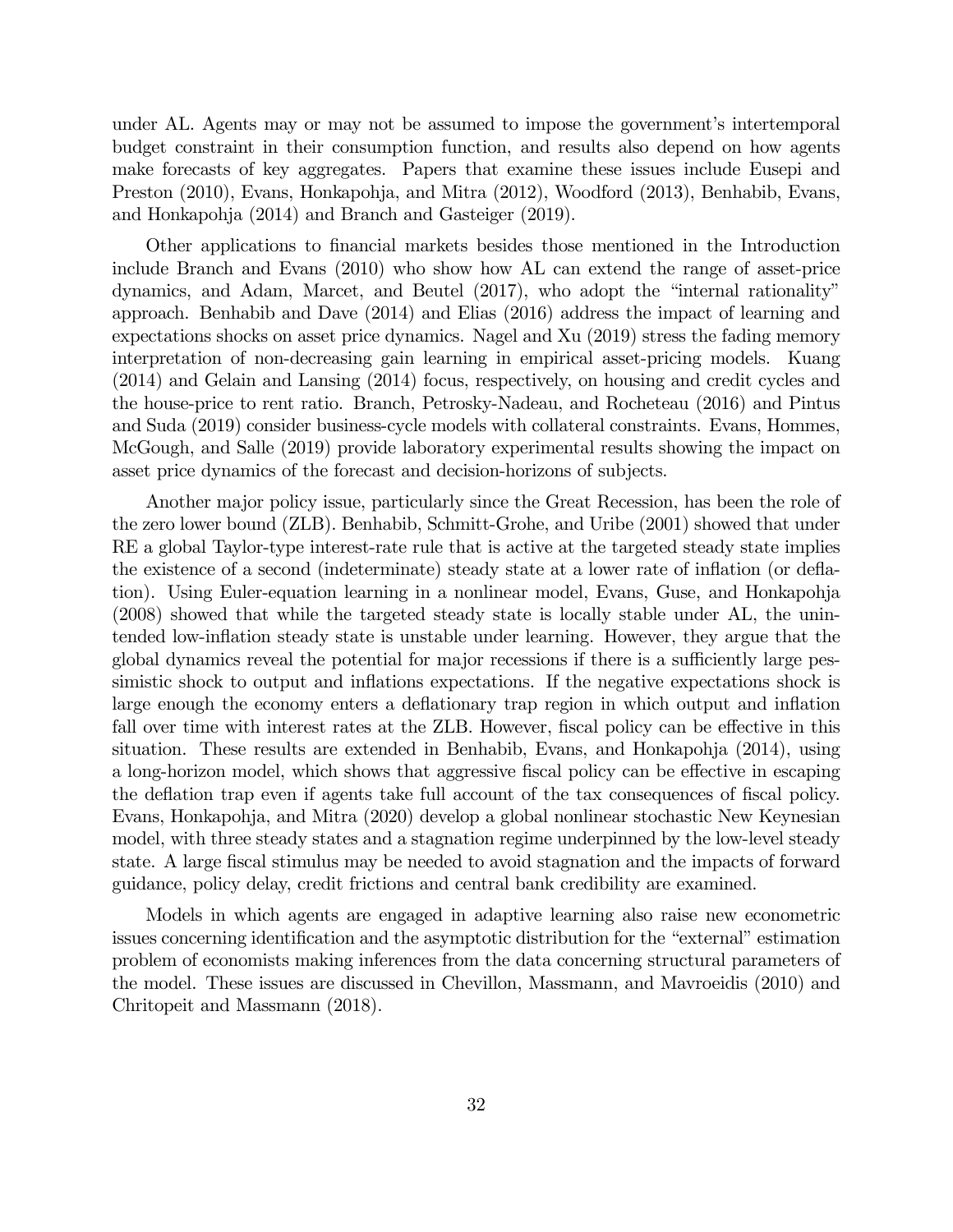# The Reach of Adaptive Learning

Adaptive learning in macroeconomics is an active field of research with a wide diversity of approaches. The AL approach can be applied to virtually any macroeconomic model in which household and business forecasts play an important role and optimal dynamic decisionmaking is central. In principle the AL approach can be fully grounded in agent-level decisionmaking, with explicit aggregation. However, various analytical tools and short-cuts can also provide key results, and the AL approach is well-suited for incorporation into computational models and numerical simulations.

#### Selected Bibliography for Further Reading:

Bray and Savin (1986), Eusepi and Preston (2018b), Evans and Honkapohja (2001), Evans and Honkapohja (2009b), Evans and Honkapohja (2009a), Hommes (2020), Evans and McGough (2020a), Marcet and Sargent (1989b), Sargent (1999) and Woodford (2013).

## References

- Adam, K. (2005): "Learning to forecast and cyclical behavior of output and inflation," Macroeconomic Dynamics,  $9(1)$ ,  $1-27$ .
- (2007): "Experimental Evidence on the Persistence of Output and Inflation," Economic Journal, 117, 603—636.
- Adam, K., A. Marcet, and J. Beutel (2017): "Stock Price Booms and Expected Capital Gains," American Economic Review, 107, 2352—2408.
- ADAM, K., A. MARCET, AND J. P. NICOLINI (2016): "Stock Market Volatility and Learning," Journal of Finance, 71, 33—82.
- Aguilar, P., and J. Vazquez (2019): "An estimated DSGE model with learning based on term structure information," Macroeconomic Dynamics, pp. 1—31.
- Arifovic, J. (1994): "Genetic Algorithm Learning and the Cobweb Model," Journal of Economic Dynamics and Control, 18, 3—28.
	- (1996): "The Behavior of the Exchange Rate in the Genetic Algorithm and Experimental Economies," Journal of Political Economy, 104, 510—541.
- ARIFOVIC, J., J. BULLARD, AND J. DUFFY (1997): "The Transition from Stagnation to Growth: An Adaptive Learning Approach," Journal of Economic Growth, 2, 185—209.
- ARIFOVIC, J., J. BULLARD, AND O. KOSTYSHYNA (2013): "Social Learning and Monetary Policy Rules," Economic Journal, 123, 38—76.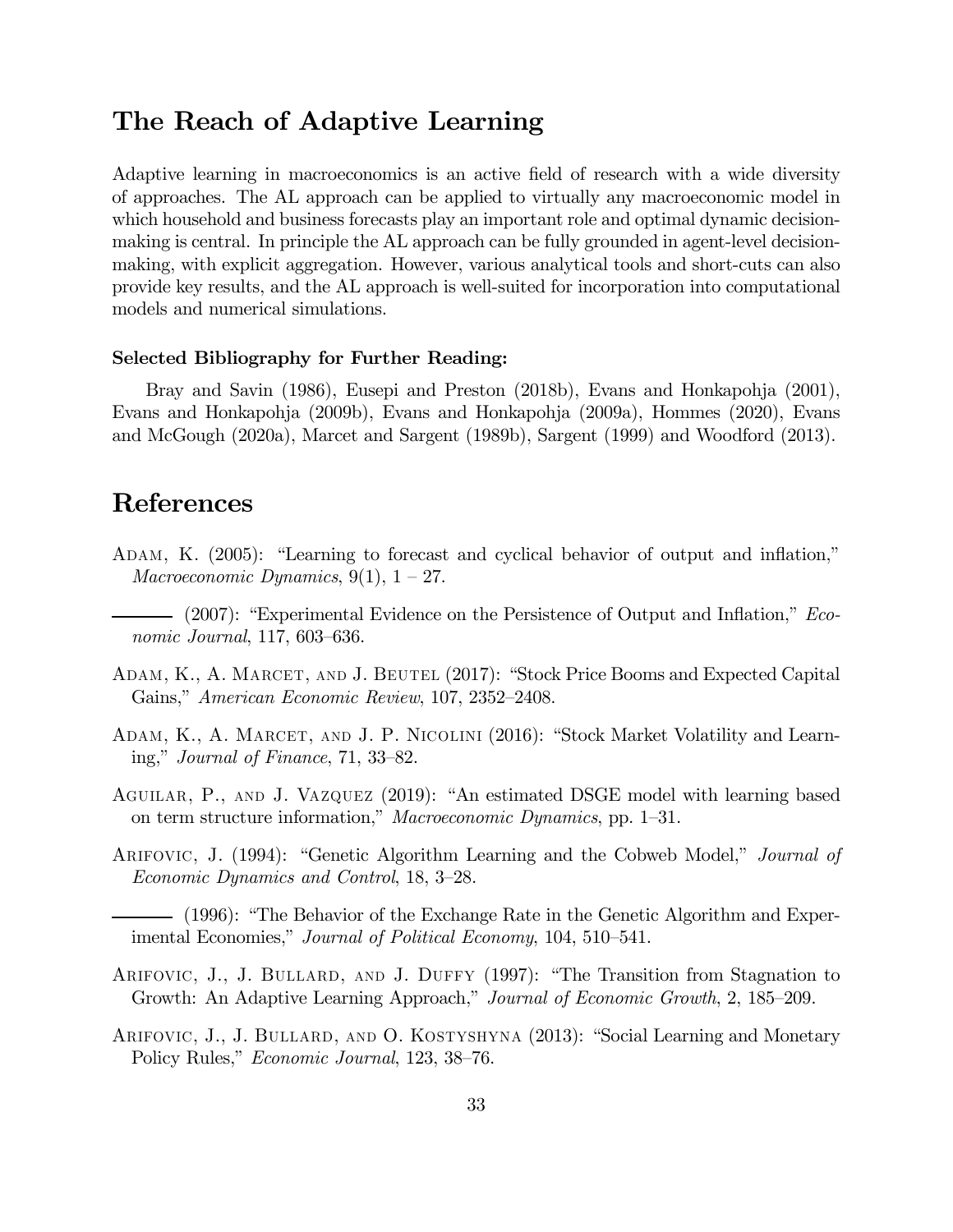- Arifovic, J., G. W. Evans, and O. Kostyshyna (2020): "Are Sunspots Learnable? An Experimental Investigation in a Simple Macroeconomic Model," Journal of Economic Dynamics and Control, 110, 103775. https://doi.org/10.1016/j.jedc.2019.103775.
- Arifovic, J., A. Grimaud, I. Salle, and G. Vermandel (2020): "Social Learning and Monetary Policy at the Effective Lower Bound," Staff Working Papers 20-2, Bank of Canada.
- ARIFOVIC, J., C. HOMMES, AND I. SALLE (2019): "Learning to believe in simple equilibria in a complex OLG economy - evidence from the lab," Journal of Economic Theory, 183,  $106 - 182.$
- ARIFOVIC, J., S. SCHMITT-GROHE, AND M. URIBE (2018): "Learning to live in a liquidity trap," Journal of Economic Dynamics and Control, 89, 120 — 136.
- AZARIADIS, C. (1981): "Self-Fulfilling Prophecies," Journal of Economic Theory, 25, 380 396.
- AZARIADIS, C., AND R. GUESNERIE (1986): "Sunspots and Cycles," Review of Economic Studies, 53, 725—737.
- BAO, T., AND J. DUFFY (2016): "Adaptive versus eductive learning: Theory and evidence," European Economic Review, 83, 64 — 89.
- BENHABIB, J., AND C. DAVE (2014): "Learning, large deviations and rare events," Review of Economic Dynamics, 17(3), 367 — 382.
- BENHABIB, J., G. W. EVANS, AND S. HONKAPOHJA (2014): "Liquidity Traps and Expectation Dynamics: Fiscal Stimulus or Fiscal Austerity?," Journal of Economic Dynamics and Control, 45, 220—238.
- BENHABIB, J., S. SCHMITT-GROHE, AND M. URIBE (2001): "The Perils of Taylor Rules," Journal of Economic Theory, 96, 40—69.
- BENVENISTE, A., M. METIVIER, AND P. PRIOURET (1990): Adaptive Algorithms and Stochastic Approximations. Springer-Verlag, Berlin.
- BERARDI, M. (2007): "Heterogeneity and misspecifications in learning," Journal of Economic Dynamics and Control,  $31(10)$ ,  $3203 - 3227$ .
- BERNANKE, B., AND M. WOODFORD (eds.) (2005): The Inflation-Targeting Debate. NBER and University of Chicago Press, Chicago, USA.
- BLANCHARD, O., AND C. KAHN (1980): "The Solution of Linear Difference Models under Rational Expectations," Econometrica, 48, 1305—1311.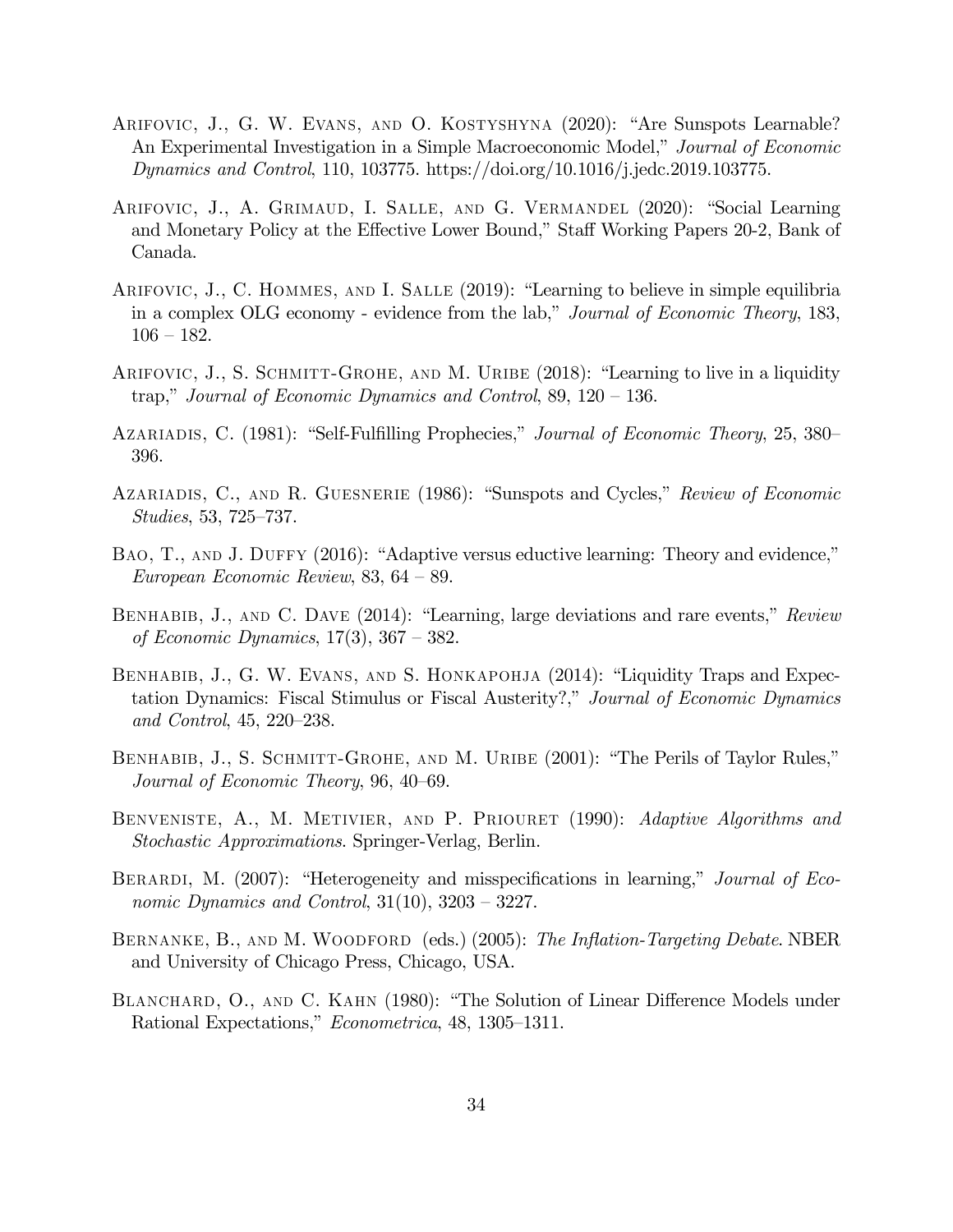- BRANCH, W. (2006): "Restricted Perceptions Equilibria and Learning in Macroeconomics," in Colander (2006), pp. 135—160.
- BRANCH, W., T. DAVIG, AND B. MCGOUGH (2013): "Adaptive Learning in Regime-Switching Models," Macroeconomic Dynamics, 17, 998—1022.
- BRANCH, W., AND E. GASTEIGER (2019): "Endogenously (Non-)Ricardian Beliefs," Discussion paper.
- BRANCH, W., AND B. MCGOUGH (2004): "Multiple Equilibria in Heterogeneous Expectations Models," The B.E. Journal of Macroeconomics, 4(1).
- BRANCH, W., B. McGOUGH, AND M. ZHU (2019): "Statistical Sunspots," Working paper, University of Oregon.
- BRANCH, W. A. (2004): "The Theory of Rationally Heterogeneous Expectations: Evidence from Survey Data on Inflation Expectations," Economic Journal, 114, 592—621.
- BRANCH, W. A., AND G. W. EVANS (2006a): "Intrinsic Heterogeneity in Expectation Formation," Journal of Economic Theory, 127, 264—295.
- (2006b): "A Simple Recursive Forecasting Model," Economic Letters, 91, 158—166.
- (2007): "Model Uncertainty and Endogenous Volatility," Review of Economic Dynamics, 10, 207—237.
- (2010): "Asset Return Dynamics and Learning," *Review of Financial Studies*, 23, 1651—1680.
- (2011): "Learning about Risk and Return: A Simple Model of Bubbles and Crashes," American Economic Journal: Macroeconomics, 3, 159—191.
- (2017): "Unstable Inflation Targets," Journal of Money, Credit and Banking, 49, 785—806.
- BRANCH, W. A., AND B. MCGOUGH (2008): "Replicator Dynamics in a Cobweb Model with Rationally Heterogeneous Expectations," Journal of Economic Behavior and Organization, 65, 224—244.
- BRANCH, W. A., N. PETROSKY-NADEAU, AND G. ROCHETEAU (2016): "Financial frictions, the housing market, and unemployment," Journal of Economic Theory,  $164, 101$ 135, Symposium Issue on Money and Liquidity.
- Bray, M., and N. Savin (1986): "Rational Expectations Equilibria, Learning, and Model Specification," Econometrica, 54, 1129—1160.
- BROCK, W. A., AND C. H. HOMMES (1997): "A Rational Route to Randomness," *Econo*metrica, 65, 1059—1095.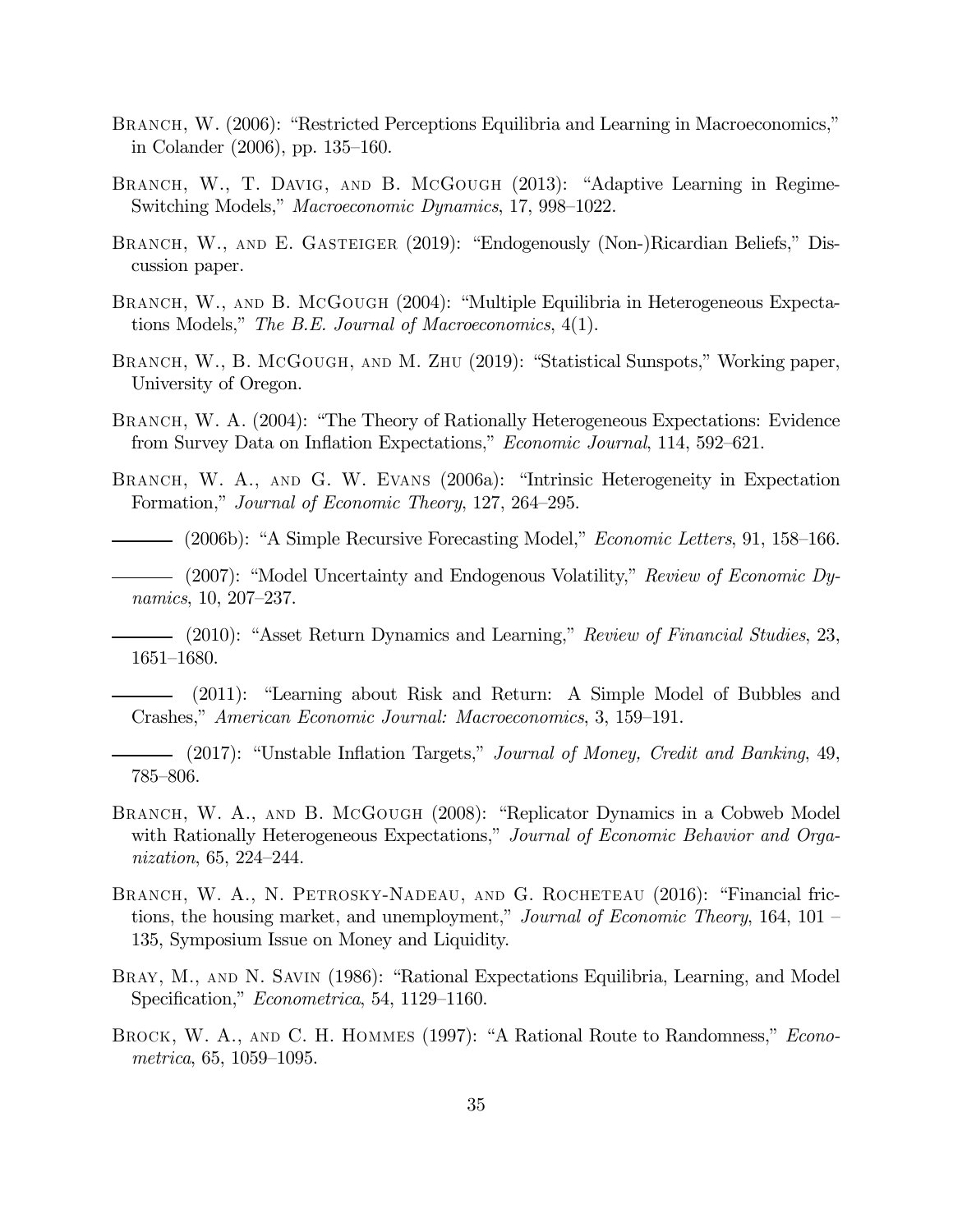- BULLARD, J., AND S. EUSEPI (2005): "Did the Great Inflation Occur Despite Policymaker Commitment to a Taylor Rule?," Review of Economic Dynamics, 8, 324—359.
- (2014): "When Does Determinacy Imply Expectational Stability?," International Economic Review, 55, 1—22.
- BULLARD, J., G. W. EVANS, AND S. HONKAPOHJA (2009): "A Model of Near-Rational Exuberance," Macroeconomic Dynamics, 14, 166—188.
- BULLARD, J., AND K. MITRA (2002): "Learning About Monetary Policy Rules," *Journal* of Monetary Economics, 49, 1105—1129.
- BULLARD, J., AND A. SINGH (2012): "Learning and the Great Moderation," International Economic Review, 53(2), 375—397.
- BULLARD, J., AND J. SUDA (2016): "The stability of macroeconomic systems with Bayesian learners," Journal of Economic Dynamics and Control,  $62$ ,  $1 - 16$ .
- CASS, D., AND K. SHELL (1983): "Do Sunspots Matter?," Journal of Political Economy, 91, 193—227.
- Chakraborty, A., and G. W. Evans (2008): "Can Perpetual Learning Explain the Forward Premium Puzzle?," Journal of Monetary Economics, 55, 477—490.
- CHEVILLON, G., M. MASSMANN, AND S. MAVROEIDIS (2010): "Inference in Models with Adaptive Learning," Journal of Monetary Economics, 57, 341—351.
- Cho, I.-K., and K. Kasa (2008): "Learning Dynamics and Endogenous Currency Crises," Macroeconomic Dynamics, 12, 257—285.
	- (2015): "Learning and Model Validation," Review of Economic Studies, 82, 45—82.
- (2017): "Gresham's Law of Averaging," American Economic Review, 107, 3589— 3616.
- Cho, I.-K., N. Williams, and T. J. Sargent (2002): "Escaping Nash Inflation," Review of Economic Studies, 69, 1—40.
- Chritopeit, N., and M. Massmann (2018): "Estimating Structural Parameters in Regression Models with Adaptive Learning," Econometric Theory, 34, 68—111.
- Clarida, R., J. Gali, and M. Gertler (1999): "The Science of Monetary Policy: A New Keynesian Perspective," Journal of Economic Literature, 37, 1661—1707.
- Cochrane, J. H. (2015): "Do Higher Interest Rates Raise or Lower Inflation?," Working paper, University of Chicago Booth School of Business.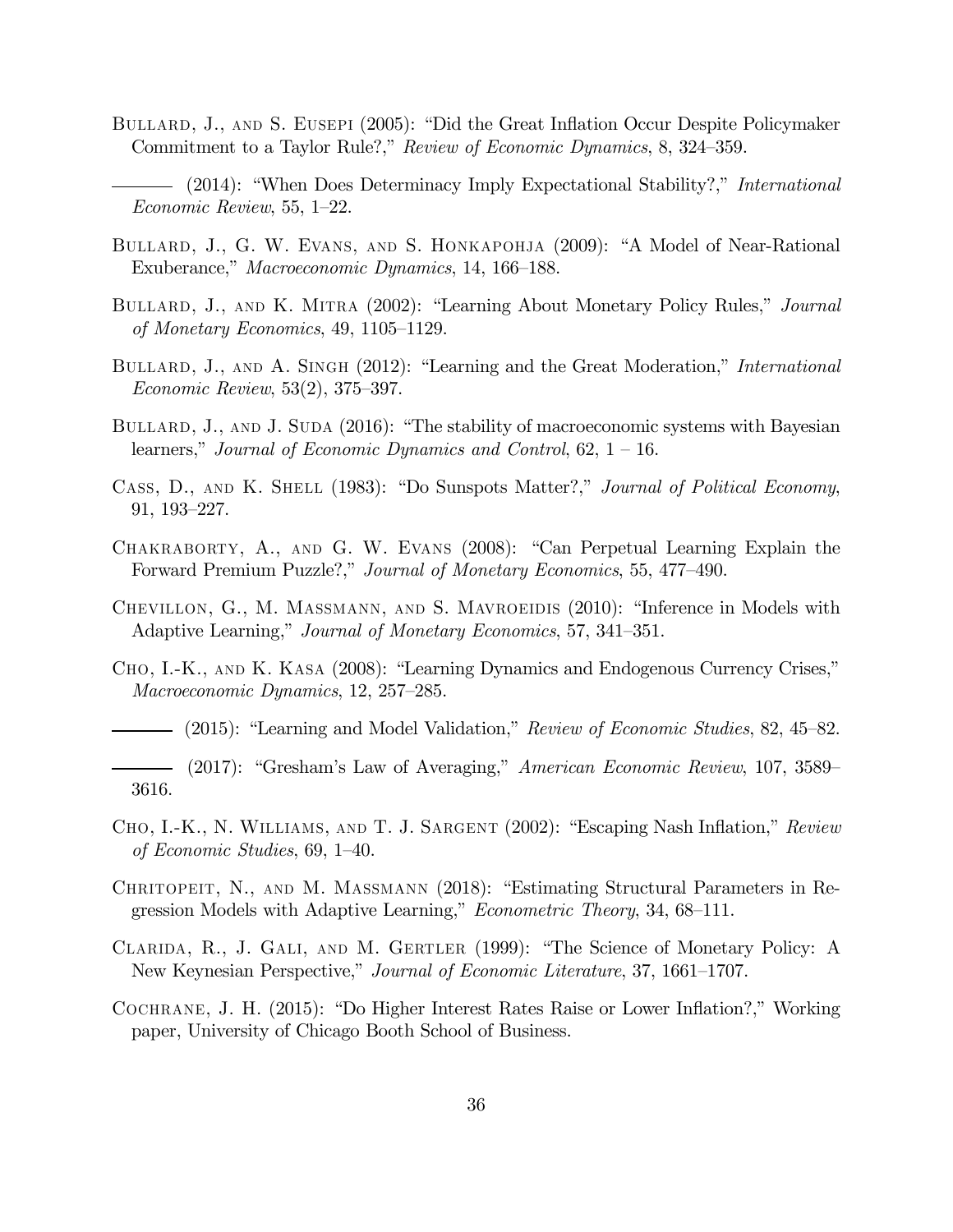- COGLEY, T., AND T. J. SARGENT (2005): "The Conquest of US Inflation: Learning and Robustness to Model Uncertainty," Review of Economic Dynamics, 8, 528—563.
- Colander, D. (2006): Post Walrasian Macroeconomics. Cambridge, Cambridge, U.K.
- DOMBECK, B. (2020): "On the expectational stability of rational expectations equilibria in news-shock DSGE models," Macroeconomic Dynamics, pp. 1 — 25.
- DUFFY, J., AND E. FISHER (2005): "Sunspots in the Laboratory," American Economic Review, 95, 510—529.
- DUFFY, J., AND W. XIAO (2007): "Instability of Sunspot Equilibria in Real Business Cycle Models under Adaptive Learning," Journal of Monetary Economics, 54, 879—903.
- Elias, C. (2020): "Bayesian Estimation of a Small-Scale New Keynesian Model with Heterogeneous Expectations," Working paper.
- ELIAS, C. J. (2016): "Asset pricing with expectation shocks," Journal of Economic Dynamics and Control,  $65, 68 - 82$ .
- ELLISON, M., AND J. PEARLMAN (2011): "Saddlepath learning," Journal of Economic  $Theory, 146(4), 1500-1519.$
- Eo, Y., and N. McClung (2020): "Stable Expectations and the Zero Lower Bound," Discussion paper.
- Eusepi, S., M. P. Giannoni, and B. Preston (2018): "Some implications of learning for price stability," *European Economic Review*,  $106, 1 - 20$ .
- Eusepi, S., E. Moench, B. Preston, and C. V. de Carvalho (2020): "Anchored Inflation Expectations," Discussion paper.
- Eusepi, S., and B. Preston (2010): "Debt, Policy Uncertainty and Expectations Stabilization," Journal of the European Economic Association, forthcoming.
- (2011): "Expectations, Learning and Business Cycle Fluctuations," American Economic Review, 101, 2844—2872.
- (2018a): "Fiscal Foundations of Inflation: Imperfect Knowledge," American Economic Review, 108(9), 2551—89.
- (2018b): "The Science of Monetary Policy: An Imperfect Knowledge Perspective," Journal of Economic Literature, 56, 3—59.
- Evans, G., C. Hommes, B. McGough, and I. Salle (2019): "Are Long-Horizon Expectations (De-)Stabilizing? Theory and Experiments," Discussion paper.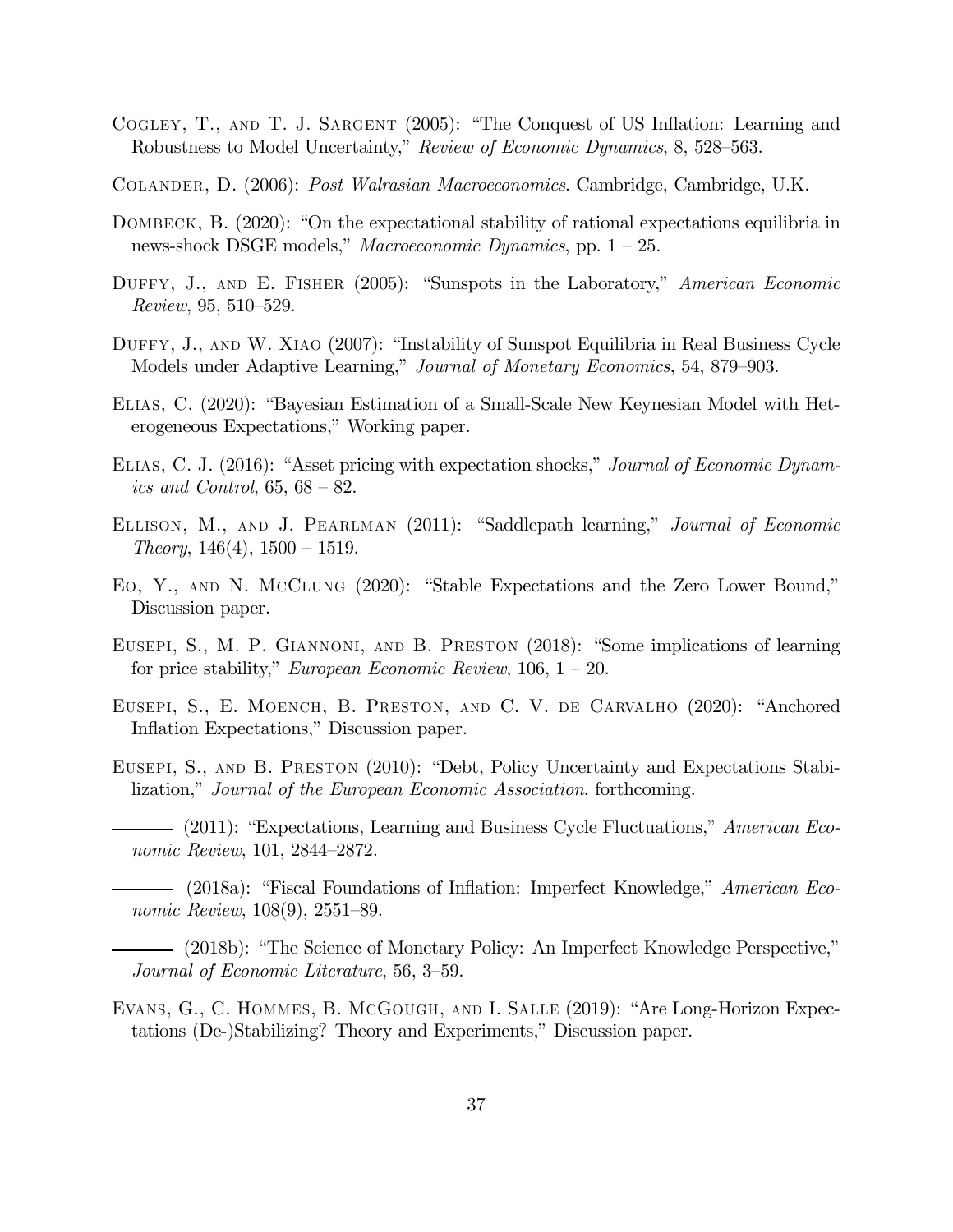- Evans, G. W. (1985): "Expectational Stability and the Multiple Equilibria Problem in Linear Rational Expectations Models," The Quarterly Journal of Economics, 100, 1217— 1233.
- (1989): "The Fragility of Sunspots and Bubbles," *Journal of Monetary Economics*, 23, 297—317.
- EVANS, G. W., C. G. GIBBS, AND B. MCGOUGH (2019): "A Unified Model of Learning to Forecast," mimeo, University of Oregon.
- EVANS, G. W., AND R. GUESNERIE (1993): "Rationalizability, Strong Rationality, and Expectational Stability," Games and Economic Behaviour, 5, 632—646.
- EVANS, G. W., R. GUESNERIE, AND B. MCGOUGH (2019): "Eductive Stability in Real Business Cycle Models," Economic Journal, 129, 821—852.
- Evans, G. W., E. Guse, and S. Honkapohja (2008): "Liquidity Traps, Learning and Stagnation," European Economic Review, 52, 1438—1463.
- Evans, G. W., and S. Honkapohja (1992): "On the Robustness of Bubbles in Linear RE Models," International Economic Review, 33, 1—14.

(1994): "On the Local Stability of Sunspot Equilibria under Adaptive Learning Rules," Journal of Economic Theory, 64, 142—161.

(2001): Learning and Expectations in Macroeconomics. Princeton University Press, Princeton, New Jersey.

- (2003a): "Adaptive Learning and Monetary Policy Design," Journal of Money, Credit and Banking, 35, 1045—1072.

(2003b): "Existence of Adaptively Stable Sunspot Equilibria near an Indeterminate Steady State," Journal of Economic Theory, 111, 125—134.

(2003c): "Expectations and the Stability Problem for Optimal Monetary Policies," Review of Economic Studies, 70, 807—824.

(2006): "Monetary Policy, Expectations and Commitment," Scandinavian Journal of Economics, 108, 15—38.

(2009a): "Expectations, Learning and Monetary Policy: An Overview of Recent Research," in Schmidt-Hebbel and Walsh (2009), chap. 2, pp. 27—76.

(2009b): "Learning and Macroeconomics," Annual Review of Economics, 1, 421— 451.

(2013): "Learning as a Rational Foundation for Macroeconomics and Finance," in Frydman and Phelps (2013), chap. 2, pp. 68—111.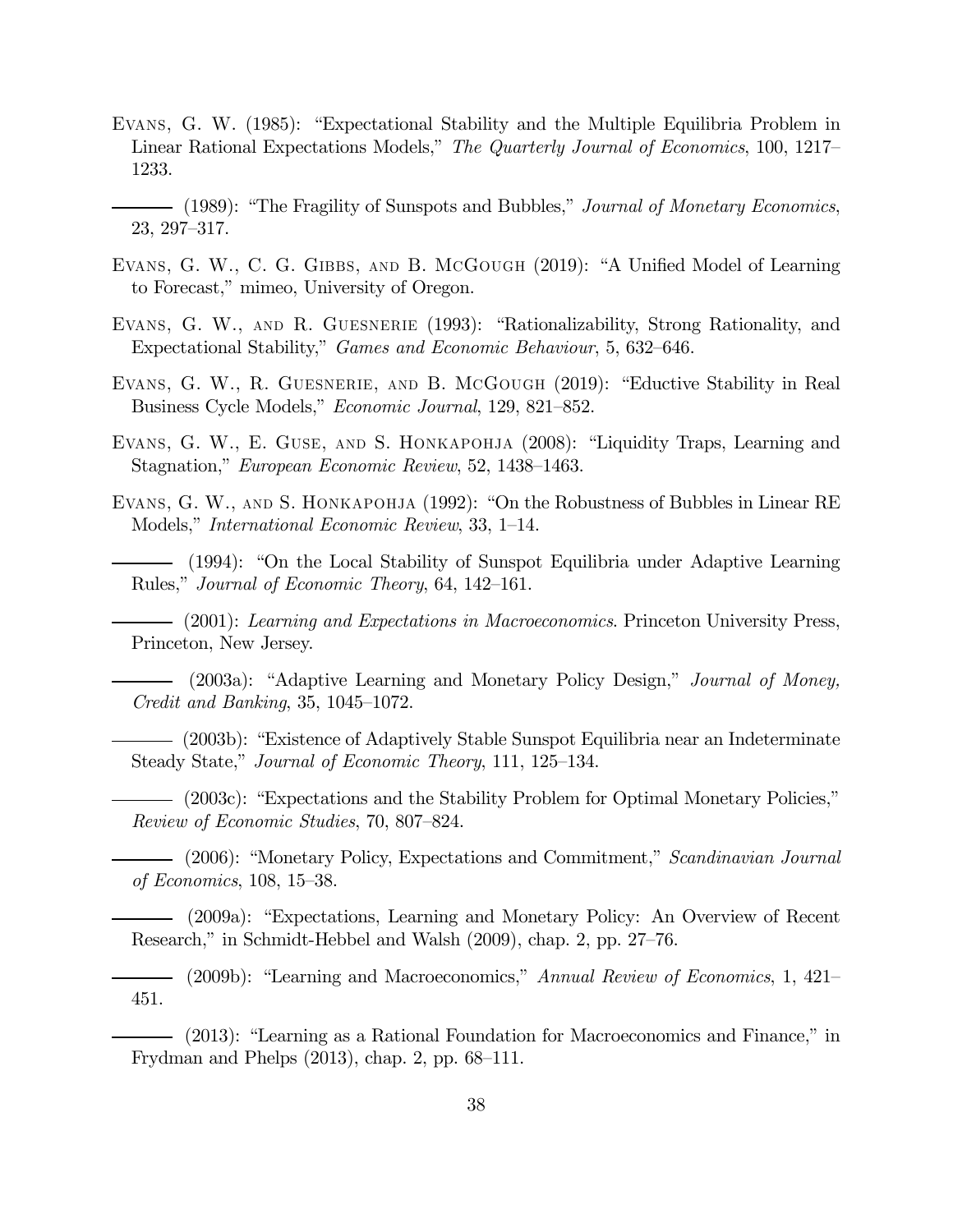- Evans, G. W., S. Honkapohja, and R. Marimon (2001): "Convergence in Monetary Inflation Models with Heterogeneous Learning Rules," Macroeconomic Dynamics, 5, 1—31.
- $-$  (2007): "Stable Sunspot Equilibria in a Cash-in-Advance Economy," The B.E. Journal of Macroeconomics (Advances), pp. Iss. 1, Article 3.
- EVANS, G. W., S. HONKAPOHJA, AND K. MITRA (2009): "Anticipated Fiscal Policy and Learning," Journal of Monetary Economics, 56, 930—953.
	- (2012): "Does Ricardian Equivalence Hold When Expectations are not Rational?," Journal of Money, Credit and Banking, 44, 1259—1283.
	- (2020): "Expectations, Stagnation and Fiscal Policy: a Nonlinear Analysis," mimeo.
- EVANS, G. W., S. HONKAPOHJA, AND P. ROMER (1998): "Growth Cycles," American Economic Review, 88, 495—515.
- EVANS, G. W., S. HONKAPOHJA, T. J. SARGENT, AND N. WILLIAMS (2013): "Bayesian Model Averaging, Learning and Model Selection," in Sargent and Vilmunen (2013), chap. 7.
- Evans, G. W., S. Honkapohja, and N. Williams (2010): "Generalized Stochastic Gradient Learning," International Economic Review, 51, 237—262.
- Evans, G. W., and B. McGough (2005a): "Indeterminacy and the Stability Puzzle in Non-Convex Economies," The B.E. Journal of Macroeconomics (Contributions), 5, Iss. 1, Article 8.

(2005b): "Monetary Policy, Indeterminacy and Learning," Journal of Economic Dynamics and Control, 29, 1809—1840.

(2005c): "Stable Sunspot Solutions in Models with Predetermined Variables," Journal of Economic Dynamics and Control, 29, 601—625.

(2007): "Optimal Constrained Interest-Rate Rules," Journal of Money, Credit and Banking, 39, 1335—1356.

(2018a): "Equilibrium Selection, Observability and Backward-Stable Solutions," Journal of Monetary Economics, 98, 1—10.

- (2018b): "Interest-Rate Pegs in New Keynesian Models," *Journal of Money, Credit* and Banking, 50, 939—965.

(2018c): "Learning to Optimize," mimeo, University of Oregon.

(2020a): "Agent-level Adaptive Learning," Oxford Research Encyclopedia of Economics and Finance, in preparation.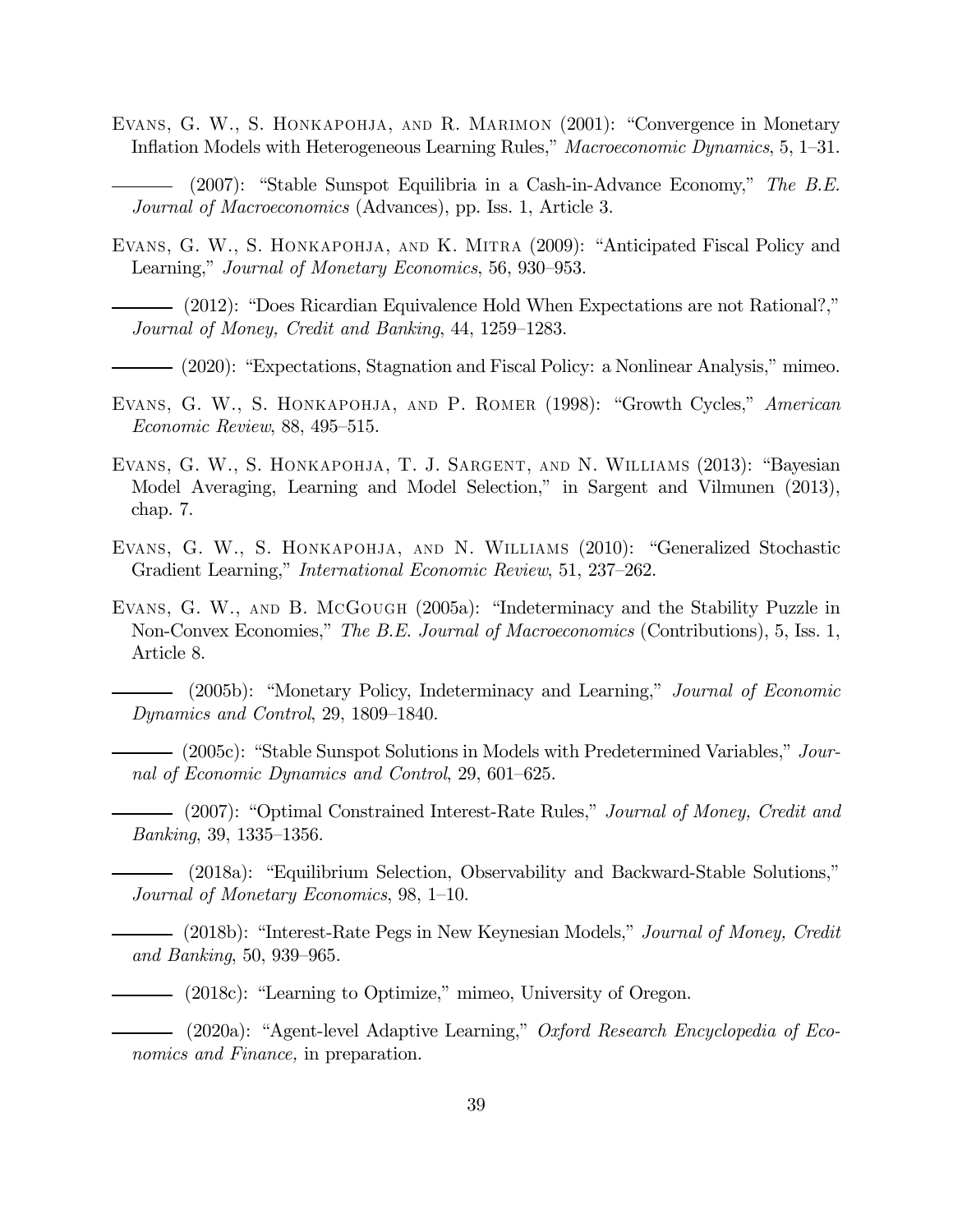- (2020b): "Equilibrium Stability in a Nonlinear Cobweb Model," *Economics Letters*, 193, 109130. https://doi.org/10.1016/j.econlet.2020.109130.

- $-$  (2020c): "Stable Near-rational Sunspot Equilibria," *Journal of Economic Theory*, 186, 104987. https://doi.org/10.1016/j.jet.2019.104987.
- Evans, G. W., and G. Ramey (1992): "Expectation Calculation and Macroeconomic Dynamics," American Economic Review, 82, 207—224.
- (2006): "Adaptive Expectations, Underparameterization and the Lucas Critique," Journal of Monetary Economics, 53, 249—264.
- FAHRI, E., AND I. WERNING (2019): "Monetary Policy, Bounded Rationality, and Incomplete Markets," American Economic Review, 109, 3887—3928.
- FRYDMAN, R., AND E. E. PHELPS (eds.) (2013): Rethinking Expectations: The Way Forward for Macroeconomics. Princeton University Press, Princeton, New Jersey.
- GABALLO, G.  $(2013)$ : "Eductive learning and the rationalizability of oligopoly games," Economics Letters,  $120(3)$ ,  $401 - 404$ .
- (2014): "Sequential coordination, higher-order belief dynamics and the E-stability principle," Journal of Economic Dynamics and Control, 44, 270 — 279.
- GARCIA-SCHMIDT, M., AND M. WOODFORD (2019): "Are Low Interest Rates Deflationary? A Paradox of Perfect-Foresight Analysis," American Economic Review, 109, 86—120.
- Gelain, P., and K. J. Lansing (2014): "House prices, expectations, and time-varying fundamentals," *Journal of Empirical Finance*,  $29, 3 - 25$ .
- GIANNITSAROU, C. (2006): "Supply-Side Reforms and Learning Dynamics," Journal of Monetary Economics, 53, 291—309.
- Gibbs, C. G. (2017): "Forecast Combination, Non-linear Dynamics, and the Macroeconomy," Economic Theory, 63, 653—686.
- Gibbs, C. G., and M. Kulish (2017): "Disinflations in a Model of Imperfectly Anchored Expectations," European Economic Review, 100, 157—174.
- Giusto, A. (2014): "Adaptive Learning and Distributional Dynamics in an Incomplete Markets Model," Journal of Economic Dynamics and Control, 40, 317—333.
- Granato, J., E. A. Guse, and M. S. Wong (2008): "Learning from the Expectations of Others," Macroeconomic Dynamics, 12, 345—377.
- Grandmont, J.-M. (1985): "On Endogenous Competitive Business Cycles," Econometrica, 53, 995—1045.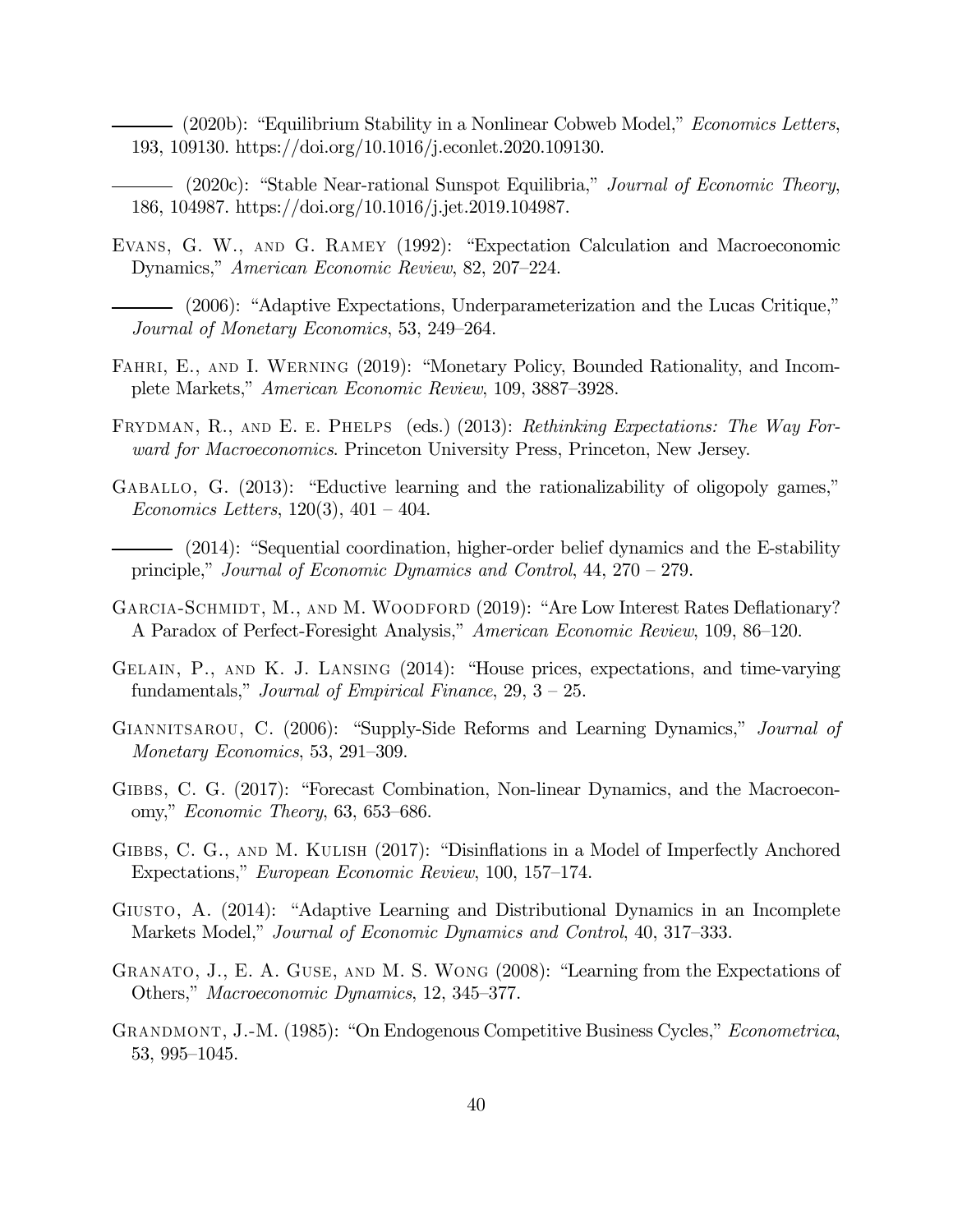- Guesnerie, R. (1992): "An Exploration of the Eductive Justifications of the Rational-Expectations Hypothesis," American Economic Review, 82, 1254—1278.
	- (2005): Assessing Rational Expectations 2: Eductive Stability in Economics. MIT Press, Cambridge, Mass.
- Guse, E. (2008): "Learning in a Misspecified Multivariate Self-Referential Linear Stochastic Model," Journal of Economic Dynamics and Control, 32, 1517—1542.
- (2010): "Heterogeneous Expectations, Adaptive Learning, and Evolutionary Dynamics," Journal of Economic Behavior and Organization, 74, 42—57.
- Hicks, J. R. (1946): Value and Capital, Second edition. Oxford University Press, Oxford UK.
- Hommes, C. (2013): Behavioral Rationality and Heterogeneous Expectations in Complex Economics Systems. Cambridge University Press, Cambridge, UK.

(2020): "Behavioral and Experimental Macroeconomics and Policy Analysis: A Complex Systems Approach," Journal of Economic Literature, (Forthcoming).

- Hommes, C. H. (2011): "The Heterogeneous Expectations Hypothesis: Some Evidence from the Lab," Journal of Economic Dynamics and Control, 35, 1—24.
- HOMMES, C. H., AND M. ZHU (2014): "Behavioral Learning equilibria," Journal of Economic Theory, 150, 778—814.
- HONKAPOHJA, S., AND K. MITRA (2004): "Are Non-Fundamental Equilibria Learnable in Models of Monetary Policy?," Journal of Monetary Economics, 51, 1743—1770.
	- (2019): "Price Level Targeting with Evolving Credibility," Journal of Monetary Economics, forthcoming, p. https://doi.org/10.1016/j.jmoneco.2019.09.009.
- HOWITT, P. (1992): "Interest Rate Control and Nonconvergence to Rational Expectations," Journal of Political Economy, 100, 776—800.
- IRELAND, P. (2003): "Irrational expectations and econometric practice: discussion of Orphanides and Williams, 'Inflation scares and forecast-based monetary policy'," Working Paper 2003-22, FRB Atlanta.
- Kasa, K. (2004): "Learning, Large Deviations, and Recurrent Currency Crises," International Economic Review, 45, 141—173.
- Kuang, P. (2014): "A model of housing and credit cycles with imperfect market knowledge," European Economic Review, 70, 419 — 437.
- Kuang, P., and K. Mitra (2016): "Long-run growth uncertainty," Journal of Monetary *Economics*, 79, 67 – 80.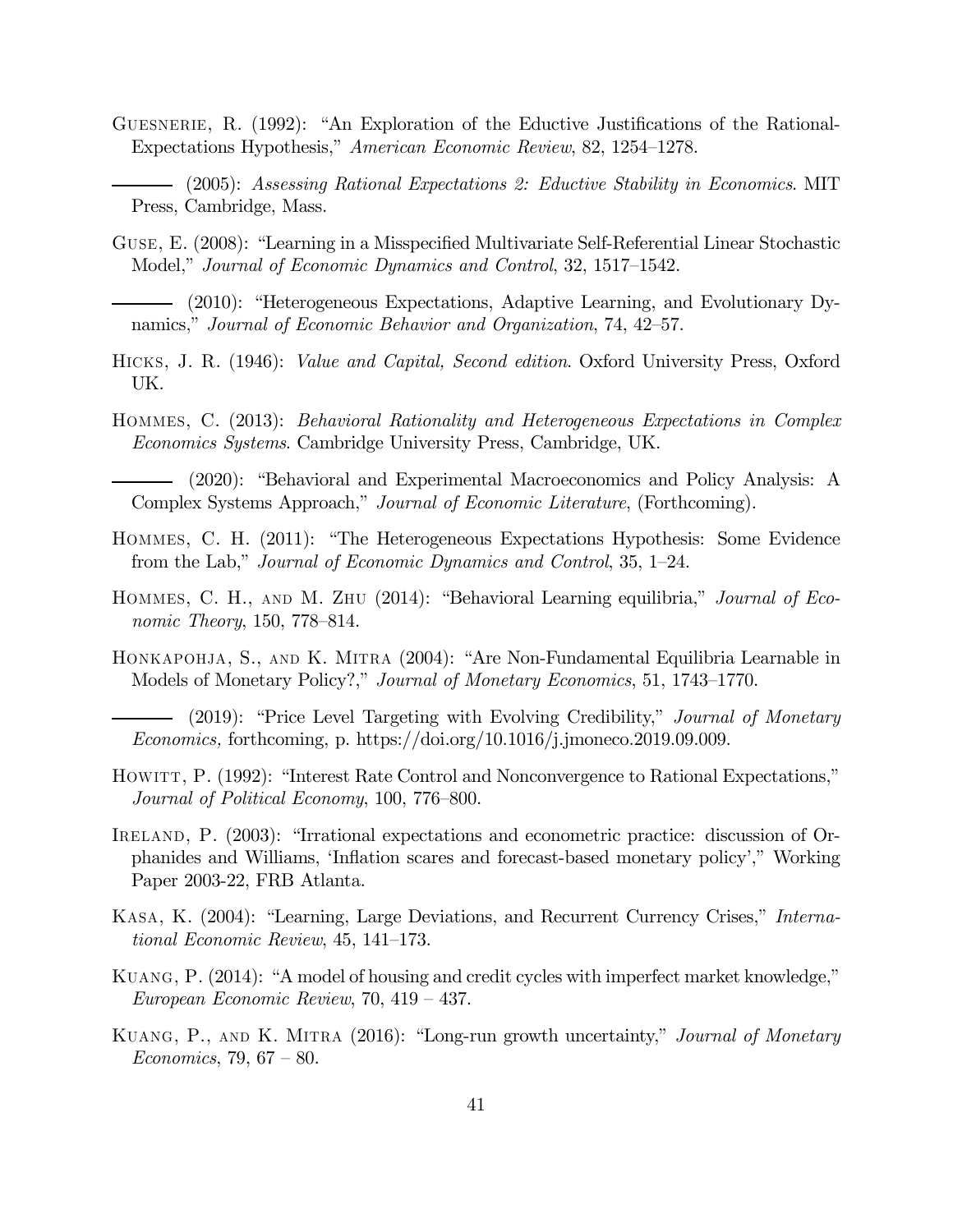- LANSING, K. (2010): "Rational and Near-rational Bubbles without Drift," *Economic Jour*nal, 120, 1149—1174.
- Ljung, L. (1977): "Analysis of Recursive Stochastic Algorithms," IEEE Transactions on Automatic Control, 22, 551—575.
- MARCET, A., AND J. P. NICOLINI (2003): "Recurrent Hyperinflations and Learning," American Economic Review, 93, 1476—1498.
- MARCET, A., AND T. J. SARGENT (1989a): "Convergence of Least-Squares Learning in Environments with Hidden State Variables and Private Information," Journal of Political Economy, 97, 1306—1322.
- (1989b): "Convergence of Least-Squares Learning Mechanisms in Self-Referential Linear Stochastic Models," Journal of Economic Theory, 48, 337—368.
- MARIMON, R., S. E. SPEAR, AND S. SUNDER (1993): "Expectationally Driven Market Volatility: An Experimental Study," Journal of Economic Theory, 61, 74—103.
- MARKIEWICZ, A. (2012): "Model Uncertainty and Exchange Rate Volatility," *International* Economic Review, 53, 815—843.
- McCallum, B. T. (2007): "E-stability vis-a-vis Determinacy Results for a Broad Class of Linear Rational Expectations Models," Journal of Economic Dynamics and Control, 31, 1376—1391.
- McGough, B. (2006): "Shocking Escapes," Economic Journal, 116, 507—528.
- McGough, B., Q. Meng, and J. Xue (2013): "Expectational Stability of Sunspot Equilibria in Non-convex Economies," Journal of Economic Dynamics and Control, 37, 1126— 1141.
- McGough, B., G. Rudebusch, and J. Williams (2005): "Using Long-Term Interest Rate as the Monetary Policy Instrument," Journal of Monetary Economics, 52, 855—879.
- Miao, J., Z. Shen, and P. Wang (2019): "Monetary Policy and Rational Asset Price Bubbles: Comment," American Economic Review, 109, 1969—1990.
- Milani, F. (2007): "Expectations, Learning and Macroeconomic Persistence," Journal of Monetary Economics, 54, 2065—2082.
	- (2011): "Expectation Shocks and Learning as Drivers of the Business Cycle," Economic Journal, 121, 379—401.
- MITRA, K., G. W. EVANS, AND S. HONKAPOHJA (2013): "Policy Change and Learning in the RBC Model," Journal of Economic Dynamics and Control, 37, 1947—1971.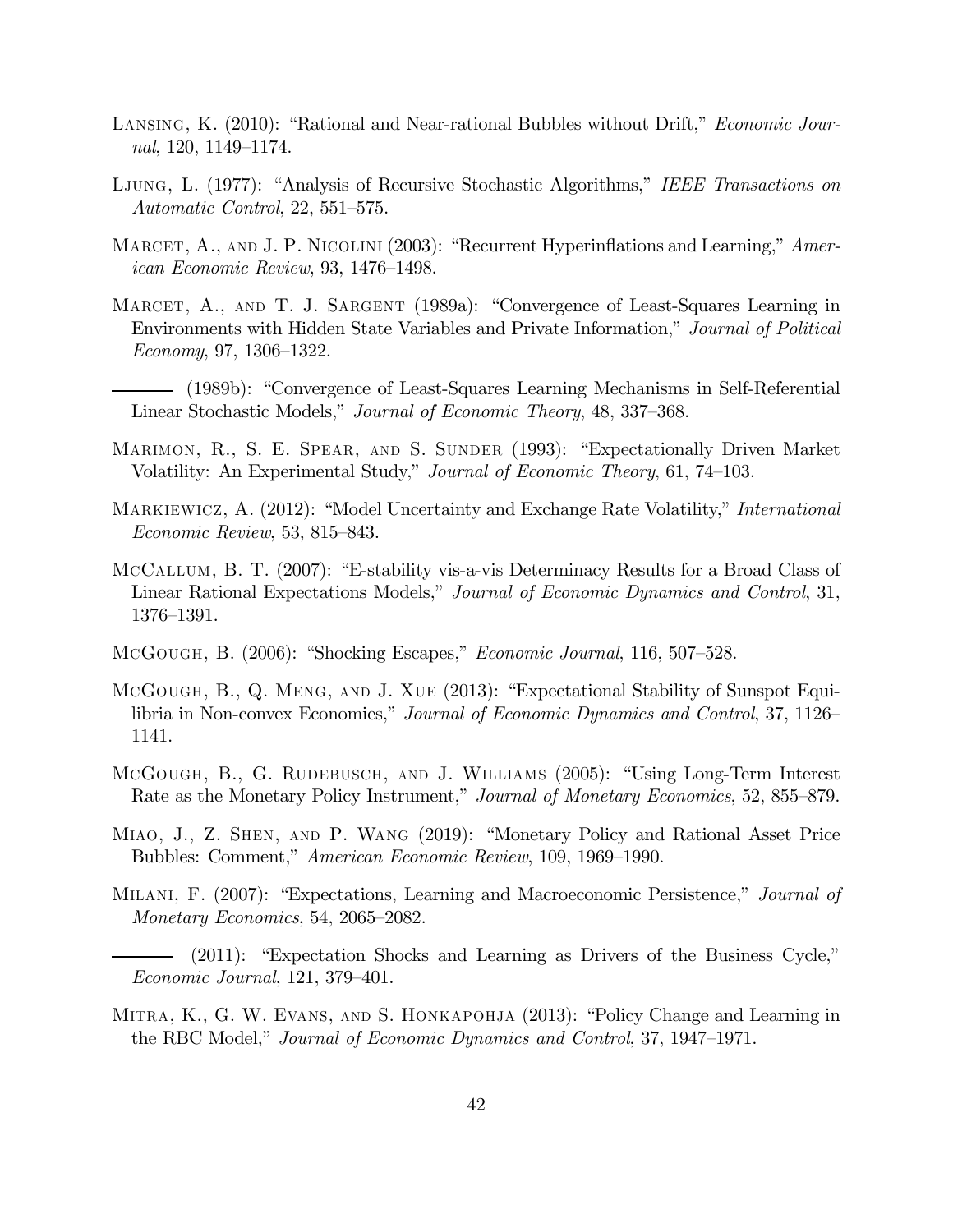- (2019): "Fiscal Policy Multipliers in an RBC Model with Learning," *Macroeconomic* Dynamics, 23, 240—283.

- MOLNAR, K., AND S. SANTORO (2014): "Optimal monetary policy when agents are learning," European Economic Review,  $66, 39 - 62$ .
- MUTH, J. F. (1961): "Rational Expectations and the Theory of Price Movements," *Econo*metrica, 29, 315—335.
- Nagel, R. (1995): "Unraveling in Guessing Games: An Experimental Study," American Economic Review, 85, 1313—1326.
- Nagel, S., and Z. Xu (2019): "Asset Pricing with Fading Memory," Working Paper 26255, National Bureau of Economic Research.
- Orphanides, A., and J. C. Williams (2005): "Imperfect Knowledge, Inflation Expectations, and Monetary Policy," in Bernanke and Woodford (2005), chap. 5, pp. 201—234.
- (2007): "Robust Monetary Policy with Imperfect Knowledge," *Journal of Monetary* Economics, 54, 1406—1435.
- Pfajfar, D., and B. Zakelj (2014): "Experimental evidence on inflation expectation formation," Journal of Economic Dynamics and Control, 44, 147 — 168.
- PINTUS, P. A., AND J. SUDA (2019): "Learning financial shocks and the Great Recession," Review of Economic Dynamics,  $31, 123 - 146$ .
- Preston, B. (2005): "Learning about Monetary Policy Rules when Long-Horizon Expectations Matter," International Journal of Central Banking, 1, 81—126.
- PRIMICERI, G. E. (2006): "Why Inflation Rose and Fell: Policy-Makers' Beliefs and U.S. Postwar Stabilization Policy," Quarterly Journal of Economics, 121, 867—901.
- SARGENT, T. J. (1999): The Conquest of American Inflation. Princeton University Press, Princeton NJ.
- SARGENT, T. J., AND J. VILMUNEN (eds.) (2013): *Macroeconomics at the Service of Public* Policy. Oxford University Press.
- SARGENT, T. J., N. WILLIAMS, AND T. ZHA (2006): "Shocks and Government Beliefs: The Rise and Fall of American Inflation," American Economic Review, 96, 1193—1224.
- (2009): "The Conquest of South American Inflation," *Journal of Political Economy*, 117, 211—256.
- SCHMIDT-HEBBEL, K., AND C. E. WALSH (eds.) (2009): Monetary Policy under Uncertainty and Learning. Central Bank of Chile, Santiago.